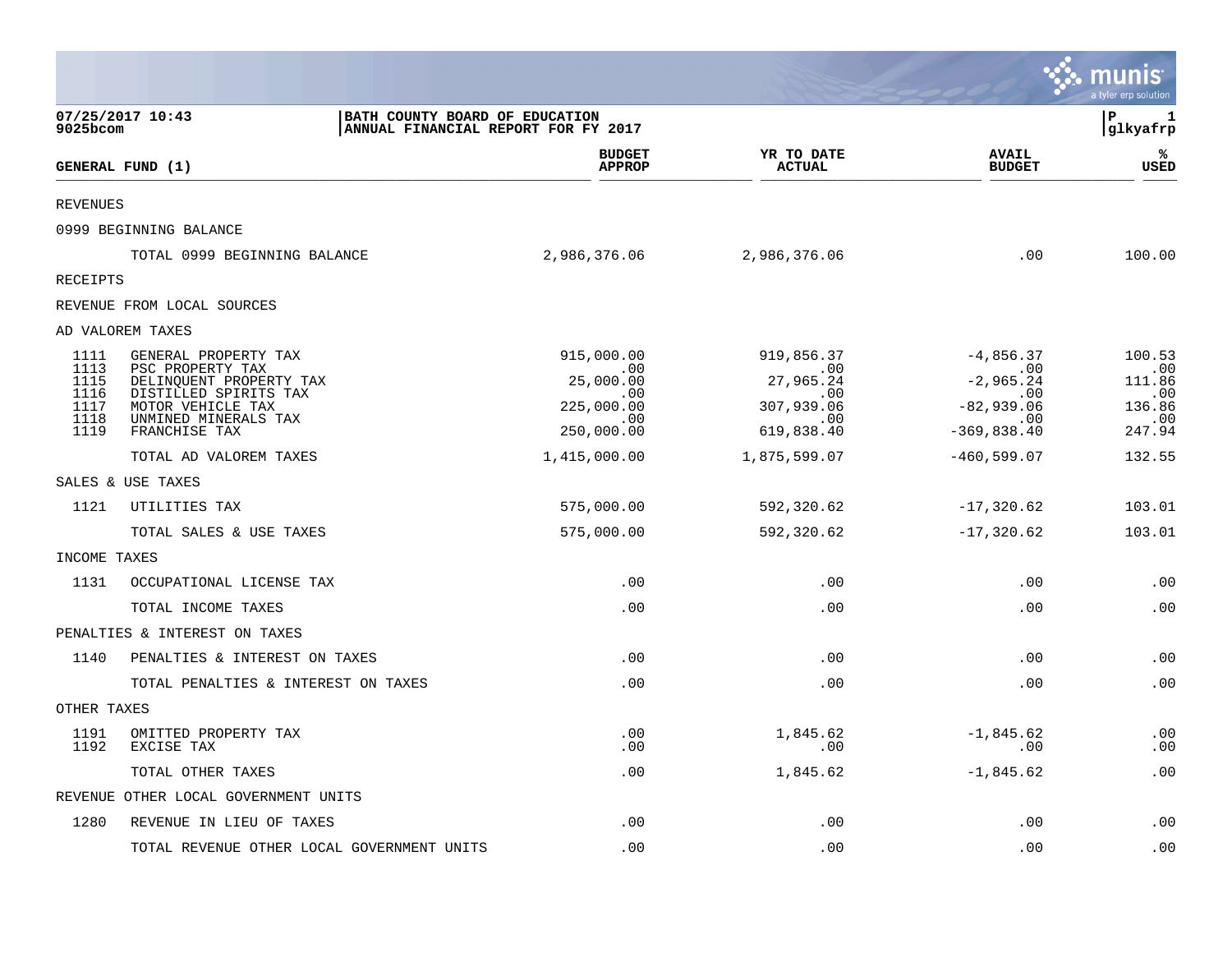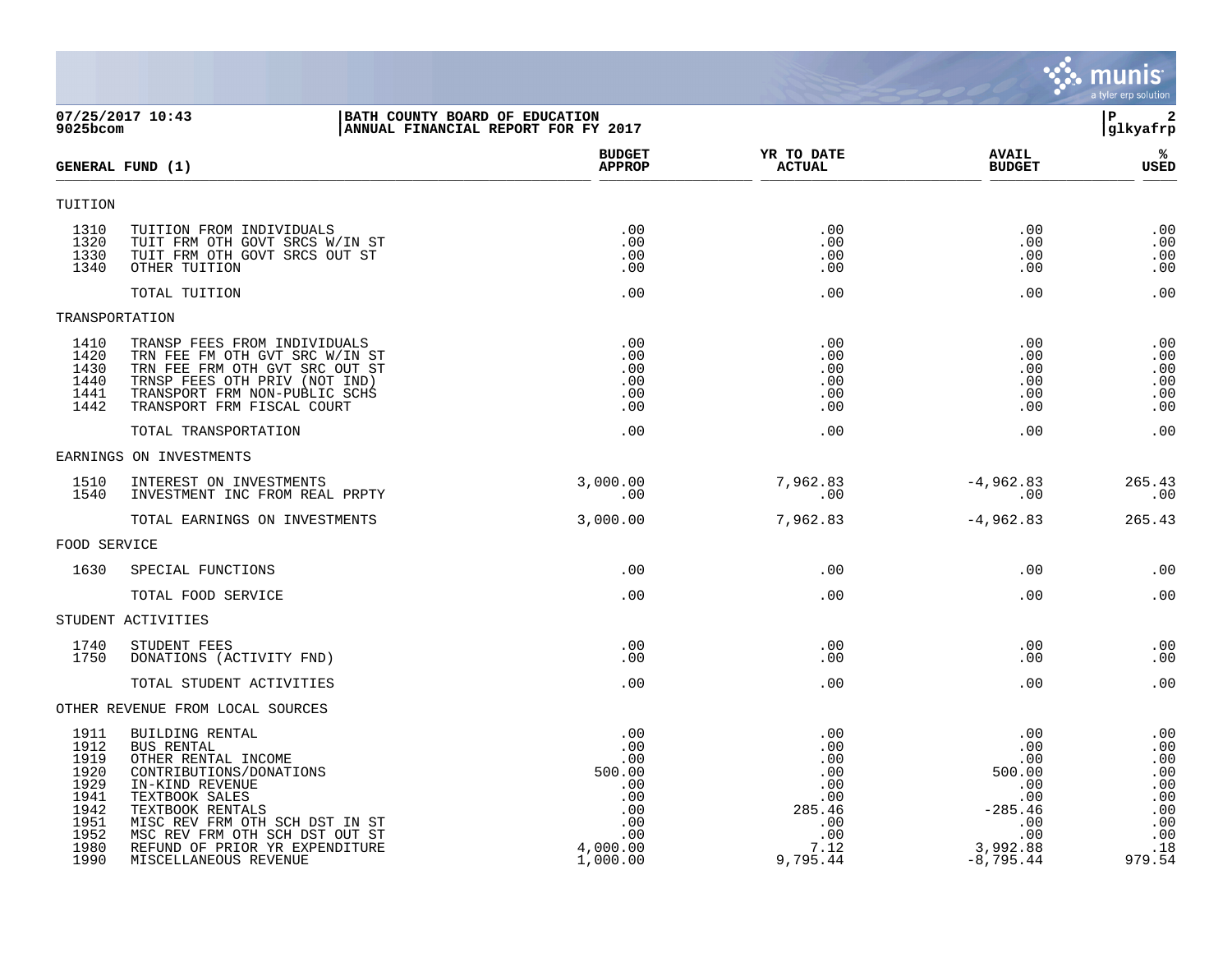|                                                      |                                                                                                                                                                                               |                                               |                                                    |                                                       | a tyler erp solution                          |
|------------------------------------------------------|-----------------------------------------------------------------------------------------------------------------------------------------------------------------------------------------------|-----------------------------------------------|----------------------------------------------------|-------------------------------------------------------|-----------------------------------------------|
| 9025bcom                                             | 07/25/2017 10:43<br>BATH COUNTY BOARD OF EDUCATION<br>ANNUAL FINANCIAL REPORT FOR FY 2017                                                                                                     |                                               |                                                    |                                                       | lР<br>3<br>glkyafrp                           |
|                                                      | GENERAL FUND (1)                                                                                                                                                                              | <b>BUDGET</b><br><b>APPROP</b>                | YR TO DATE<br><b>ACTUAL</b>                        | <b>AVAIL</b><br><b>BUDGET</b>                         | %ะ<br><b>USED</b>                             |
| 1991<br>1993                                         | TRANSCRIPT FEES<br>OTHER REBATES                                                                                                                                                              | .00<br>.00                                    | .00<br>.00                                         | .00<br>.00                                            | .00<br>.00                                    |
|                                                      | TOTAL OTHER REVENUE FROM LOCAL SOURCES                                                                                                                                                        | 5,500.00                                      | 10,088.02                                          | $-4,588.02$                                           | 183.42                                        |
|                                                      | TOTAL REVENUE FROM LOCAL SOURCES                                                                                                                                                              | 1,998,500.00                                  | 2,487,816.16                                       | $-489, 316.16$                                        | 124.48                                        |
|                                                      | REVENUE FROM STATE SOURCES                                                                                                                                                                    |                                               |                                                    |                                                       |                                               |
| STATE PROGRAM                                        |                                                                                                                                                                                               |                                               |                                                    |                                                       |                                               |
| 3111                                                 | SEEK PROGRAM                                                                                                                                                                                  | 9,451,038.00                                  | 9,465,764.00                                       | $-14,726.00$                                          | 100.16                                        |
|                                                      | TOTAL STATE PROGRAM                                                                                                                                                                           | 9,451,038.00                                  | 9,465,764.00                                       | $-14,726.00$                                          | 100.16                                        |
|                                                      | OTHER STATE FUNDING                                                                                                                                                                           |                                               |                                                    |                                                       |                                               |
| 3122<br>3124<br>3125<br>3126<br>3127<br>3128<br>3129 | VOCATIONAL TRANSPORTATION<br>DIST VOCATIONAL SCHOOL<br>BUS DRVR TRAINING REIMB<br>SUB SALARY REIMB (STATE)<br>FLEXIBLE SPENDING REFUND<br>AUDIT REIMBURSEMENT<br>KSB/KSD TRANSP REIMBURSEMENT | .00<br>.00<br>.00<br>.00<br>.00<br>.00<br>.00 | 6,899.00<br>.00<br>.00<br>.00<br>.00<br>.00<br>.00 | $-6,899.00$<br>.00<br>.00<br>.00<br>.00<br>.00<br>.00 | .00<br>.00<br>.00<br>.00<br>.00<br>.00<br>.00 |
|                                                      | TOTAL OTHER STATE FUNDING                                                                                                                                                                     | .00                                           | 6,899.00                                           | $-6,899.00$                                           | .00                                           |
|                                                      | EXPENDITURE REIMBURSEMENTS                                                                                                                                                                    |                                               |                                                    |                                                       |                                               |
| 3130<br>3131                                         | NATIONAL BOARD CERT REIMB<br>MISCELLANEOUS REIMBURSEMENTS                                                                                                                                     | .00<br>3,000.00                               | .00<br>28, 275.00                                  | .00<br>$-25, 275.00$                                  | .00<br>942.50                                 |
|                                                      | TOTAL EXPENDITURE REIMBURSEMENTS                                                                                                                                                              | 3,000.00                                      | 28, 275.00                                         | $-25, 275.00$                                         | 942.50                                        |
|                                                      | REVENUE IN LIEU OF TAXES/STATE                                                                                                                                                                |                                               |                                                    |                                                       |                                               |
| 3800                                                 | IN LIEU OF TAXES/STATE SOURCES                                                                                                                                                                | 25,000.00                                     | 28, 183. 36                                        | $-3,183.36$                                           | 112.73                                        |
|                                                      | TOTAL REVENUE IN LIEU OF TAXES/STATE                                                                                                                                                          | 25,000.00                                     | 28, 183. 36                                        | $-3,183.36$                                           | 112.73                                        |
|                                                      | REVENUE FOR ON BEHALF PAYMENTS                                                                                                                                                                |                                               |                                                    |                                                       |                                               |
| 3900                                                 | ON-BEHALF PAYMENTS/STATE                                                                                                                                                                      | .00                                           | 3, 326, 259. 38                                    | $-3,326,259.38$                                       | .00                                           |
|                                                      | TOTAL REVENUE FOR ON BEHALF PAYMENTS                                                                                                                                                          | .00                                           | 3,326,259.38                                       | $-3,326,259.38$                                       | .00                                           |
|                                                      | TOTAL REVENUE FROM STATE SOURCES                                                                                                                                                              | 9,479,038.00                                  | 12,855,380.74                                      | $-3,376,342.74$                                       | 135.62                                        |
|                                                      | REVENUE FROM FEDERAL SOURCES                                                                                                                                                                  |                                               |                                                    |                                                       |                                               |
|                                                      | RESTRICTED DIRECT                                                                                                                                                                             |                                               |                                                    |                                                       |                                               |
| 4300                                                 | RESTRICTED DIRECT FEDERAL                                                                                                                                                                     | .00                                           | .00                                                | .00                                                   | .00                                           |

 $\therefore$  munis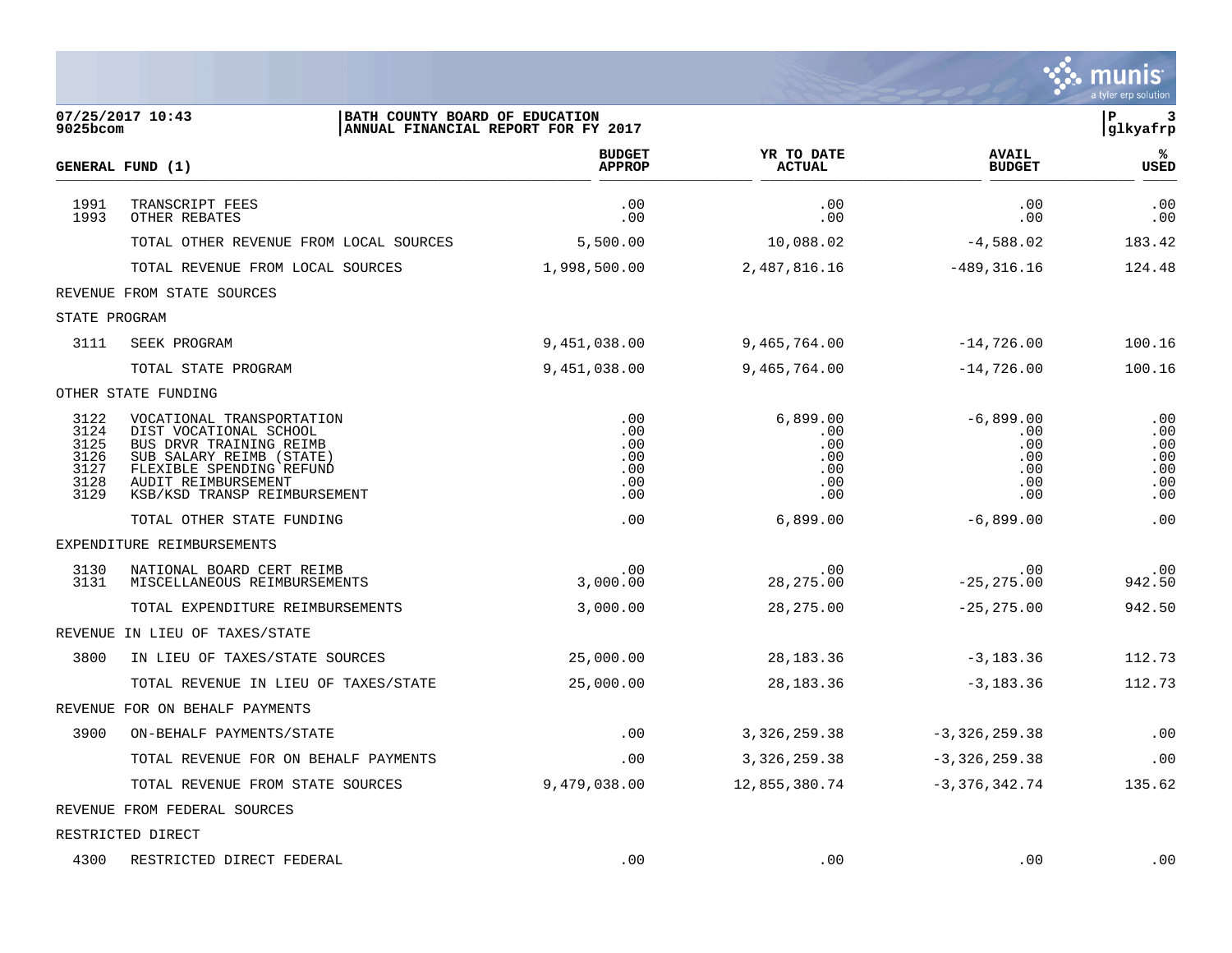

| 9025bcom                                     | 07/25/2017 10:43<br>BATH COUNTY BOARD OF EDUCATION                                                                                                                | ANNUAL FINANCIAL REPORT FOR FY 2017         |                                             |                                              | ΙP<br>glkyafrp                            |
|----------------------------------------------|-------------------------------------------------------------------------------------------------------------------------------------------------------------------|---------------------------------------------|---------------------------------------------|----------------------------------------------|-------------------------------------------|
|                                              | GENERAL FUND (1)                                                                                                                                                  | <b>BUDGET</b><br><b>APPROP</b>              | YR TO DATE<br><b>ACTUAL</b>                 | <b>AVAIL</b><br><b>BUDGET</b>                | ℁<br><b>USED</b>                          |
|                                              | TOTAL RESTRICTED DIRECT                                                                                                                                           | .00                                         | .00                                         | .00                                          | .00                                       |
|                                              | RESTRICTED THROUGH THE STATE                                                                                                                                      |                                             |                                             |                                              |                                           |
| 4500                                         | RESTRICTED FED THRU STATE                                                                                                                                         | .00                                         | .00                                         | .00                                          | .00                                       |
|                                              | TOTAL RESTRICTED THROUGH THE STATE                                                                                                                                | .00                                         | .00                                         | .00                                          | .00                                       |
|                                              | THROUGH INTERMEDIATE AGENCIES                                                                                                                                     |                                             |                                             |                                              |                                           |
| 4700                                         | FEDERAL REV THRU INTERMED SRC                                                                                                                                     | .00                                         | .00                                         | .00                                          | .00                                       |
|                                              | TOTAL THROUGH INTERMEDIATE AGENCIES                                                                                                                               | .00                                         | .00                                         | .00                                          | .00                                       |
|                                              | FEDERAL REIMBURSEMENT                                                                                                                                             |                                             |                                             |                                              |                                           |
| 4810                                         | MEDICAID REIMBURSEMENT<br>4810N MEDICAID REIMB--HEALTH/NURSES                                                                                                     | 50,000.00<br>.00                            | 40,616.44<br>211,827.77                     | 9,383.56<br>$-211,827.77$                    | 81.23<br>.00                              |
|                                              | TOTAL FEDERAL REIMBURSEMENT                                                                                                                                       | 50,000.00                                   | 252,444.21                                  | $-202, 444.21$                               | 504.89                                    |
|                                              | TOTAL REVENUE FROM FEDERAL SOURCES                                                                                                                                | 50,000.00                                   | 252,444.21                                  | $-202, 444.21$                               | 504.89                                    |
| OTHER RECEIPTS                               |                                                                                                                                                                   |                                             |                                             |                                              |                                           |
|                                              | INTERFUND TRANSFERS                                                                                                                                               |                                             |                                             |                                              |                                           |
| 5210<br>5220                                 | <b>FUND TRANSFER</b><br>INDIRECT COSTS TRANSFER                                                                                                                   | 300,000.00<br>40,000.00                     | 300,000.00<br>.00                           | .00<br>40,000.00                             | 100.00<br>.00                             |
|                                              | TOTAL INTERFUND TRANSFERS                                                                                                                                         | 340,000.00                                  | 300,000.00                                  | 40,000.00                                    | 88.24                                     |
|                                              | SALE OR COMP FOR LOSS OF ASSETS                                                                                                                                   |                                             |                                             |                                              |                                           |
| 5311<br>5312<br>5331<br>5332<br>5341<br>5342 | SALE OF LAND & IMPROVEMENTS<br>LOSS COMP - LAND & IMPROVEMNTS<br>SALE OF BUILDINGS<br>LOSS COMP - BUILDINGS<br>SALE OF EQUIPMENT ETC<br>LOSS COMP - EQUIPMENT ETC | .00<br>.00<br>.00<br>.00<br>5,000.00<br>.00 | .00<br>.00<br>.00<br>.00<br>5,953.00<br>.00 | .00<br>.00<br>.00<br>.00<br>$-953.00$<br>.00 | .00<br>.00<br>.00<br>.00<br>119.06<br>.00 |
|                                              | TOTAL SALE OR COMP FOR LOSS OF ASSETS                                                                                                                             | 5,000.00                                    | 5,953.00                                    | $-953.00$                                    | 119.06                                    |
|                                              | CAPITAL LEASE PROCEEDS                                                                                                                                            |                                             |                                             |                                              |                                           |
| 5500                                         | CAPITAL LEASE PROCEEDS                                                                                                                                            | .00                                         | .00                                         | .00                                          | .00                                       |
|                                              | TOTAL CAPITAL LEASE PROCEEDS                                                                                                                                      | .00                                         | .00                                         | .00                                          | .00                                       |
|                                              | TOTAL OTHER RECEIPTS                                                                                                                                              | 345,000.00                                  | 305,953.00                                  | 39,047.00                                    | 88.68                                     |
|                                              | TOTAL RECEIPTS                                                                                                                                                    | 11,872,538.00                               | 15,901,594.11                               | $-4,029,056.11$                              | 133.94                                    |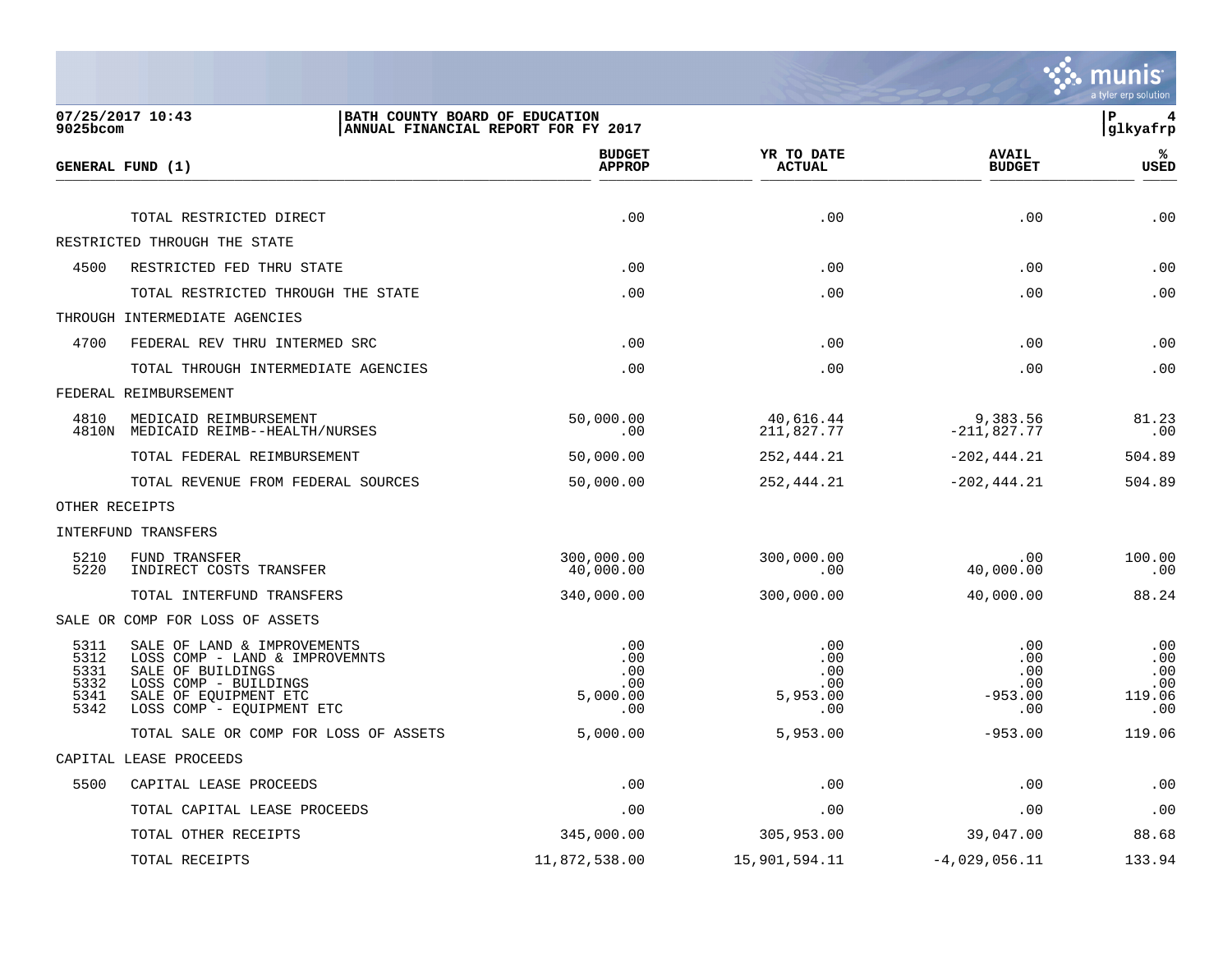|                                                                                                       |               |                         |                             |                               | munis<br>a tyler erp solution |
|-------------------------------------------------------------------------------------------------------|---------------|-------------------------|-----------------------------|-------------------------------|-------------------------------|
| 07/25/2017 10:43<br>BATH COUNTY BOARD OF EDUCATION<br>9025bcom<br>ANNUAL FINANCIAL REPORT FOR FY 2017 |               |                         |                             |                               | glkyafrp                      |
| GENERAL FUND (1)                                                                                      |               | <b>BUDGET</b><br>APPROP | YR TO DATE<br><b>ACTUAL</b> | <b>AVAIL</b><br><b>BUDGET</b> | ℁<br>USED                     |
| TOTAL REVENUES                                                                                        | 14,858,914.06 |                         | 18,887,970.17               | $-4,029,056.11$               | 127.12                        |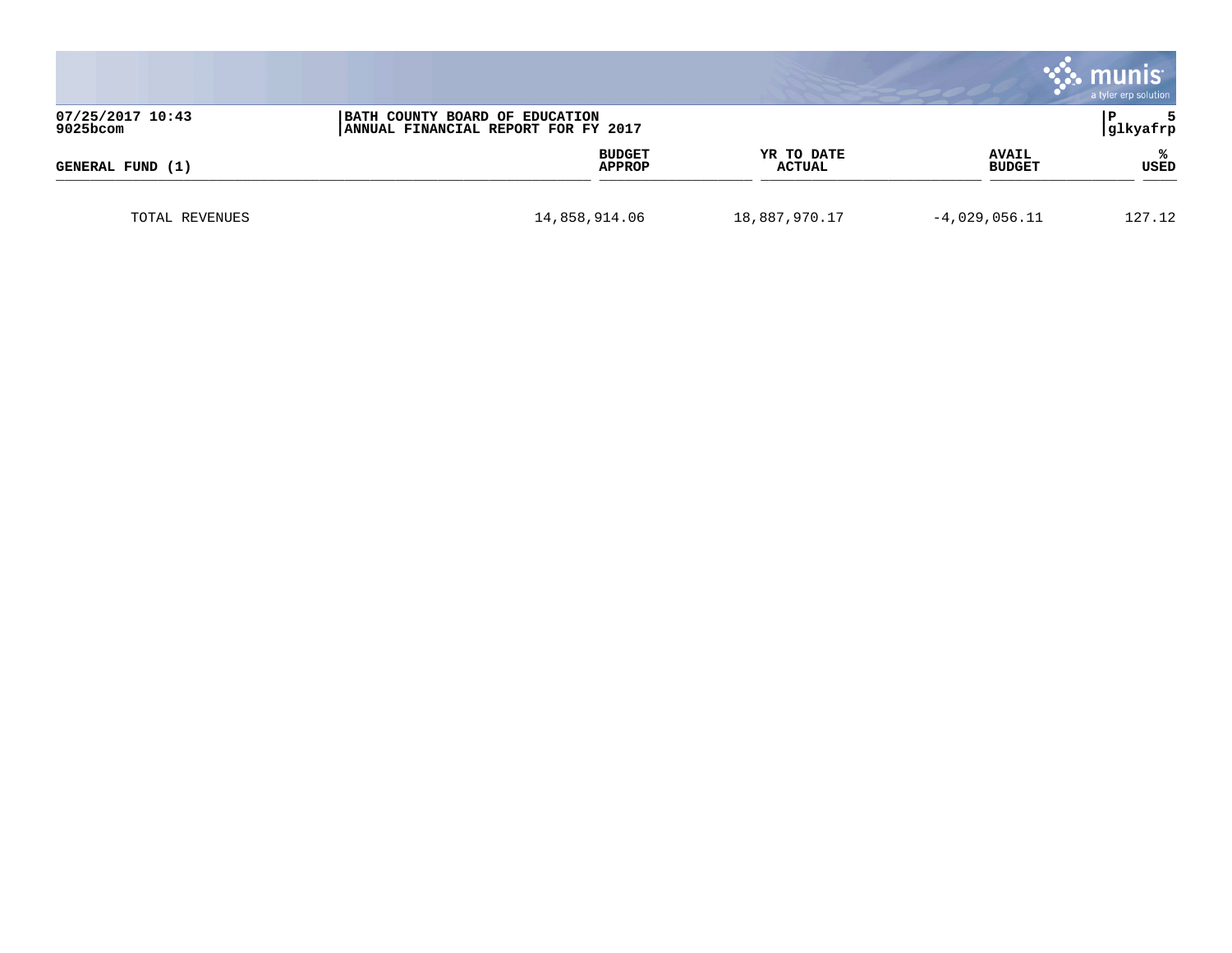

2100 STUDENT SUPPORT SERVICES

 0700 PROPERTY 600.00 627.52 -27.52 104.59 TOTAL 2100 STUDENT SUPPORT SERVICES 973,573.00 1,231,665.19 -258,092.19 126.51 2200 INSTRUCTIONAL STAFF SUPP SERV 0100 SALARIES PERSONNEL SERVICES 160,148.27 113,939.94 46,208.33 71.15 0200 EMPLOYEE BENEFITS 61.46 (1,313.81 81.46 ) 7,086.30 (1,313.81 81.46 ) 5,772.49 (1,313.81 81.46 0280 ON-BEHALF .00 38,951.52 -38,951.52 .00 0300 PURCHASED PROF AND TECH SERV 9,334.00 3,405.19 5,928.81 36.48 0400 PURCHASED PROPERTY SERVICES 68.90 14,560.00 14,400.00 14,400.00 160.00 160.00 98.90 0500 OTHER PURCHASED SERVICES 6 , 281 . 00 6 6 , 281 . 00 6 , 281 . 00 . 00 0600 SUPPLIES 5,775.00 67.08 5,707.92 1.16 0700 PROPERTY .00 .00 .00 .00 0800 DEBT SERVICE AND MISCELLANEOUS .00 .00 .00 .00 0840 CONTINGENCY .00 .00 .00 .00 TOTAL 2200 INSTRUCTIONAL STAFF SUPP SERV 203,184.57 176,536.22 26,648.35 86.88 2300 DISTRICT ADMIN SUPPORT 0100 SALARIES PERSONNEL SERVICES 397,310.00 333,160.39 64,149.61 83.85 0200 EMPLOYEE BENEFITS 366,655.00 223,165.91 143,489.09 60.87 00 . 00 . 113,894.22 . 113,894.22 . 113,894.22 . 00 . 113,894.22 . 113,894.22 . المراجع المسابق المسابق المسابق المسابق المسابق المسابق المسابق المسابق المسابق المسابق المسابق المسابق المسابق المسابق المسابق المسابق المسا

 0300 PURCHASED PROF AND TECH SERV 180,200.00 152,376.93 27,823.07 84.56 0400 PURCHASED PROPERTY SERVICES 26,240.00 21,436.96 4,803.04 81.70 0500 OTHER PURCHASED SERVICES 164,300.00 43,374.88 120,925.12 26.40

### EXPENDITURES

1000 INSTRUCTION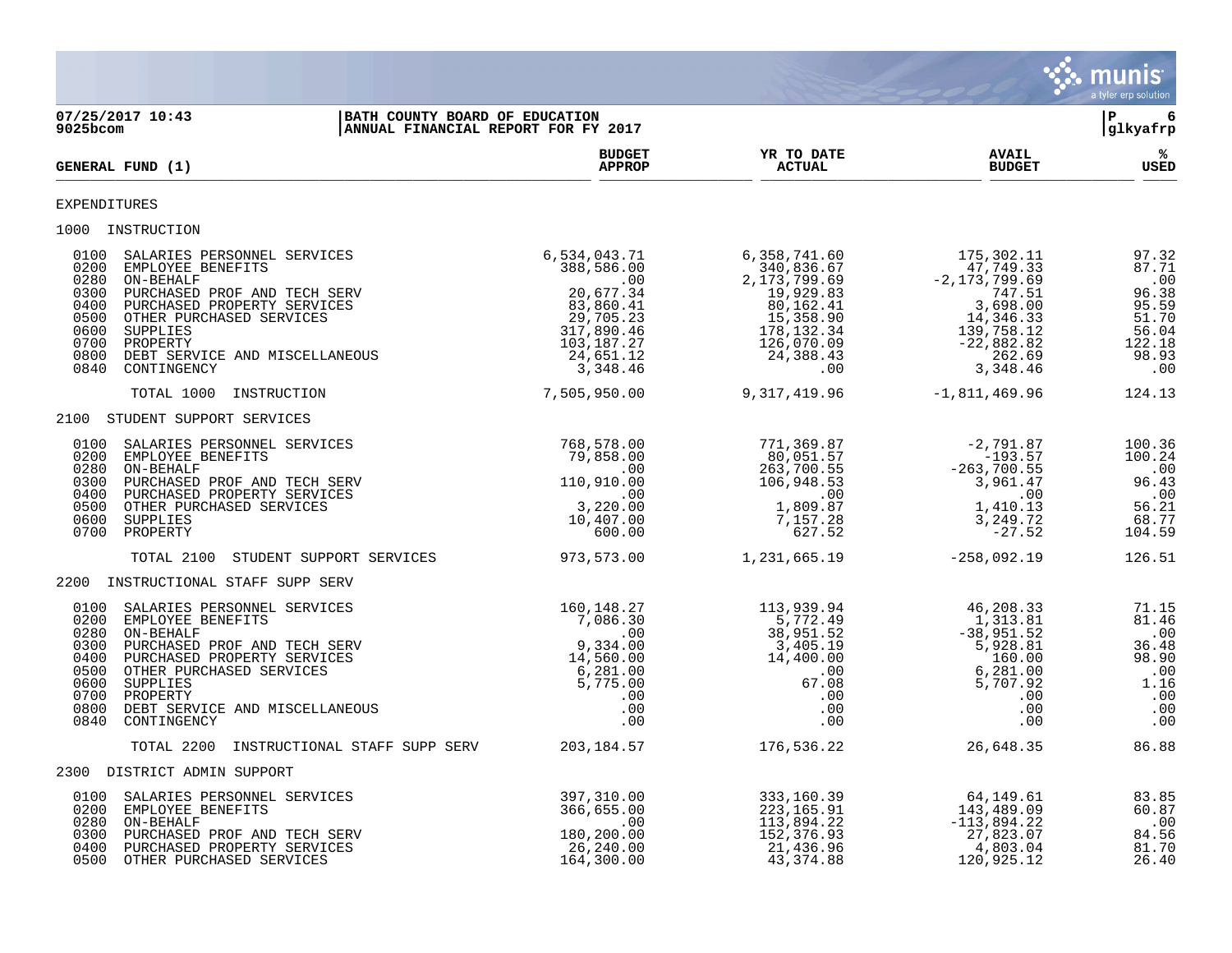

| 07/25/2017 10:43<br>BATH COUNTY BOARD OF EDUCATION<br>ANNUAL FINANCIAL REPORT FOR FY 2017<br>9025bcom                                                                                                                                                                                      |                                                                                                                  |                                                                                                                            |                                                                                                                      | P <br>$\overline{7}$<br>glkyafrp                                              |
|--------------------------------------------------------------------------------------------------------------------------------------------------------------------------------------------------------------------------------------------------------------------------------------------|------------------------------------------------------------------------------------------------------------------|----------------------------------------------------------------------------------------------------------------------------|----------------------------------------------------------------------------------------------------------------------|-------------------------------------------------------------------------------|
| GENERAL FUND (1)                                                                                                                                                                                                                                                                           | <b>BUDGET</b><br><b>APPROP</b>                                                                                   | YR TO DATE<br><b>ACTUAL</b>                                                                                                | <b>AVAIL</b><br><b>BUDGET</b>                                                                                        | ્રષ્ટ<br><b>USED</b>                                                          |
| 0600<br>SUPPLIES<br>0700<br>PROPERTY<br>0800<br>DEBT SERVICE AND MISCELLANEOUS<br>0840<br>CONTINGENCY                                                                                                                                                                                      | 57,000.00<br>7,000.00<br>11,720.00<br>.00                                                                        | 45,509.68<br>2,219.58<br>4,088.75<br>.00                                                                                   | 11,490.32<br>4,780.42<br>$7,631.25$<br>.00                                                                           | 79.84<br>31.71<br>34.89<br>.00                                                |
| TOTAL 2300 DISTRICT ADMIN SUPPORT 1,210,425.00                                                                                                                                                                                                                                             |                                                                                                                  | 939,227.30                                                                                                                 | 271,197.70                                                                                                           | 77.59                                                                         |
| 2400 SCHOOL ADMIN SUPPORT                                                                                                                                                                                                                                                                  |                                                                                                                  |                                                                                                                            |                                                                                                                      |                                                                               |
| 0100<br>SALARIES PERSONNEL SERVICES<br>0200<br>EMPLOYEE BENEFITS<br>0280<br>ON-BEHALF<br>0300<br>PURCHASED PROF AND TECH SERV<br>0500<br>OTHER PURCHASED SERVICES<br>0600<br>SUPPLIES<br>0700 PROPERTY                                                                                     | 753,661.00<br>70,112.00<br>.00<br>$00.00$<br>00.00<br>700.00<br>.00                                              | 735,552.52<br>$735,552.52$<br>$68,483.28$<br>$251,456.01$<br>$0$<br>$1,152.10$<br>$0$<br>$0$<br>.00                        | 18,108.48<br>1,628.72<br>$-251,456.01$<br>-452.10<br>-452.10<br>.00<br>.00                                           | 97.60<br>97.68<br>.00<br>.00<br>164.59<br>.00<br>$\overline{\phantom{0}}$ .00 |
| TOTAL 2400<br>SCHOOL ADMIN SUPPORT                                                                                                                                                                                                                                                         | 824,473.00                                                                                                       | 1,056,643.91                                                                                                               | $-232, 170.91$                                                                                                       | 128.16                                                                        |
| 2500 BUSINESS SUPPORT SERVICES                                                                                                                                                                                                                                                             |                                                                                                                  |                                                                                                                            |                                                                                                                      |                                                                               |
| 0100<br>SALARIES PERSONNEL SERVICES<br>0200<br>EMPLOYEE BENEFITS<br>0280<br>ON-BEHALF<br>0300<br>PURCHASED PROF AND TECH SERV<br>0500<br>OTHER PURCHASED SERVICES<br>0600<br>SUPPLIES<br>0700<br>PROPERTY<br>0800<br>DEBT SERVICE AND MISCELLANEOUS                                        | 237,327.00<br>36,441.00<br>.00<br>.00<br>300.00<br>500.00<br>8,000.00<br>50.00                                   | 235,289.16<br>$235, 289.16$<br>$35, 223.06$<br>$80, 435.96$<br>$.00$<br>$57, 803.20$<br>$462.87$<br>$4, 532.34$<br>$40.09$ | 2,037.84<br>1,217.94<br>$-80, 435.96$<br>$\sim 00$<br>$-57, 503.20$<br>37.13<br>37.13<br>3,467.66<br>9.91            | 99.14<br>96.66<br>.00<br>.00<br>999.99<br>92.57<br>56.65<br>80.18             |
| TOTAL 2500 BUSINESS SUPPORT SERVICES                                                                                                                                                                                                                                                       | 282,618.00                                                                                                       | 413,786.68                                                                                                                 | $-131, 168.68$                                                                                                       | 146.41                                                                        |
| 2600 PLANT OPERATIONS & MAINTENANCE                                                                                                                                                                                                                                                        |                                                                                                                  |                                                                                                                            |                                                                                                                      |                                                                               |
| 0100<br>SALARIES PERSONNEL SERVICES<br>0200<br>EMPLOYEE BENEFITS<br>0280<br>ON-BEHALF<br>0300<br>PURCHASED PROF AND TECH SERV<br>0400<br>PURCHASED PROPERTY SERVICES<br>0500<br>OTHER PURCHASED SERVICES<br>0600<br>SUPPLIES<br>0700<br>PROPERTY<br>0800<br>DEBT SERVICE AND MISCELLANEOUS | 501,082.00<br>118,600.00<br>.00<br>44,500.00<br>180,350.00<br>257,900.00<br>621,550.00<br>10,500.00<br>25,000.00 | 453,730.74<br>110,614.56<br>155, 112. 41<br>44,547.29<br>164,613.37<br>88,718.33<br>480,804.81<br>3,661.99<br>17,401.10    | 47,351.26<br>7,985.44<br>$-155, 112.41$<br>$-47.29$<br>15,736.63<br>169,181.67<br>140,745.19<br>6,838.01<br>7,598.90 | 90.55<br>93.27<br>.00<br>100.11<br>91.27<br>34.40<br>77.36<br>34.88<br>69.60  |
| TOTAL 2600 PLANT OPERATIONS & MAINTENANCE 1,759,482.00                                                                                                                                                                                                                                     |                                                                                                                  | 1,519,204.60                                                                                                               | 240, 277.40                                                                                                          | 86.34                                                                         |
| 2700 STUDENT TRANSPORTATION                                                                                                                                                                                                                                                                |                                                                                                                  |                                                                                                                            |                                                                                                                      |                                                                               |
| 0100 SALARIES PERSONNEL SERVICES<br>0200 EMPLOYEE BENEFITS<br>0280 ON-BEHALF<br>0300<br>PURCHASED PROF AND TECH SERV                                                                                                                                                                       | 591,208.87<br>145,075.12<br>.00<br>12,150.00                                                                     | 536,855.11<br>128,103.82<br>183,529.31<br>3,977.20                                                                         | 54,353.76<br>16,971.30<br>$-183,529.31$<br>8,172.80                                                                  | 90.81<br>88.30<br>.00<br>32.73                                                |

0400 PURCHASED PROPERTY SERVICES 64 (31,300.00 11,154.47 20,145.53 35.64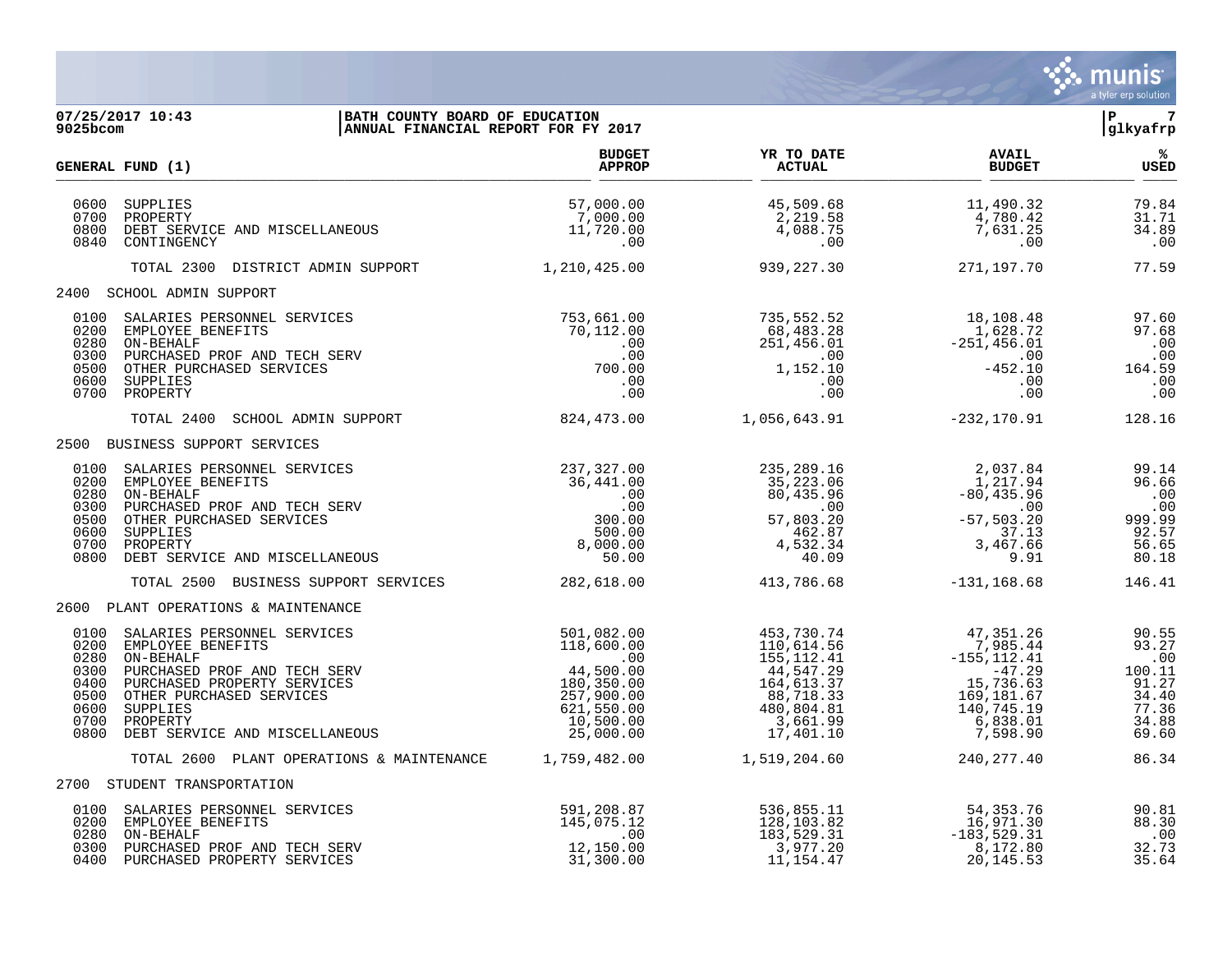

| 07/25/2017 10:43<br>BATH COUNTY BOARD OF EDUCATION<br>9025bcom<br>ANNUAL FINANCIAL REPORT FOR FY 2017                                         |                                              |                                                 |                                                       | P<br>8<br>glkyafrp                    |
|-----------------------------------------------------------------------------------------------------------------------------------------------|----------------------------------------------|-------------------------------------------------|-------------------------------------------------------|---------------------------------------|
| GENERAL FUND (1)                                                                                                                              | <b>BUDGET</b><br><b>APPROP</b>               | YR TO DATE<br><b>ACTUAL</b>                     | <b>AVAIL</b><br><b>BUDGET</b>                         | %ะ<br><b>USED</b>                     |
| 0500<br>OTHER PURCHASED SERVICES<br>0600<br>SUPPLIES<br>0700<br>PROPERTY<br>0800<br>DEBT SERVICE AND MISCELLANEOUS                            | 76,750.00<br>335,230.00<br>188,000.00<br>.00 | 44,029.15<br>172,215.63<br>87,176.80<br>.00     | 32,720.85<br>163,014.37<br>100,823.20<br>.00          | 57.37<br>51.37<br>46.37<br>.00        |
| TOTAL 2700 STUDENT TRANSPORTATION                                                                                                             | 1,379,713.99                                 | 1,167,041.49                                    | 212,672.50                                            | 84.59                                 |
| 3100 FOOD SERVICE OPERATION                                                                                                                   |                                              |                                                 |                                                       |                                       |
| 0100<br>SALARIES PERSONNEL SERVICES<br>0200<br>EMPLOYEE BENEFITS<br>0280<br>ON-BEHALF<br>0600<br>SUPPLIES                                     | .00<br>.00<br>.00<br>.00                     | .00<br>.00<br>.00<br>.00                        | .00<br>.00<br>.00<br>.00                              | .00<br>.00<br>.00<br>.00              |
| TOTAL 3100 FOOD SERVICE OPERATION                                                                                                             | .00                                          | .00                                             | .00                                                   | .00                                   |
| 3200 DAY CARE OPERATIONS                                                                                                                      |                                              |                                                 |                                                       |                                       |
| 0280 ON-BEHALF                                                                                                                                | .00                                          | .00                                             | .00                                                   | .00                                   |
| TOTAL 3200 DAY CARE OPERATIONS                                                                                                                | .00                                          | .00                                             | .00                                                   | .00                                   |
| 3300 COMMUNITY SERVICES                                                                                                                       |                                              |                                                 |                                                       |                                       |
| 0100<br>SALARIES PERSONNEL SERVICES<br>0200<br>EMPLOYEE BENEFITS<br>0280<br>ON-BEHALF<br>OTHER PURCHASED SERVICES<br>0500<br>0600<br>SUPPLIES | 19,066.00<br>5,022.00<br>.00<br>.00<br>.00   | 22,620.78<br>5,312.38<br>7,733.13<br>.00<br>.00 | $-3,554.78$<br>$-290.38$<br>$-7,733.13$<br>.00<br>.00 | 118.64<br>105.78<br>.00<br>.00<br>.00 |
| TOTAL 3300<br>COMMUNITY SERVICES                                                                                                              | 24,088.00                                    | 35,666.29                                       | $-11,578.29$                                          | 148.07                                |
| 3400 ADULT EDUCATION OPERATIONS                                                                                                               |                                              |                                                 |                                                       |                                       |
| 0280 ON-BEHALF                                                                                                                                | .00                                          | .00                                             | .00                                                   | .00                                   |
| TOTAL 3400<br>ADULT EDUCATION OPERATIONS                                                                                                      | .00                                          | .00                                             | .00                                                   | .00                                   |
| 5100 DEBT SERVICE                                                                                                                             |                                              |                                                 |                                                       |                                       |
| 0800 DEBT SERVICE AND MISCELLANEOUS                                                                                                           | 229,458.56                                   | 219, 273. 76                                    | 10,184.80                                             | 95.56                                 |
| TOTAL 5100 DEBT SERVICE                                                                                                                       | 229,458.56                                   | 219, 273. 76                                    | 10,184.80                                             | 95.56                                 |
| FUND TRANSFERS<br>5200                                                                                                                        |                                              |                                                 |                                                       |                                       |
| 0900 OTHER ITEMS                                                                                                                              | 50,000.00                                    | 39,147.00                                       | 10,853.00                                             | 78.29                                 |
| TOTAL 5200<br>FUND TRANSFERS                                                                                                                  | 50,000.00                                    | 39,147.00                                       | 10,853.00                                             | 78.29                                 |
| 5300 CONTINGENCY                                                                                                                              |                                              |                                                 |                                                       |                                       |
| 0840 CONTINGENCY                                                                                                                              | 415,947.94                                   | .00                                             | 415,947.94                                            | .00                                   |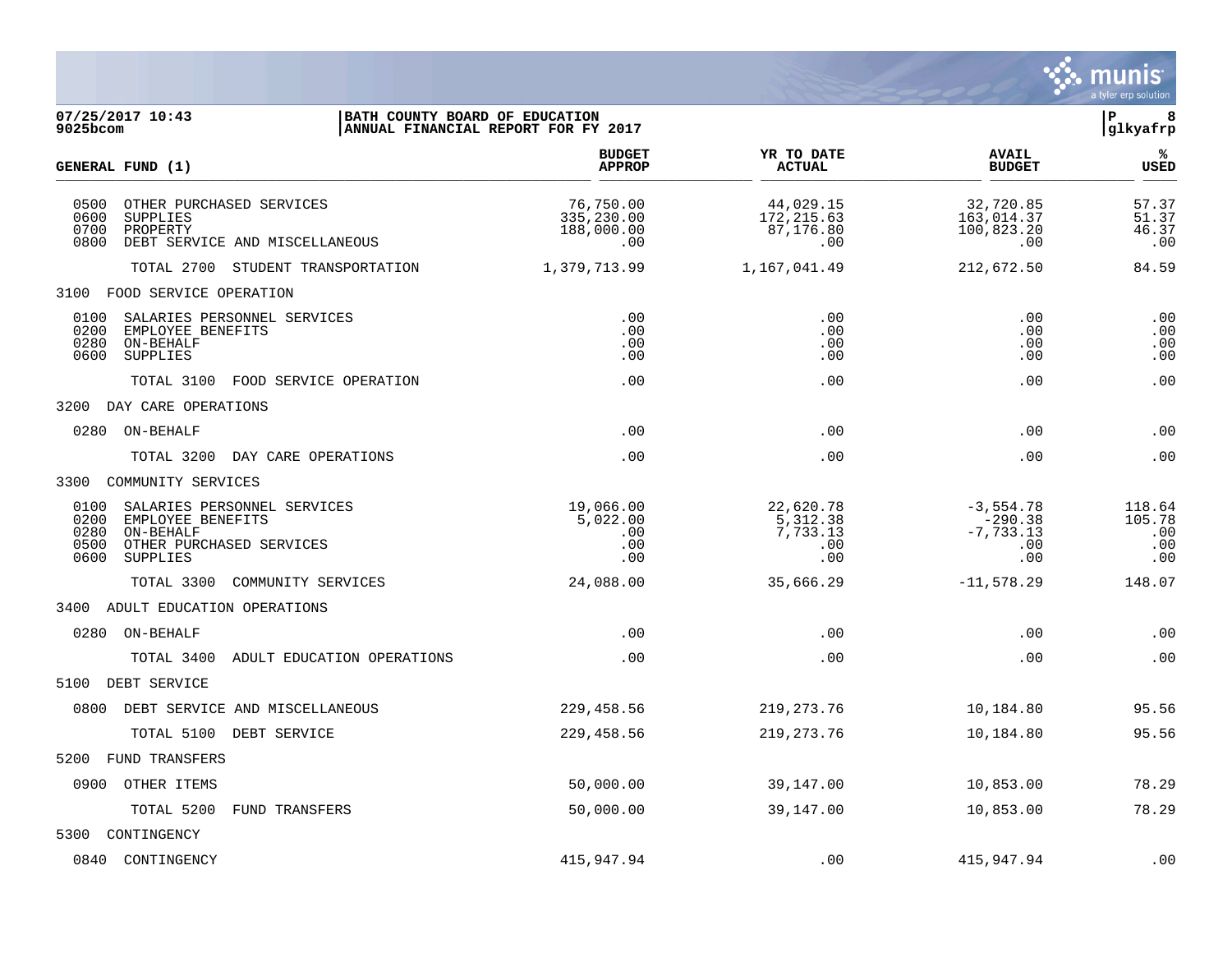|                              |                                                                       |                                |                             |                               | <b>munis</b><br>a tyler erp solution |
|------------------------------|-----------------------------------------------------------------------|--------------------------------|-----------------------------|-------------------------------|--------------------------------------|
| 07/25/2017 10:43<br>9025bcom | BATH COUNTY BOARD OF EDUCATION<br>ANNUAL FINANCIAL REPORT FOR FY 2017 |                                |                             |                               | l P<br>9<br> glkyafrp                |
| GENERAL FUND (1)             |                                                                       | <b>BUDGET</b><br><b>APPROP</b> | YR TO DATE<br><b>ACTUAL</b> | <b>AVAIL</b><br><b>BUDGET</b> | ℁<br>USED                            |
| TOTAL 5300<br>CONTINGENCY    |                                                                       | 415,947.94                     | .00                         | 415,947.94                    | .00                                  |
| TOTAL EXPENDITURES           | 14,858,914.06                                                         |                                | 16, 115, 612.40             | $-1, 256, 698.34$             | 108.46                               |
| TOTAL FOR GENERAL FUND (1)   |                                                                       | .00                            | 2,772,357.77                | $-2,772,357.77$               | .00                                  |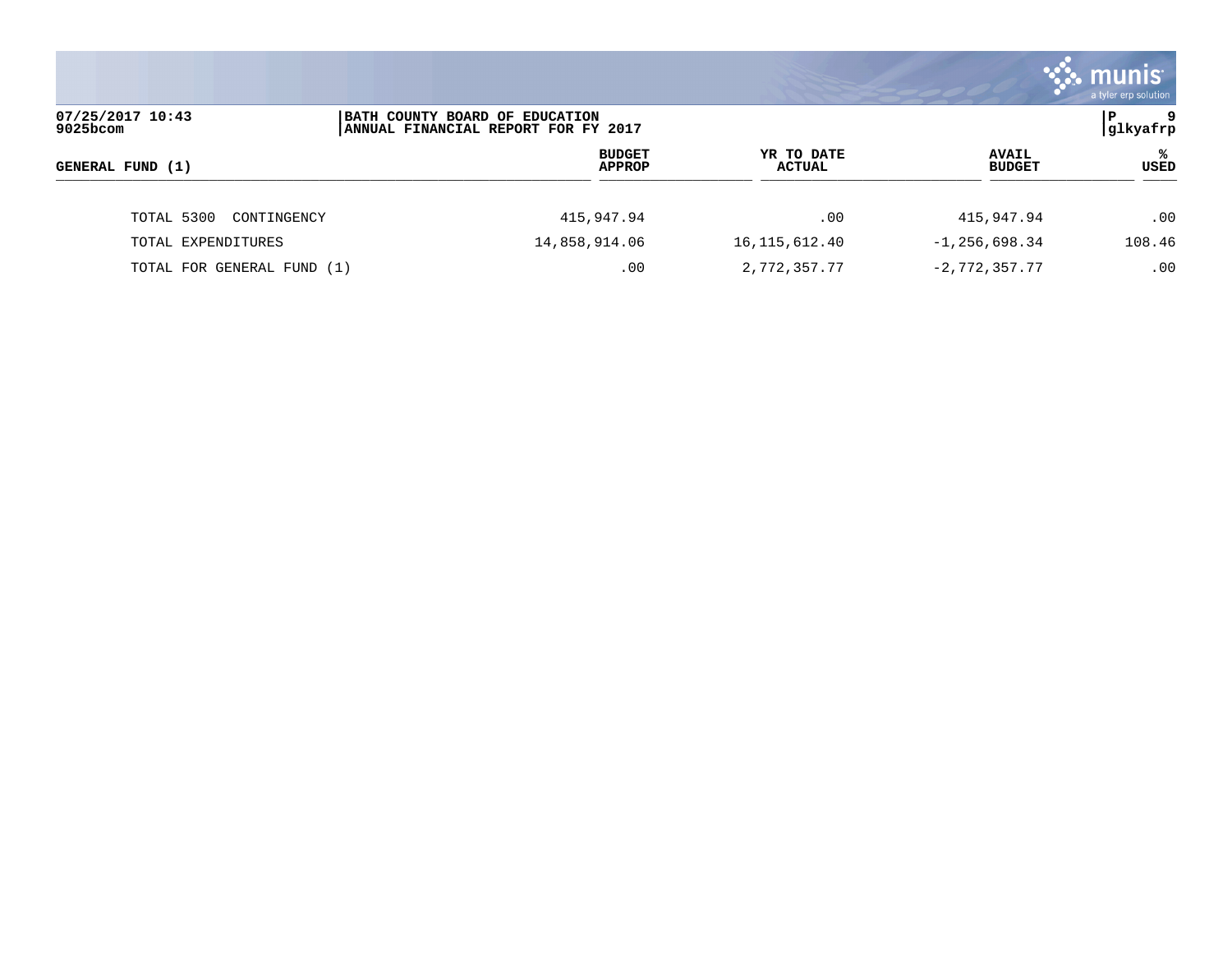|                 |                                                                                           |                                |                             |                                | munis <sup>.</sup><br>a tyler erp solution |
|-----------------|-------------------------------------------------------------------------------------------|--------------------------------|-----------------------------|--------------------------------|--------------------------------------------|
| 9025bcom        | 07/25/2017 10:43<br>BATH COUNTY BOARD OF EDUCATION<br>ANNUAL FINANCIAL REPORT FOR FY 2017 |                                |                             |                                | P<br>10<br>glkyafrp                        |
|                 | SPECIAL REVENUE (2)                                                                       | <b>BUDGET</b><br><b>APPROP</b> | YR TO DATE<br><b>ACTUAL</b> | <b>AVAIL</b><br><b>BUDGET</b>  | ℁<br><b>USED</b>                           |
| <b>REVENUES</b> |                                                                                           |                                |                             |                                |                                            |
|                 | 0999 BEGINNING BALANCE                                                                    |                                |                             |                                |                                            |
|                 | TOTAL 0999 BEGINNING BALANCE                                                              | .00                            | .00                         | .00                            | .00                                        |
| RECEIPTS        |                                                                                           |                                |                             |                                |                                            |
|                 | REVENUE FROM LOCAL SOURCES                                                                |                                |                             |                                |                                            |
| TUITION         |                                                                                           |                                |                             |                                |                                            |
| 1310            | TUITION FROM INDIVIDUALS                                                                  | .00                            | .00                         | .00                            | .00                                        |
|                 | TOTAL TUITION                                                                             | .00                            | .00                         | .00                            | .00                                        |
|                 | EARNINGS ON INVESTMENTS                                                                   |                                |                             |                                |                                            |
| 1510            | INTEREST ON INVESTMENTS                                                                   | 167,592.00                     | 148,012.06                  | 19,579.94                      | 88.32                                      |
|                 | TOTAL EARNINGS ON INVESTMENTS                                                             | 167,592.00                     | 148,012.06                  | 19,579.94                      | 88.32                                      |
| FOOD SERVICE    |                                                                                           |                                |                             |                                |                                            |
| 1637            | VENDING                                                                                   | .00                            | .00                         | .00                            | .00                                        |
|                 | TOTAL FOOD SERVICE                                                                        | .00                            | .00                         | .00                            | .00                                        |
|                 | STUDENT ACTIVITIES                                                                        |                                |                             |                                |                                            |
| 1740<br>1790    | STUDENT FEES<br>OTHER STUDENT ACTIVITY INCOME                                             | .00<br>.00                     | .00<br>.00                  | .00<br>.00                     | .00<br>.00                                 |
|                 | TOTAL STUDENT ACTIVITIES                                                                  | .00                            | .00                         | .00                            | .00                                        |
|                 | OTHER REVENUE FROM LOCAL SOURCES                                                          |                                |                             |                                |                                            |
| 1920<br>1990    | CONTRIBUTIONS/DONATIONS<br>MISCELLANEOUS REVENUE                                          | 2,500.00<br>.00                | 56, 913.15<br>15,290.72     | $-54, 413.15$<br>$-15, 290.72$ | 999.99<br>.00                              |
|                 | TOTAL OTHER REVENUE FROM LOCAL SOURCES                                                    | 2,500.00                       | 72,203.87                   | $-69,703.87$                   | 999.99                                     |
|                 | TOTAL REVENUE FROM LOCAL SOURCES                                                          | 170,092.00                     | 220, 215.93                 | $-50, 123.93$                  | 129.47                                     |
|                 | REVENUE FROM STATE SOURCES                                                                |                                |                             |                                |                                            |
| RESTRICTED      |                                                                                           |                                |                             |                                |                                            |
| 3200            | RESTRICTED STATE REVENUE                                                                  | 914, 335.43                    | 1,000,115.62                | $-85,780.19$                   | 109.38                                     |
|                 | TOTAL RESTRICTED                                                                          | 914, 335.43                    | 1,000,115.62                | $-85,780.19$                   | 109.38                                     |
|                 | REVENUE FOR ON BEHALF PAYMENTS                                                            |                                |                             |                                |                                            |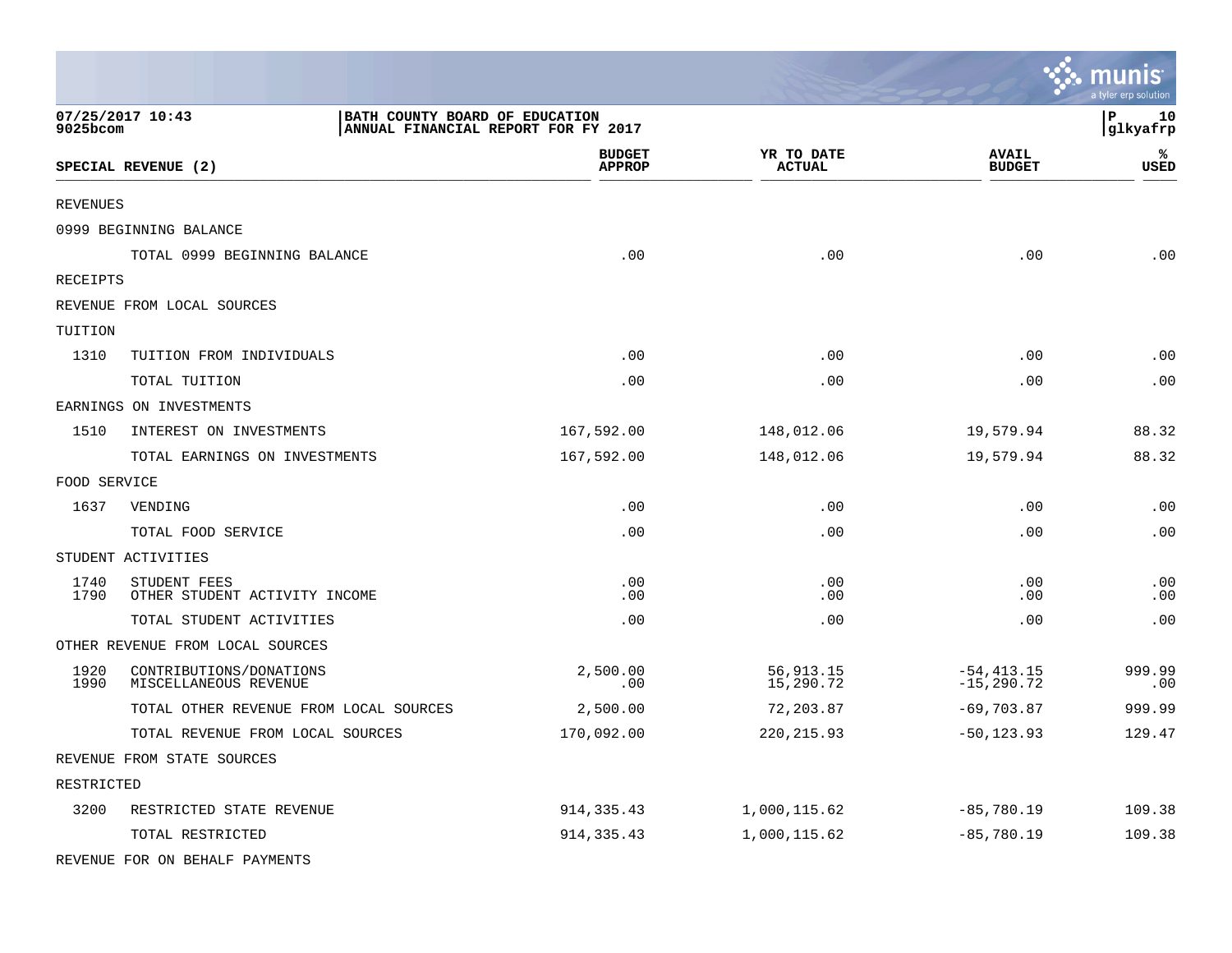

| 9025bcom | 07/25/2017 10:43<br>BATH COUNTY BOARD OF EDUCATION | ANNUAL FINANCIAL REPORT FOR FY 2017 |                             |                               | lР<br>-11<br>glkyafrp |
|----------|----------------------------------------------------|-------------------------------------|-----------------------------|-------------------------------|-----------------------|
|          | SPECIAL REVENUE (2)                                | <b>BUDGET</b><br><b>APPROP</b>      | YR TO DATE<br><b>ACTUAL</b> | <b>AVAIL</b><br><b>BUDGET</b> | ℁<br><b>USED</b>      |
|          |                                                    |                                     |                             |                               |                       |
| 3900     | ON-BEHALF PAYMENTS/STATE                           | .00                                 | .00                         | .00                           | .00                   |
|          | TOTAL REVENUE FOR ON BEHALF PAYMENTS               | .00                                 | .00                         | .00                           | .00                   |
|          | TOTAL REVENUE FROM STATE SOURCES                   | 914, 335.43                         | 1,000,115.62                | $-85,780.19$                  | 109.38                |
| REVENUE  | FROM FEDERAL SOURCES                               |                                     |                             |                               |                       |
|          | RESTRICTED THROUGH THE STATE                       |                                     |                             |                               |                       |
| 4500     | RESTRICTED FED THRU STATE                          | 1,521,921.00                        | 1,626,127.21                | $-104, 206.21$                | 106.85                |
|          | TOTAL RESTRICTED THROUGH THE STATE                 | 1,521,921.00                        | 1,626,127.21                | $-104, 206.21$                | 106.85                |
|          | TOTAL REVENUE FROM FEDERAL SOURCES                 | 1,521,921.00                        | 1,626,127.21                | $-104, 206.21$                | 106.85                |
|          | OTHER RECEIPTS                                     |                                     |                             |                               |                       |
|          | INTERFUND TRANSFERS                                |                                     |                             |                               |                       |
| 5210     | <b>FUND TRANSFER</b>                               | 124,202.71                          | 39,147.00                   | 85,055.71                     | 31.52                 |
|          | TOTAL INTERFUND TRANSFERS                          | 124,202.71                          | 39,147.00                   | 85,055.71                     | 31.52                 |
|          | TOTAL OTHER RECEIPTS                               | 124,202.71                          | 39,147.00                   | 85,055.71                     | 31.52                 |
|          | TOTAL RECEIPTS                                     | 2,730,551.14                        | 2,885,605.76                | $-155,054.62$                 | 105.68                |
|          | TOTAL REVENUES                                     | 2,730,551.14                        | 2,885,605.76                | $-155,054.62$                 | 105.68                |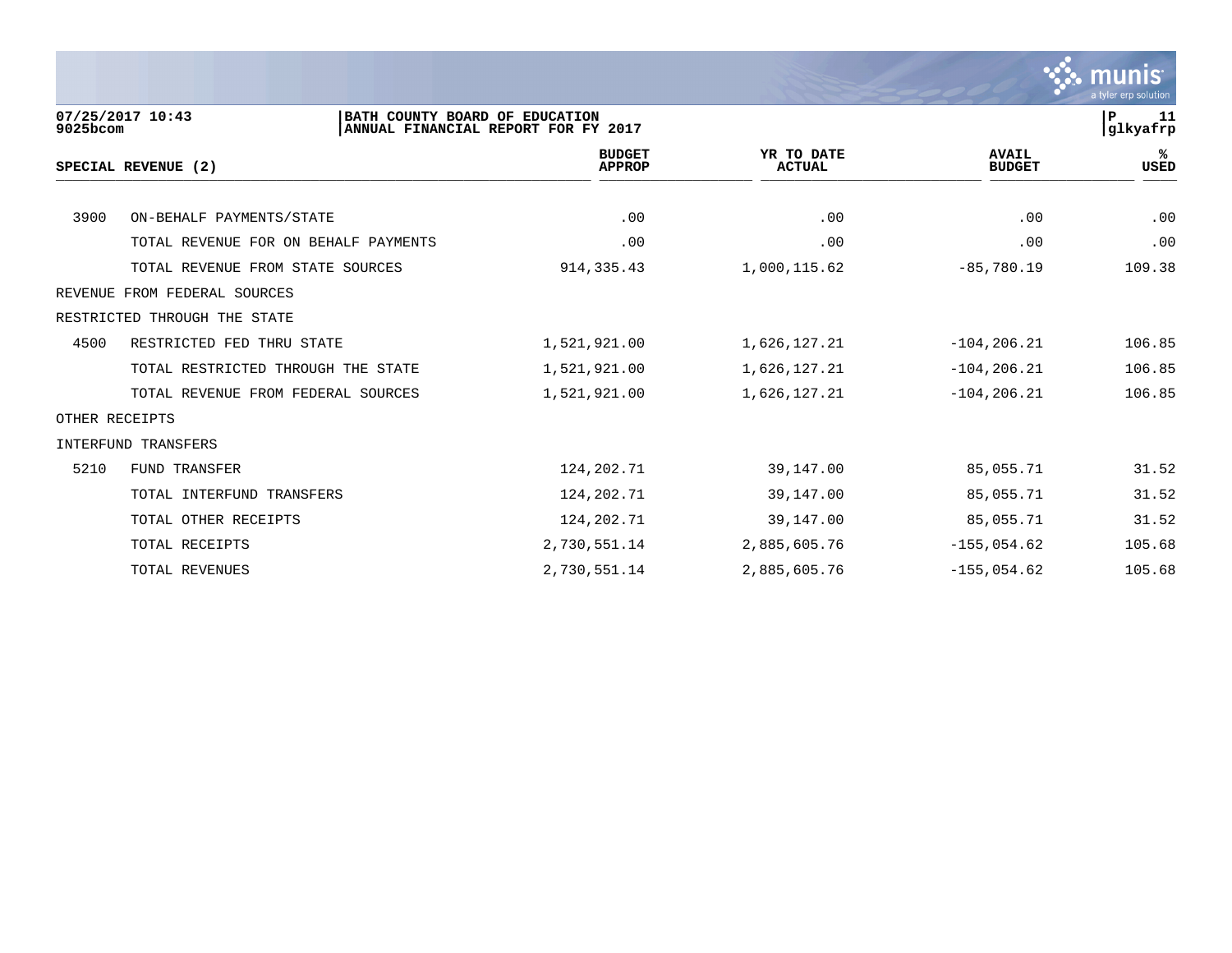

**07/25/2017 10:43 |BATH COUNTY BOARD OF EDUCATION |P 12 ANNUAL FINANCIAL REPORT FOR FY 2017 BUDGET YR TO DATE AVAIL %**  $SPECTAL$  REVENUE (2)  $SPECTAL$   $SPECTAL$   $SUDGET$  $\frac{\text{AFR} + \text{R}}{\text{AFR}}$ EXPENDITURES 1000 INSTRUCTION<br>
0100 SALARIES PERSONNEL SERVICES<br>
0200 EMPLOYEE BENEFITS<br>
0300 PURCHASED PROF AND TECH SERV<br>
0400 PURCHASED PROPERTY SERVICES<br>
0500 OTHER PURCHASED SERVICES 0100 SALARIES PERSONNEL SERVICES 1,127,602.04 1,134,396.21 -6,794.17 100.60 0200 EMPLOYEE BENEFITS 291,792.34 291,507.97 284.37 99.90 0300 PURCHASED PROF AND TECH SERV 6.67 (1991) 5,200.00 13,461.41 - 8,261.41 - 8,261.41 258.87 0400 PURCHASED PROPERTY SERVICES 9,650.00 3,480.32 6,169.68 36.07 0500 OTHER PURCHASED SERVICES 23,119.22 19,578.32 3,540.90 84.68 0600 SUPPLIES 215,233.57 192,981.47 22,252.10 89.66 0700 PROPERTY 122,731.11 149,887.87 -27,156.76 122.13 0800 DEBT SERVICE AND MISCELLANEOUS 18,483.38 5,284.21 13,199.17 28.59 0840 CONTINGENCY 4,003.98 .00 4,003.98 .00 0900 OTHER ITEMS .00 .00 .00 .00 TOTAL 1000 INSTRUCTION 1,817,815.64 1,810,577.78 7,237.86 99.60 2100 STUDENT SUPPORT SERVICES 0100 SALARIES PERSONNEL SERVICES 90,455.57 91,498.72 -1,043.15 101.15 0200 EMPLOYEE BENEFITS 16,265.66 18,274.59 -2,008.93 112.35 0300 PURCHASED PROF AND TECH SERV 400.00 .00 400.00 .00 0400 PURCHASED PROPERTY SERVICES .00 .00 .00 .00 0500 OTHER PURCHASED SERVICES 6,207.13 2,027.33 4,179.80 32.66 0600 SUPPLIES 6 ,231 .77 12 ,949 .44 –6 ,717 .67 207 .80 0700 PROPERTY .00 .00 .00 .00 0800 DEBT SERVICE AND MISCELLANEOUS 500.00 1,199.00 -699.00 239.80 0840 CONTINGENCY .00 .00 .00 .00 TOTAL 2100 STUDENT SUPPORT SERVICES 120,060.13 125,949.08 -5,888.95 104.91 2200 INSTRUCTIONAL STAFF SUPP SERV 0100 SALARIES PERSONNEL SERVICES 6 245,846.37 344,043.10 -98,196.73 139.94 0200 EMPLOYEE BENEFITS 68,784.15 85,771.45 -16,987.30 124.70 0300 PURCHASED PROF AND TECH SERV 81 35,794.00 41,335.89 -5,541.89 -5,541.89 115.48 0400 PURCHASED PROPERTY SERVICES .00 .00 .00 .00 0500 OTHER PURCHASED SERVICES 22,755.00 18,694.82 4,060.18 82.16 0600 SUPPLIES 32,805.84 37,511.07 -4,705.23 114.34 0700 PROPERTY 3,194.00 10,215.00 -7,021.00 319.82 0800 DEBT SERVICE AND MISCELLANEOUS 2,100.00 936.06 1,163.94 44.57 TOTAL 2200 INSTRUCTIONAL STAFF SUPP SERV 411, 279.36 538,507.39 -127, 228.03 130.93 2300 DISTRICT ADMIN SUPPORT 0100 SALARIES PERSONNEL SERVICES .00 .00 .00 .00 0200 EMPLOYEE BENEFITS .00 .00 .00 .00 0300 PURCHASED PROF AND TECH SERV .00 1,000.00 -1,000.00 .00 0400 PURCHASED PROPERTY SERVICES .00 .00 .00 .00 0500 OTHER PURCHASED SERVICES .00 85.00 -85.00 .00 0600 SUPPLIES .00 5,683.39 -5,683.39 .00 0700 PROPERTY .00 .00 .00 .00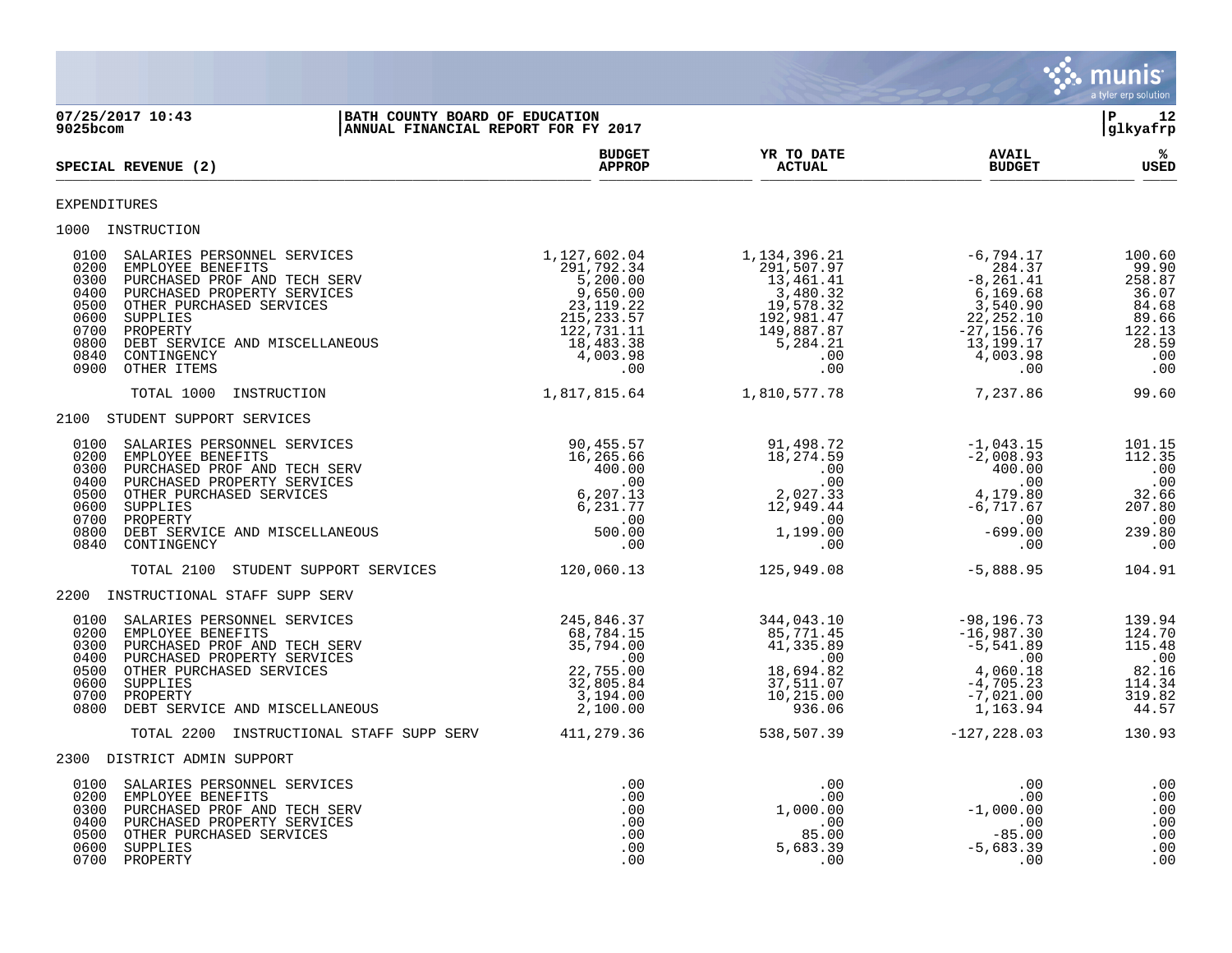

| 07/25/2017 10:43<br><b>BATH COUNTY BOARD OF EDUCATION</b><br>9025bcom<br>ANNUAL FINANCIAL REPORT FOR FY 2017                                                                                                                |                                                                                          |                                                                   |                                                         | l P<br>13<br>glkyafrp                             |
|-----------------------------------------------------------------------------------------------------------------------------------------------------------------------------------------------------------------------------|------------------------------------------------------------------------------------------|-------------------------------------------------------------------|---------------------------------------------------------|---------------------------------------------------|
| SPECIAL REVENUE (2)                                                                                                                                                                                                         | <b>BUDGET</b><br><b>APPROP</b>                                                           | YR TO DATE<br><b>ACTUAL</b>                                       | <b>AVAIL</b><br><b>BUDGET</b>                           | %ะ<br><b>USED</b>                                 |
| 0800 DEBT SERVICE AND MISCELLANEOUS                                                                                                                                                                                         | .00                                                                                      | 14,500.00                                                         | $-14,500.00$                                            | .00                                               |
| TOTAL 2300 DISTRICT ADMIN SUPPORT                                                                                                                                                                                           | .00                                                                                      | 21,268.39                                                         | $-21, 268.39$                                           | .00                                               |
| 2400 SCHOOL ADMIN SUPPORT                                                                                                                                                                                                   |                                                                                          |                                                                   |                                                         |                                                   |
| 0100<br>SALARIES PERSONNEL SERVICES<br>0200<br>EMPLOYEE BENEFITS<br>0300<br>PURCHASED PROF AND TECH SERV<br>0600<br>SUPPLIES<br>0700<br>PROPERTY<br>0800 DEBT SERVICE AND MISCELLANEOUS                                     | .00<br>.00<br>.00<br>.00<br>.00<br>.00                                                   | .00<br>.00<br>.00<br>.00<br>.00<br>.00                            | .00<br>.00<br>.00<br>.00<br>.00<br>.00                  | .00<br>.00<br>.00<br>.00<br>.00<br>.00            |
| TOTAL 2400 SCHOOL ADMIN SUPPORT                                                                                                                                                                                             | .00                                                                                      | .00                                                               | .00                                                     | .00                                               |
| 2500 BUSINESS SUPPORT SERVICES                                                                                                                                                                                              |                                                                                          |                                                                   |                                                         |                                                   |
| 0100<br>SALARIES PERSONNEL SERVICES<br>0200<br>EMPLOYEE BENEFITS<br>0300<br>PURCHASED PROF AND TECH SERV<br>0400<br>PURCHASED PROPERTY SERVICES<br>0500<br>OTHER PURCHASED SERVICES<br>0600<br>SUPPLIES<br>0700<br>PROPERTY | .00<br>.00<br>.00<br>.00<br>.00<br>.00<br>.00                                            | .00<br>.00<br>.00<br>.00<br>.00<br>.00<br>.00                     | .00<br>.00<br>.00<br>.00<br>.00<br>.00<br>.00           | .00<br>.00<br>.00<br>.00<br>.00<br>.00<br>.00     |
| TOTAL 2500 BUSINESS SUPPORT SERVICES                                                                                                                                                                                        | .00                                                                                      | .00                                                               | .00                                                     | .00                                               |
| 2600 PLANT OPERATIONS & MAINTENANCE                                                                                                                                                                                         |                                                                                          |                                                                   |                                                         |                                                   |
| 0100<br>SALARIES PERSONNEL SERVICES<br>0200<br>EMPLOYEE BENEFITS<br>0300<br>PURCHASED PROF AND TECH SERV<br>PURCHASED PROPERTY SERVICES<br>0400<br>OTHER PURCHASED SERVICES<br>0500<br>0600 SUPPLIES                        | 10,281.60<br>2,707.13<br>$2,707.13$<br>00<br>500.00<br>4,500.00<br>2,500.00<br>17,500.00 | 10,281.60<br>2,648.14<br>.00<br>2,119.62<br>1,470.33<br>11,341.77 | .00<br>58.99<br>.00<br>2,380.38<br>1,029.67<br>6,158.23 | 100.00<br>97.82<br>.00<br>47.10<br>58.81<br>64.81 |
| TOTAL 2600 PLANT OPERATIONS & MAINTENANCE                                                                                                                                                                                   | 37,488.73                                                                                | 27,861.46                                                         | 9,627.27                                                | 74.32                                             |
| 2700 STUDENT TRANSPORTATION                                                                                                                                                                                                 |                                                                                          |                                                                   |                                                         |                                                   |
| 0100<br>SALARIES PERSONNEL SERVICES<br>0200<br>EMPLOYEE BENEFITS<br>0300<br>PURCHASED PROF AND TECH SERV<br>0600<br>SUPPLIES<br>0700<br>PROPERTY<br>0800 DEBT SERVICE AND MISCELLANEOUS                                     | 45,000.00<br>14,370.00<br>.00<br>138.55<br>.00<br>.00                                    | 34, 221. 78<br>8,535.98<br>$\overline{00}$<br>.00<br>.00<br>.00   | 10,778.22<br>5,834.02<br>.00<br>138.55<br>.00<br>.00    | 76.05<br>59.40<br>.00<br>.00<br>.00<br>.00        |
| TOTAL 2700 STUDENT TRANSPORTATION                                                                                                                                                                                           | 59,508.55                                                                                | 42,757.76                                                         | 16,750.79                                               | 71.85                                             |
| 3100 FOOD SERVICE OPERATION                                                                                                                                                                                                 |                                                                                          |                                                                   |                                                         |                                                   |
| 0500 OTHER PURCHASED SERVICES<br>0600 SUPPLIES                                                                                                                                                                              | .00<br>.00                                                                               | .00<br>4,527.85                                                   | .00<br>$-4,527.85$                                      | .00<br>.00                                        |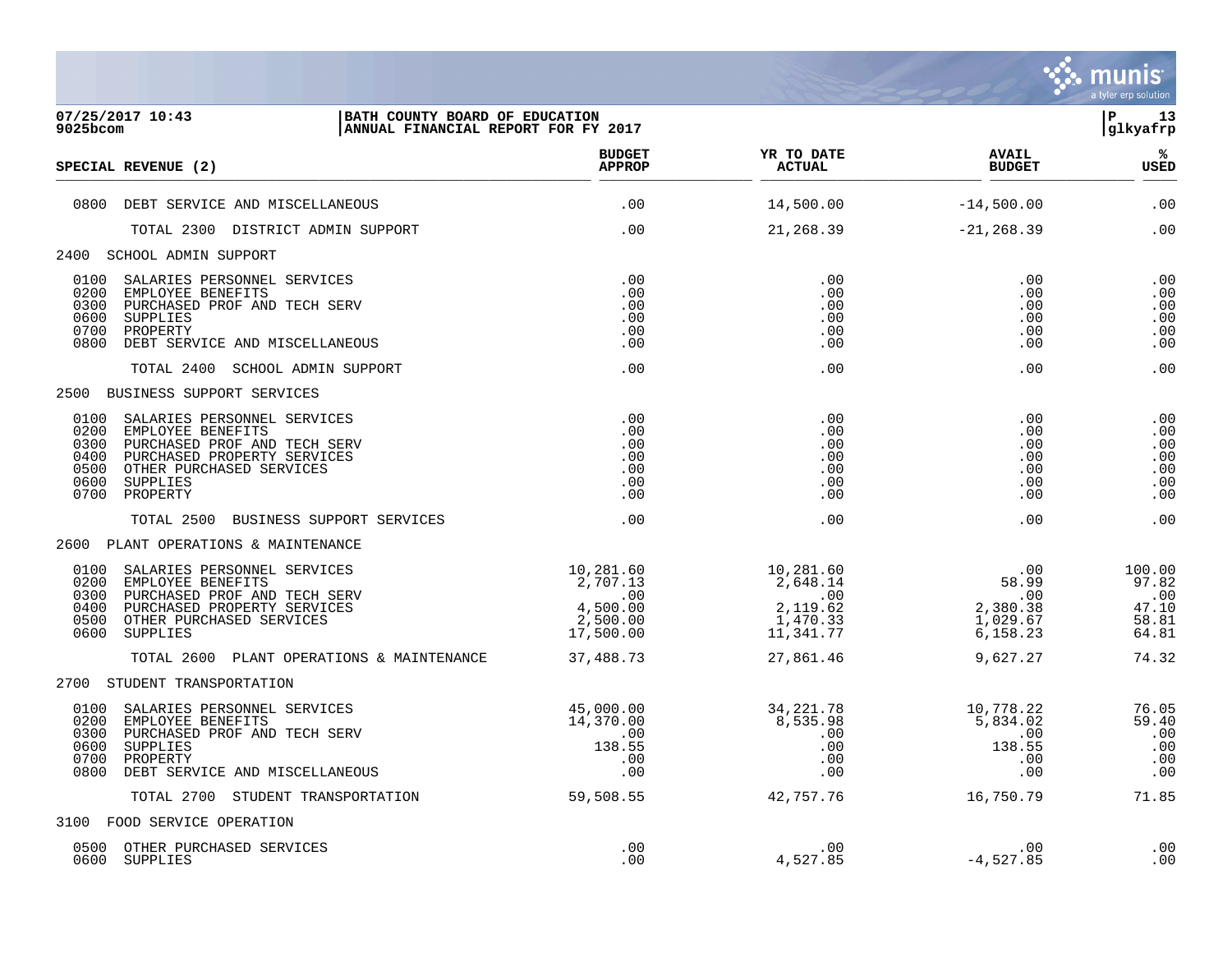

| 07/25/2017 10:43<br>9025bcom                                                                                                     | BATH COUNTY BOARD OF EDUCATION                                                                                                                           | ANNUAL FINANCIAL REPORT FOR FY 2017                                                              |                                                                                                     |                                                                                                            | $\mathbf P$<br>14<br>glkyafrp                                                    |
|----------------------------------------------------------------------------------------------------------------------------------|----------------------------------------------------------------------------------------------------------------------------------------------------------|--------------------------------------------------------------------------------------------------|-----------------------------------------------------------------------------------------------------|------------------------------------------------------------------------------------------------------------|----------------------------------------------------------------------------------|
| SPECIAL REVENUE (2)                                                                                                              |                                                                                                                                                          | <b>BUDGET</b><br><b>APPROP</b>                                                                   | YR TO DATE<br><b>ACTUAL</b>                                                                         | <b>AVAIL</b><br><b>BUDGET</b>                                                                              | ℁<br><b>USED</b>                                                                 |
| 0800                                                                                                                             | DEBT SERVICE AND MISCELLANEOUS                                                                                                                           | .00                                                                                              | .00                                                                                                 | .00                                                                                                        | .00                                                                              |
| TOTAL 3100                                                                                                                       | FOOD SERVICE OPERATION                                                                                                                                   | .00                                                                                              | 4,527.85                                                                                            | $-4,527.85$                                                                                                | .00                                                                              |
| 3200<br>DAY CARE OPERATIONS                                                                                                      |                                                                                                                                                          |                                                                                                  |                                                                                                     |                                                                                                            |                                                                                  |
| 0500                                                                                                                             | OTHER PURCHASED SERVICES                                                                                                                                 | .00                                                                                              | .00                                                                                                 | .00                                                                                                        | .00                                                                              |
| TOTAL 3200                                                                                                                       | DAY CARE OPERATIONS                                                                                                                                      | .00                                                                                              | .00                                                                                                 | .00                                                                                                        | .00                                                                              |
| 3300<br>COMMUNITY SERVICES                                                                                                       |                                                                                                                                                          |                                                                                                  |                                                                                                     |                                                                                                            |                                                                                  |
| 0100<br>0200<br>EMPLOYEE BENEFITS<br>0300<br>0400<br>0500<br>0600<br>SUPPLIES<br>0700<br>PROPERTY<br>0800<br>0900<br>OTHER ITEMS | SALARIES PERSONNEL SERVICES<br>PURCHASED PROF AND TECH SERV<br>PURCHASED PROPERTY SERVICES<br>OTHER PURCHASED SERVICES<br>DEBT SERVICE AND MISCELLANEOUS | 233,923.01<br>20,334.00<br>950.00<br>870.64<br>4,313.71<br>23, 407.37<br>500.00<br>100.00<br>.00 | 235,462.56<br>23,729.26<br>150.00<br>1,185.60<br>3,572.65<br>48,554.52<br>486.99<br>1,014.47<br>.00 | $-1,539.55$<br>$-3, 395.26$<br>800.00<br>$-314.96$<br>741.06<br>$-25, 147.15$<br>13.01<br>$-914.47$<br>.00 | 100.66<br>116.70<br>15.79<br>136.18<br>82.82<br>207.43<br>97.40<br>999.99<br>.00 |
| TOTAL 3300                                                                                                                       | COMMUNITY SERVICES                                                                                                                                       | 284, 398.73                                                                                      | 314, 156.05                                                                                         | $-29,757.32$                                                                                               | 110.46                                                                           |
| 5100<br>DEBT SERVICE                                                                                                             |                                                                                                                                                          |                                                                                                  |                                                                                                     |                                                                                                            |                                                                                  |
| 0800                                                                                                                             | DEBT SERVICE AND MISCELLANEOUS                                                                                                                           | .00                                                                                              | .00                                                                                                 | .00                                                                                                        | .00                                                                              |
| TOTAL 5100                                                                                                                       | DEBT SERVICE                                                                                                                                             | .00                                                                                              | .00                                                                                                 | .00                                                                                                        | .00                                                                              |
| 5200<br>FUND TRANSFERS                                                                                                           |                                                                                                                                                          |                                                                                                  |                                                                                                     |                                                                                                            |                                                                                  |
| 0900<br>OTHER ITEMS                                                                                                              |                                                                                                                                                          | .00                                                                                              | .00                                                                                                 | .00                                                                                                        | .00                                                                              |
| TOTAL 5200                                                                                                                       | <b>FUND TRANSFERS</b>                                                                                                                                    | .00                                                                                              | .00                                                                                                 | .00                                                                                                        | .00                                                                              |
|                                                                                                                                  | TOTAL EXPENDITURES                                                                                                                                       | 2,730,551.14                                                                                     | 2,885,605.76                                                                                        | $-155,054.62$                                                                                              | 105.68                                                                           |

TOTAL FOR SPECIAL REVENUE (2)  $\qquad \qquad .00$  .00 .00 .00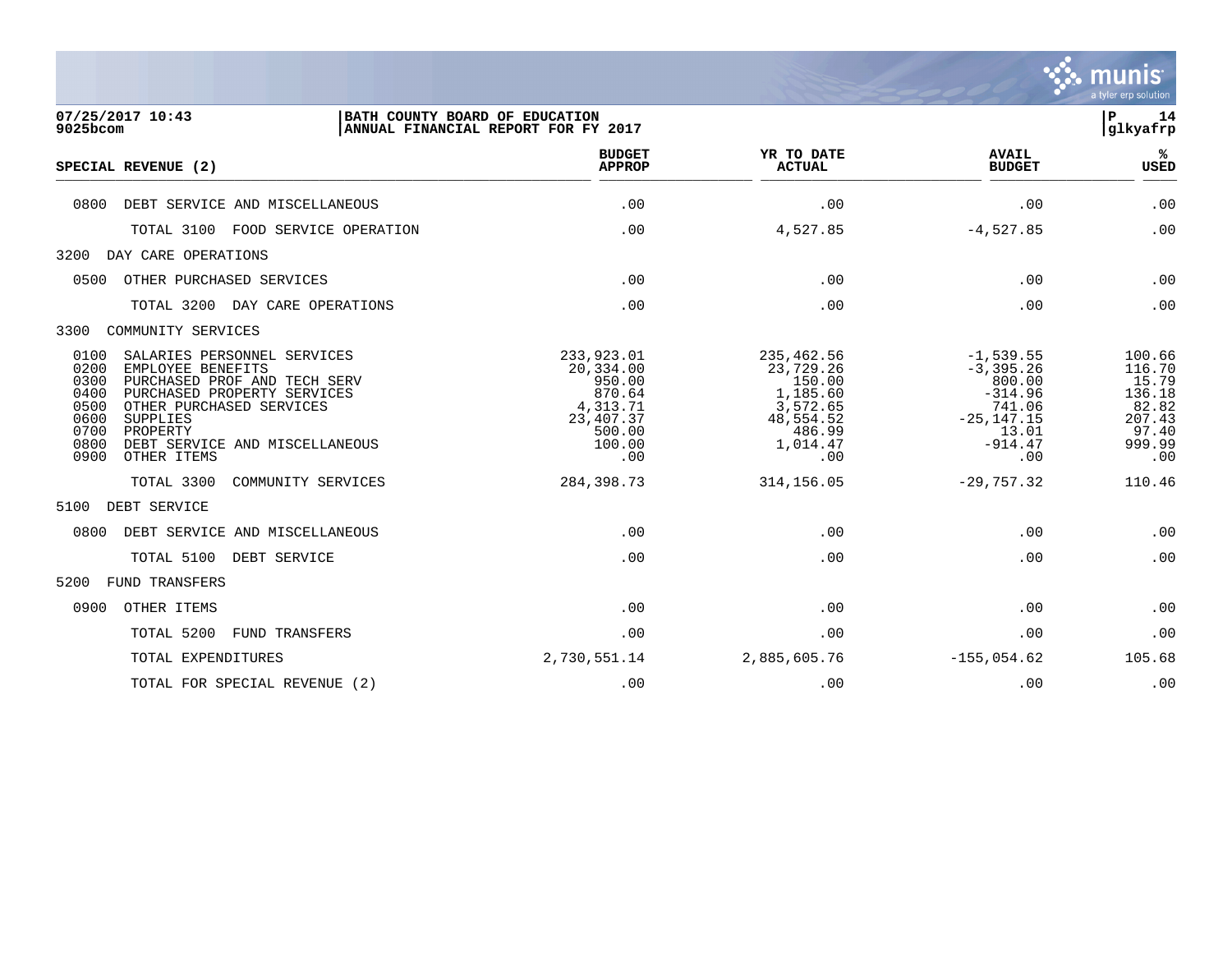|                      |                                                                                           |                                |                               |                               | mun<br>a tyler erp solution |
|----------------------|-------------------------------------------------------------------------------------------|--------------------------------|-------------------------------|-------------------------------|-----------------------------|
| 9025bcom             | 07/25/2017 10:43<br>BATH COUNTY BOARD OF EDUCATION<br>ANNUAL FINANCIAL REPORT FOR FY 2017 |                                |                               |                               | 15<br>Р<br>glkyafrp         |
|                      | DISTRICT ACTIVITY FD (ANNUAL) (21)                                                        | <b>BUDGET</b><br><b>APPROP</b> | YR TO DATE<br><b>ACTUAL</b>   | <b>AVAIL</b><br><b>BUDGET</b> | ℁<br><b>USED</b>            |
| <b>REVENUES</b>      |                                                                                           |                                |                               |                               |                             |
|                      | 0999 BEGINNING BALANCE                                                                    |                                |                               |                               |                             |
|                      | TOTAL 0999 BEGINNING BALANCE                                                              | 95,568.58                      | 95,568.58                     | .00                           | 100.00                      |
| RECEIPTS             |                                                                                           |                                |                               |                               |                             |
|                      | REVENUE FROM LOCAL SOURCES                                                                |                                |                               |                               |                             |
|                      | STUDENT ACTIVITIES                                                                        |                                |                               |                               |                             |
| 1740<br>1750<br>1790 | STUDENT FEES<br>DONATIONS (ACTIVITY FND)<br>OTHER STUDENT ACTIVITY INCOME                 | 16,635.11<br>.00<br>34,621.99  | 16,635.11<br>.00<br>34,621.99 | $.00 \,$<br>.00<br>.00        | 100.00<br>.00<br>100.00     |
|                      | TOTAL STUDENT ACTIVITIES                                                                  | 51,257.10                      | 51,257.10                     | .00                           | 100.00                      |
|                      | OTHER REVENUE FROM LOCAL SOURCES                                                          |                                |                               |                               |                             |
| 1990                 | MISCELLANEOUS REVENUE                                                                     | 24,230.50                      | 24,230.50                     | .00                           | 100.00                      |
|                      | TOTAL OTHER REVENUE FROM LOCAL SOURCES                                                    | 24,230.50                      | 24,230.50                     | .00                           | 100.00                      |
|                      | TOTAL REVENUE FROM LOCAL SOURCES                                                          | 75,487.60                      | 75,487.60                     | .00                           | 100.00                      |
|                      | REVENUE FROM FEDERAL SOURCES                                                              |                                |                               |                               |                             |
|                      | FEDERAL REIMBURSEMENT                                                                     |                                |                               |                               |                             |
| 4810                 | MEDICAID REIMBURSEMENT                                                                    | .00                            | .00                           | .00                           | .00                         |
|                      | TOTAL FEDERAL REIMBURSEMENT                                                               | .00                            | .00                           | .00                           | .00                         |
|                      | TOTAL REVENUE FROM FEDERAL SOURCES                                                        | .00                            | .00                           | .00                           | .00                         |
|                      | TOTAL RECEIPTS                                                                            | 75,487.60                      | 75,487.60                     | .00                           | 100.00                      |
|                      | TOTAL REVENUES                                                                            | 171,056.18                     | 171,056.18                    | .00                           | 100.00                      |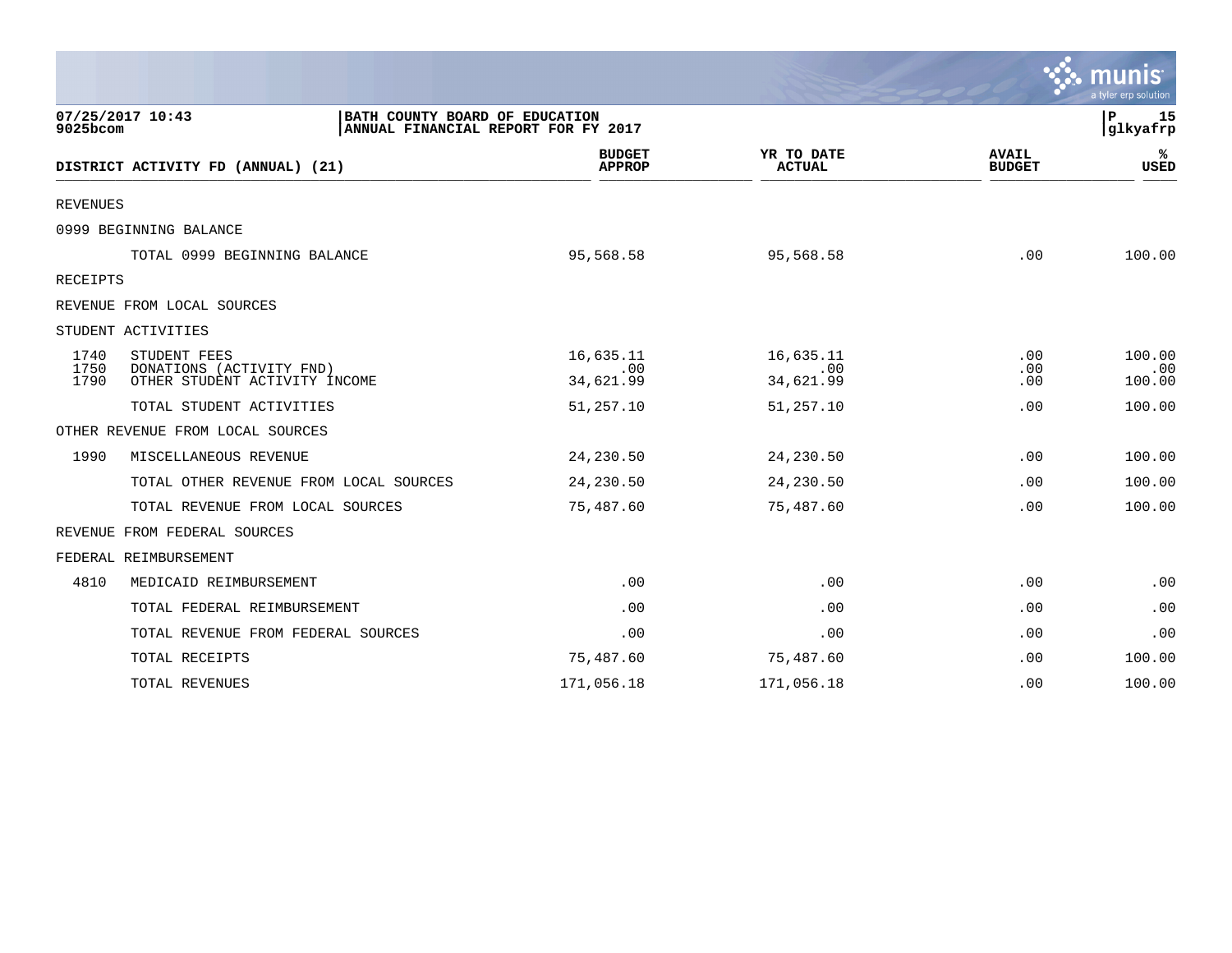

07/25/2017 10:43 **| BATH COUNTY BOARD OF EDUCATION**<br>9025bcom **| ANNUAL FINANCIAL REPORT FOR FY 2017 | ANNUAL FINANCIAL REPORT FOR FY 2017** ANNUAL FINANCIAL REPORT FOR FY 2017 **BUDGET YR TO DATE AVAIL %**  $DISTRICT ACTIVITY FD (ANNUAL) (21)$  $\frac{MFACF}{MFACF}$  . Actival  $\frac{MFACF}{MFACF}$  . Actival  $\frac{MFACF}{MFACF}$  . Actival  $\frac{MFACF}{MFACF}$  . Actival  $\frac{MFACF}{MFACF}$ EXPENDITURES 1000 INSTRUCTION 0100 SALARIES PERSONNEL SERVICES 6,994.51 8,994.51 4,670.50 4,324.01 51.93 0200 EMPLOYEE BENEFITS 909.73 916.72 -6.99 100.77 0300 PURCHASED PROF AND TECH SERV  $1,150.00$   $444.00$   $706.00$   $38.61$   $40.00$   $100.00$ 0400 PURCHASED PROPERTY SERVICES (180.00 190.00 480.00 480.00 480.00 480.00 00 100.00 00 100.00 0500 0500 0500<br>1.65 4,864.67 1.65 4,864.67 4,864.67 3,485.66 1,379.01 71.65 4,864.67 1.65 4,864.67 1.65 4,864.67 0600 5UPPLIES 0500 OTHER PURCHASED SERVICES 4,864.67 3,485.66 1,379.01 71.65 0600 SUPPLIES 106,337.60 69,237.38 37,100.22 65.11 0700 PROPERTY 8,163.95 3,000.00 5,163.95 36.75 0800 DEBT SERVICE AND MISCELLANEOUS 12,812.40 5,379.08 7,433.32 41.98 TOTAL 1000 INSTRUCTION 143,712.86 87,613.34 56,099.52 60.96 2100 STUDENT SUPPORT SERVICES 0600 SUPPLIES 1,800.62 228.08 1,572.54 12.67 TOTAL 2100 STUDENT SUPPORT SERVICES 1,800.62 228.08 1,572.54 12.67 2200 INSTRUCTIONAL STAFF SUPP SERV 0600 SUPPLIES 16,588.79 11,716.04 4,872.75 70.63 TOTAL 2200 INSTRUCTIONAL STAFF SUPP SERV 16,588.79 11,716.04 4,872.75 70.63 2600 PLANT OPERATIONS & MAINTENANCE 0600 SUPPLIES .00 .00 .00 .00 TOTAL 2600 PLANT OPERATIONS & MAINTENANCE .00 .00 .00 .00 2700 STUDENT TRANSPORTATION 0100 SALARIES PERSONNEL SERVICES 333.01 .00 333.01 .00 0200 EMPLOYEE BENEFITS .00 .00 .00 .00 0800 DEBT SERVICE AND MISCELLANEOUS TOTAL 2700 STUDENT TRANSPORTATION 8,953.91 2,410.13 6,543.78 26.92 TOTAL EXPENDITURES 171,056.18 101,967.59 69,088.59 59.61 TOTAL FOR DISTRICT ACTIVITY FD (ANNUA (21) .00 .00 .098.59 -69,088.59 .00 .00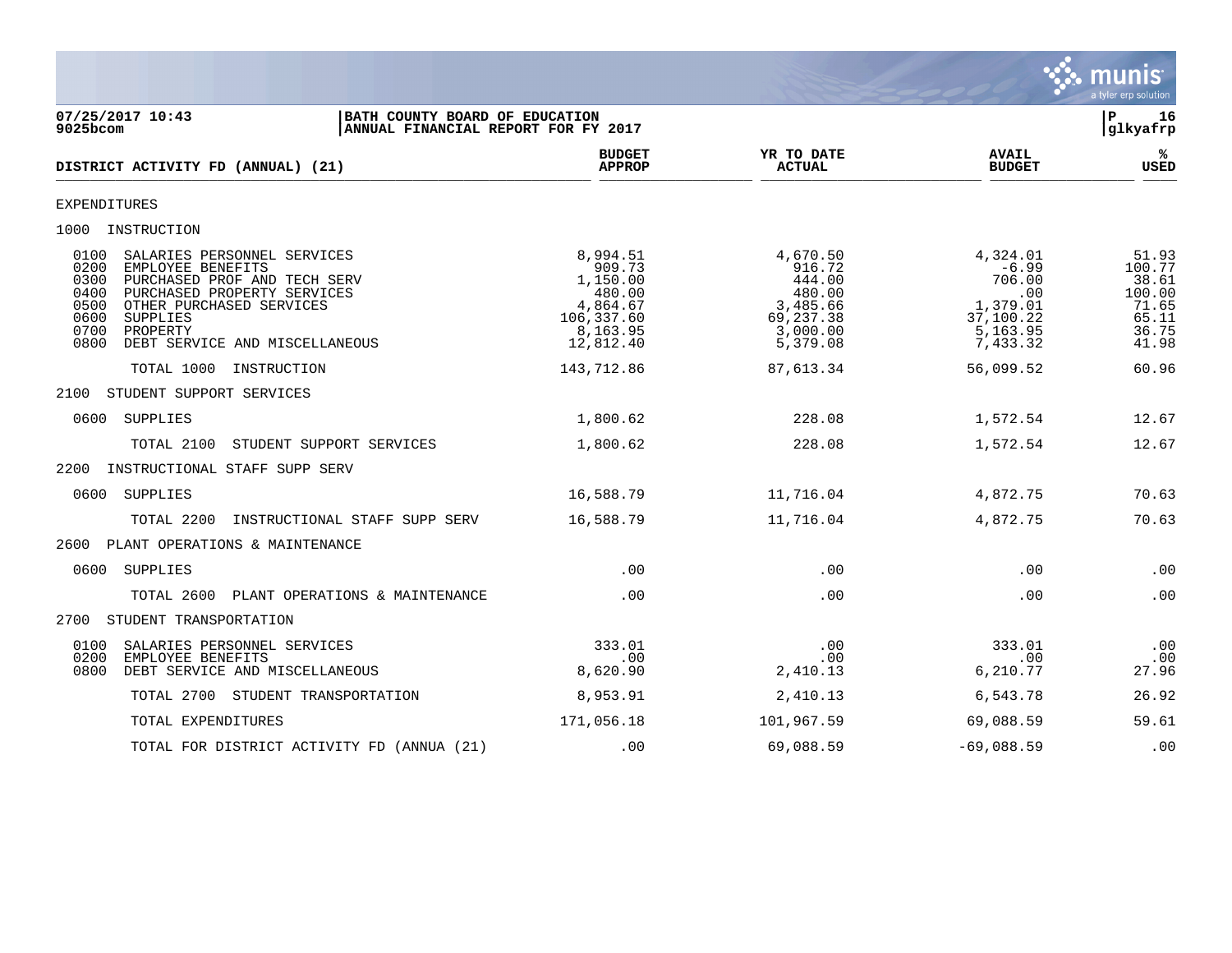|                 |                                                    |                                     |                             |                               | munis<br>a tyler erp solution |
|-----------------|----------------------------------------------------|-------------------------------------|-----------------------------|-------------------------------|-------------------------------|
| 9025bcom        | 07/25/2017 10:43<br>BATH COUNTY BOARD OF EDUCATION | ANNUAL FINANCIAL REPORT FOR FY 2017 |                             |                               | 17<br>P<br>glkyafrp           |
|                 | CAPITAL OUTLAY FUND (310)                          | <b>BUDGET</b><br><b>APPROP</b>      | YR TO DATE<br><b>ACTUAL</b> | <b>AVAIL</b><br><b>BUDGET</b> | %ะ<br><b>USED</b>             |
| <b>REVENUES</b> |                                                    |                                     |                             |                               |                               |
|                 | 0999 BEGINNING BALANCE                             |                                     |                             |                               |                               |
|                 | TOTAL 0999 BEGINNING BALANCE                       | 190,034.00                          | 190,034.00                  | .00                           | 100.00                        |
| <b>RECEIPTS</b> |                                                    |                                     |                             |                               |                               |
|                 | REVENUE FROM STATE SOURCES                         |                                     |                             |                               |                               |
| RESTRICTED      |                                                    |                                     |                             |                               |                               |
| 3200            | RESTRICTED STATE REVENUE                           | 186,406.00                          | 186,406.00                  | .00                           | 100.00                        |
|                 | TOTAL RESTRICTED                                   | 186,406.00                          | 186,406.00                  | .00                           | 100.00                        |
|                 | TOTAL REVENUE FROM STATE SOURCES                   | 186,406.00                          | 186,406.00                  | .00                           | 100.00                        |
|                 | OTHER RECEIPTS                                     |                                     |                             |                               |                               |
|                 | <b>INTERFUND TRANSFERS</b>                         |                                     |                             |                               |                               |
| 5210            | FUND TRANSFER                                      | .00                                 | .00                         | .00                           | .00                           |
|                 | TOTAL INTERFUND TRANSFERS                          | .00                                 | .00                         | .00                           | .00                           |
|                 | TOTAL OTHER RECEIPTS                               | .00                                 | .00                         | .00                           | .00                           |
|                 | TOTAL RECEIPTS                                     | 186,406.00                          | 186,406.00                  | .00                           | 100.00                        |
|                 | TOTAL REVENUES                                     | 376,440.00                          | 376,440.00                  | .00                           | 100.00                        |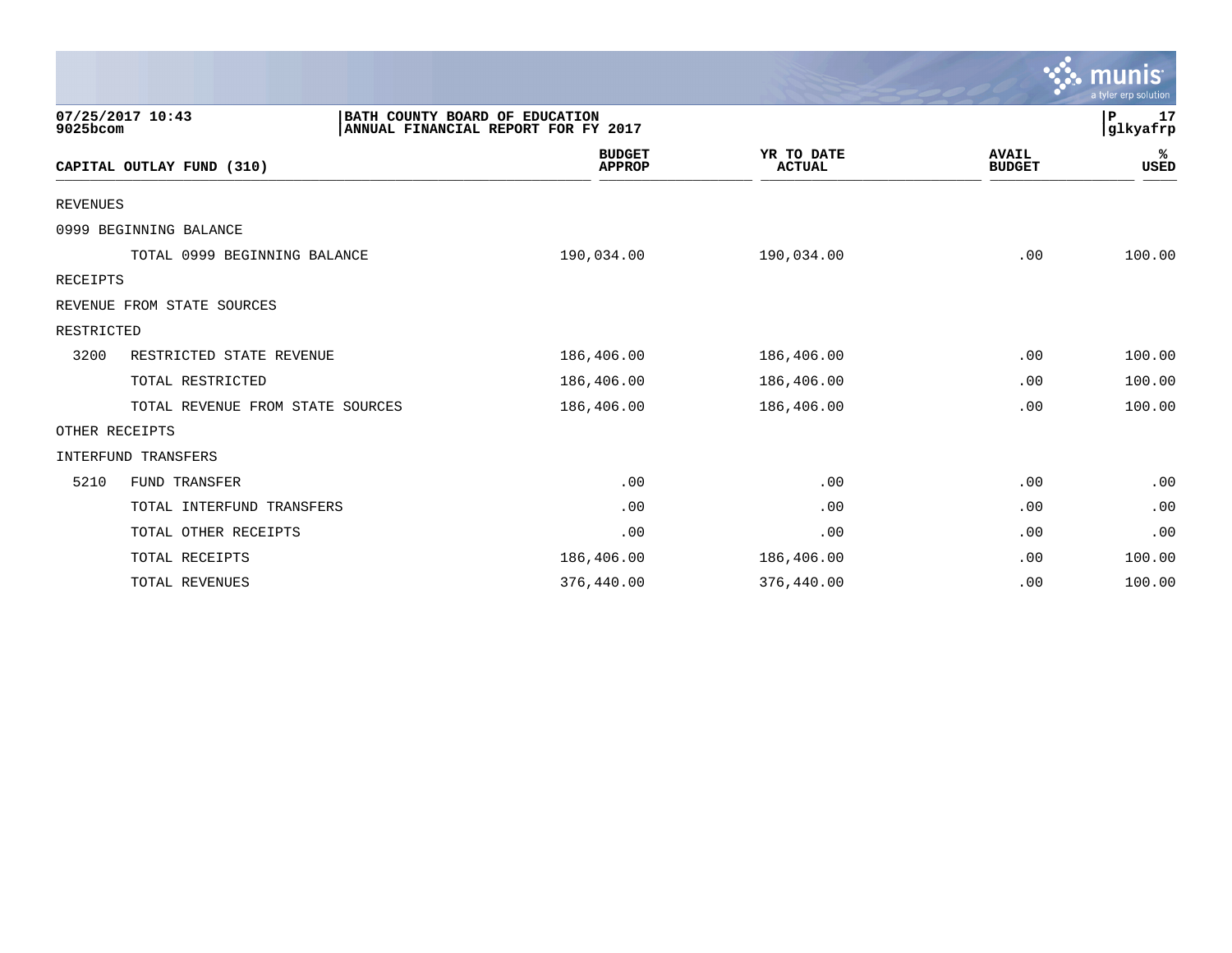

| 07/25/2017 10:43<br>9025bcom                                            | BATH COUNTY BOARD OF EDUCATION<br>ANNUAL FINANCIAL REPORT FOR FY 2017 |                                |                             |                               | 18<br>P<br> glkyafrp |
|-------------------------------------------------------------------------|-----------------------------------------------------------------------|--------------------------------|-----------------------------|-------------------------------|----------------------|
| CAPITAL OUTLAY FUND (310)                                               |                                                                       | <b>BUDGET</b><br><b>APPROP</b> | YR TO DATE<br><b>ACTUAL</b> | <b>AVAIL</b><br><b>BUDGET</b> | %ะ<br>USED           |
| <b>EXPENDITURES</b>                                                     |                                                                       |                                |                             |                               |                      |
| 2600<br>PLANT OPERATIONS & MAINTENANCE                                  |                                                                       |                                |                             |                               |                      |
| 0400<br>PURCHASED PROPERTY SERVICES<br>0500<br>OTHER PURCHASED SERVICES |                                                                       | .00<br>.00                     | .00<br>.00                  | .00<br>.00                    | .00<br>.00           |
| TOTAL 2600                                                              | PLANT OPERATIONS & MAINTENANCE                                        | .00                            | .00                         | .00                           | .00                  |
| 5100<br>DEBT SERVICE                                                    |                                                                       |                                |                             |                               |                      |
| 0800<br>DEBT SERVICE AND MISCELLANEOUS<br>0840<br>CONTINGENCY           |                                                                       | .00<br>88,146.00               | .00<br>.00                  | .00<br>88,146.00              | .00<br>.00           |
| TOTAL 5100                                                              | DEBT SERVICE                                                          | 88,146.00                      | .00                         | 88,146.00                     | .00                  |
| 5200<br><b>FUND TRANSFERS</b>                                           |                                                                       |                                |                             |                               |                      |
| 0900<br>OTHER ITEMS                                                     |                                                                       | 288,294.00                     | 288,294.00                  | .00                           | 100.00               |
| TOTAL 5200                                                              | <b>FUND TRANSFERS</b>                                                 | 288,294.00                     | 288,294.00                  | .00                           | 100.00               |
| TOTAL EXPENDITURES                                                      |                                                                       | 376,440.00                     | 288,294.00                  | 88,146.00                     | 76.58                |
|                                                                         | TOTAL FOR CAPITAL OUTLAY FUND (310)                                   | .00                            | 88,146.00                   | $-88, 146.00$                 | .00                  |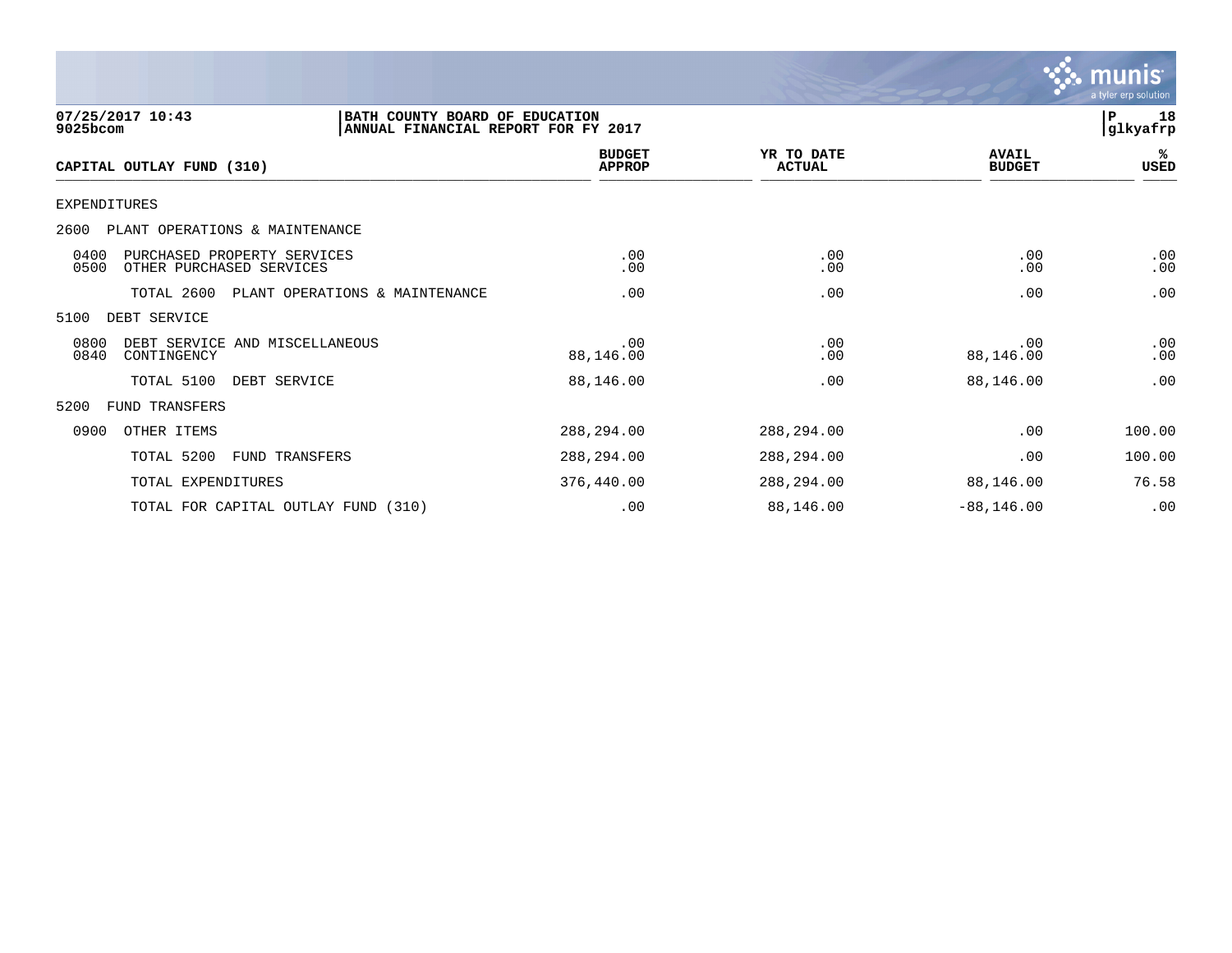|                                              |                                                                                                                                           |                                                                       |                                               |                                        | munis<br>a tyler erp solution             |
|----------------------------------------------|-------------------------------------------------------------------------------------------------------------------------------------------|-----------------------------------------------------------------------|-----------------------------------------------|----------------------------------------|-------------------------------------------|
| 9025bcom                                     | 07/25/2017 10:43                                                                                                                          | BATH COUNTY BOARD OF EDUCATION<br>ANNUAL FINANCIAL REPORT FOR FY 2017 |                                               |                                        | l P<br>19<br> glkyafrp                    |
|                                              | BUILDING FUND (5 CENT LEVY) (320)                                                                                                         | <b>BUDGET</b><br><b>APPROP</b>                                        | YR TO DATE<br><b>ACTUAL</b>                   | <b>AVAIL</b><br><b>BUDGET</b>          | ℁<br><b>USED</b>                          |
| <b>REVENUES</b>                              |                                                                                                                                           |                                                                       |                                               |                                        |                                           |
|                                              | 0999 BEGINNING BALANCE                                                                                                                    |                                                                       |                                               |                                        |                                           |
|                                              | TOTAL 0999 BEGINNING BALANCE                                                                                                              | 265,976.67                                                            | 265,976.67                                    | .00                                    | 100.00                                    |
| RECEIPTS                                     |                                                                                                                                           |                                                                       |                                               |                                        |                                           |
|                                              | REVENUE FROM LOCAL SOURCES                                                                                                                |                                                                       |                                               |                                        |                                           |
|                                              | AD VALOREM TAXES                                                                                                                          |                                                                       |                                               |                                        |                                           |
| 1111<br>1113<br>1115<br>1116<br>1117<br>1118 | GENERAL PROPERTY TAX<br>PSC PROPERTY TAX<br>DELINQUENT PROPERTY TAX<br>DISTILLED SPIRITS TAX<br>MOTOR VEHICLE TAX<br>UNMINED MINERALS TAX | 490,964.00<br>.00<br>.00<br>.00<br>.00<br>.00                         | 490,964.00<br>.00<br>.00<br>.00<br>.00<br>.00 | .00<br>.00<br>.00<br>.00<br>.00<br>.00 | 100.00<br>.00<br>.00<br>.00<br>.00<br>.00 |
|                                              | TOTAL AD VALOREM TAXES                                                                                                                    | 490,964.00                                                            | 490,964.00                                    | .00                                    | 100.00                                    |
|                                              | PENALTIES & INTEREST ON TAXES                                                                                                             |                                                                       |                                               |                                        |                                           |
| 1140                                         | PENALTIES & INTEREST ON TAXES                                                                                                             | .00                                                                   | .00                                           | .00                                    | .00                                       |
|                                              | TOTAL PENALTIES & INTEREST ON TAXES                                                                                                       | .00                                                                   | .00                                           | .00                                    | .00                                       |
| OTHER TAXES                                  |                                                                                                                                           |                                                                       |                                               |                                        |                                           |
| 1191<br>1192                                 | OMITTED PROPERTY TAX<br>EXCISE TAX                                                                                                        | .00<br>.00                                                            | .00<br>.00                                    | .00<br>.00                             | .00<br>.00                                |
|                                              | TOTAL OTHER TAXES                                                                                                                         | .00                                                                   | .00                                           | .00                                    | .00                                       |
|                                              | EARNINGS ON INVESTMENTS                                                                                                                   |                                                                       |                                               |                                        |                                           |
| 1510                                         | INTEREST ON INVESTMENTS                                                                                                                   | .00                                                                   | .00                                           | .00                                    | .00                                       |
|                                              | TOTAL EARNINGS ON INVESTMENTS                                                                                                             | .00                                                                   | .00                                           | .00                                    | .00                                       |
|                                              | TOTAL REVENUE FROM LOCAL SOURCES                                                                                                          | 490,964.00                                                            | 490,964.00                                    | .00                                    | 100.00                                    |
|                                              | REVENUE FROM STATE SOURCES                                                                                                                |                                                                       |                                               |                                        |                                           |
| RESTRICTED                                   |                                                                                                                                           |                                                                       |                                               |                                        |                                           |
| 3200                                         | RESTRICTED STATE REVENUE                                                                                                                  | 968,594.00                                                            | 972,837.00                                    | $-4, 243.00$                           | 100.44                                    |
|                                              | TOTAL RESTRICTED                                                                                                                          | 968,594.00                                                            | 972,837.00                                    | $-4, 243.00$                           | 100.44                                    |
|                                              | TOTAL REVENUE FROM STATE SOURCES                                                                                                          | 968,594.00                                                            | 972,837.00                                    | $-4, 243.00$                           | 100.44                                    |

**Contract Contract Contract Contract** 

OTHER RECEIPTS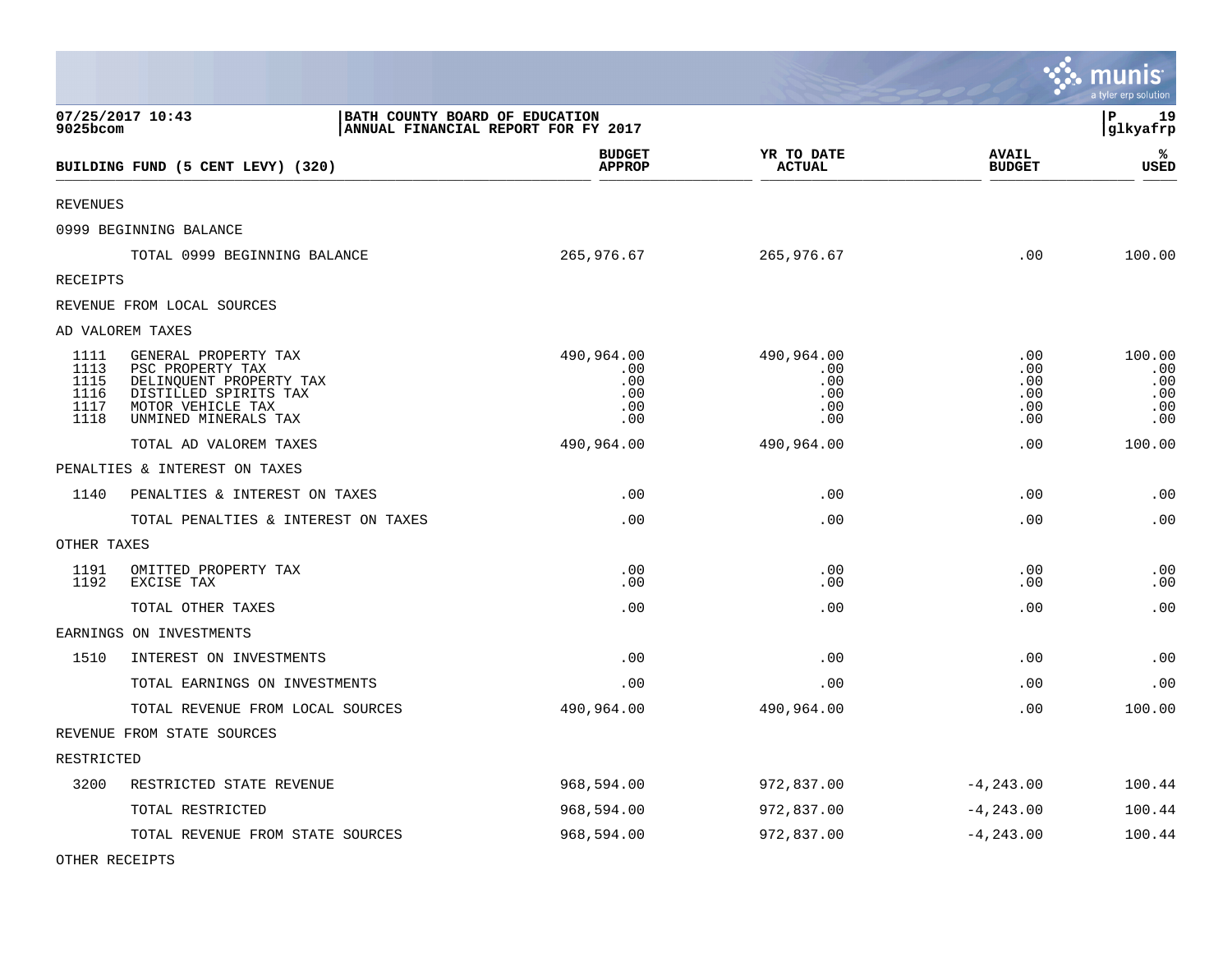

| 9025bcom                                     | 07/25/2017 10:43<br>BATH COUNTY BOARD OF EDUCATION<br>ANNUAL FINANCIAL REPORT FOR FY 2017                                                                         |                                        |                                        |                                        | 20<br>ΙP<br> glkyafrp                  |
|----------------------------------------------|-------------------------------------------------------------------------------------------------------------------------------------------------------------------|----------------------------------------|----------------------------------------|----------------------------------------|----------------------------------------|
|                                              | BUILDING FUND (5 CENT LEVY) (320)                                                                                                                                 | <b>BUDGET</b><br><b>APPROP</b>         | YR TO DATE<br><b>ACTUAL</b>            | <b>AVAIL</b><br><b>BUDGET</b>          | %ร<br>USED                             |
|                                              | INTERFUND TRANSFERS                                                                                                                                               |                                        |                                        |                                        |                                        |
| 5210                                         | FUND TRANSFER                                                                                                                                                     | .00                                    | .00                                    | .00                                    | .00                                    |
|                                              | TOTAL INTERFUND TRANSFERS                                                                                                                                         | .00                                    | .00                                    | .00                                    | .00                                    |
|                                              | SALE OR COMP FOR LOSS OF ASSETS                                                                                                                                   |                                        |                                        |                                        |                                        |
| 5311<br>5312<br>5331<br>5332<br>5341<br>5342 | SALE OF LAND & IMPROVEMENTS<br>LOSS COMP - LAND & IMPROVEMNTS<br>SALE OF BUILDINGS<br>LOSS COMP - BUILDINGS<br>SALE OF EQUIPMENT ETC<br>LOSS COMP - EQUIPMENT ETC | .00<br>.00<br>.00<br>.00<br>.00<br>.00 | .00<br>.00<br>.00<br>.00<br>.00<br>.00 | .00<br>.00<br>.00<br>.00<br>.00<br>.00 | .00<br>.00<br>.00<br>.00<br>.00<br>.00 |
|                                              | TOTAL SALE OR COMP FOR LOSS OF ASSETS                                                                                                                             | .00                                    | .00                                    | .00                                    | .00                                    |
|                                              | TOTAL OTHER RECEIPTS                                                                                                                                              | .00                                    | .00                                    | .00                                    | .00                                    |
|                                              | TOTAL RECEIPTS                                                                                                                                                    | 1,459,558.00                           | 1,463,801.00                           | $-4, 243.00$                           | 100.29                                 |
|                                              | TOTAL REVENUES                                                                                                                                                    | 1,725,534.67                           | 1,729,777.67                           | $-4, 243.00$                           | 100.25                                 |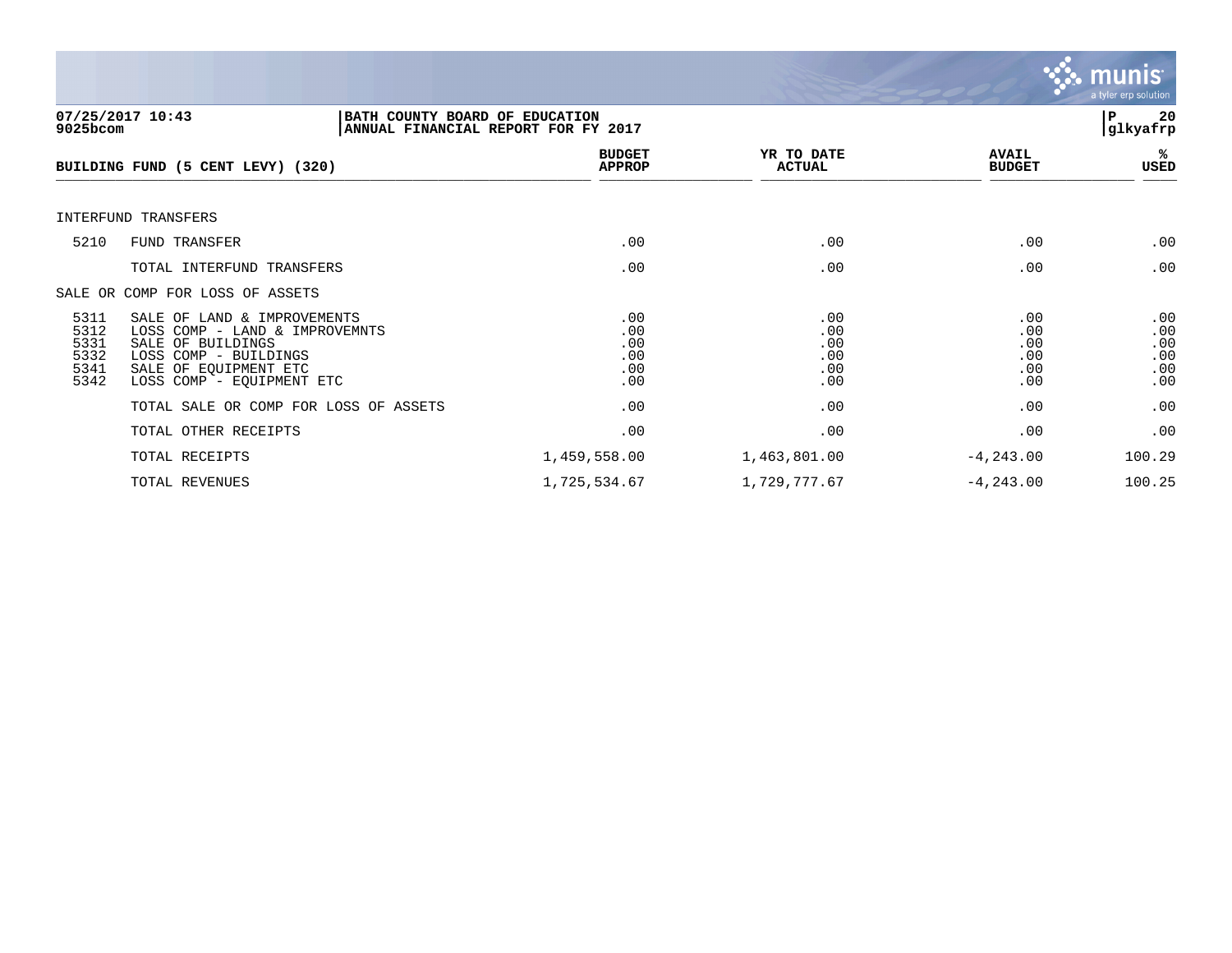|                                                                                                       |                                |                             |                               | a tyler erp solution           |
|-------------------------------------------------------------------------------------------------------|--------------------------------|-----------------------------|-------------------------------|--------------------------------|
| 07/25/2017 10:43<br>BATH COUNTY BOARD OF EDUCATION<br>9025bcom<br>ANNUAL FINANCIAL REPORT FOR FY 2017 |                                |                             |                               | $\mathbf{P}$<br>21<br>glkyafrp |
| BUILDING FUND (5 CENT LEVY) (320)                                                                     | <b>BUDGET</b><br><b>APPROP</b> | YR TO DATE<br><b>ACTUAL</b> | <b>AVAIL</b><br><b>BUDGET</b> | ℁<br><b>USED</b>               |
| <b>EXPENDITURES</b>                                                                                   |                                |                             |                               |                                |
| BUILDING IMPROVEMENTS<br>4700                                                                         |                                |                             |                               |                                |
| 0400<br>PURCHASED PROPERTY SERVICES<br>0840<br>CONTINGENCY                                            | .00<br>599,526.58              | .00<br>.00                  | .00<br>599,526.58             | .00<br>.00                     |
| TOTAL 4700<br>BUILDING IMPROVEMENTS                                                                   | 599,526.58                     | .00                         | 599,526.58                    | .00                            |
| DEBT SERVICE<br>5100                                                                                  |                                |                             |                               |                                |
| 0300<br>PURCHASED PROF AND TECH SERV<br>0800<br>DEBT SERVICE AND MISCELLANEOUS                        | .00<br>.00                     | .00<br>.00                  | .00<br>.00                    | .00<br>.00                     |
| TOTAL 5100<br>DEBT SERVICE                                                                            | .00                            | .00                         | .00                           | .00                            |
| <b>FUND TRANSFERS</b><br>5200                                                                         |                                |                             |                               |                                |
| 0900<br>OTHER ITEMS                                                                                   | 1,126,008.09                   | 1,126,008.09                | .00                           | 100.00                         |
| TOTAL 5200<br>FUND TRANSFERS                                                                          | 1,126,008.09                   | 1,126,008.09                | .00                           | 100.00                         |
| TOTAL EXPENDITURES                                                                                    | 1,725,534.67                   | 1,126,008.09                | 599,526.58                    | 65.26                          |
| TOTAL FOR BUILDING FUND (5 CENT LEVY) (320)                                                           | .00                            | 603,769.58                  | $-603, 769.58$                | .00                            |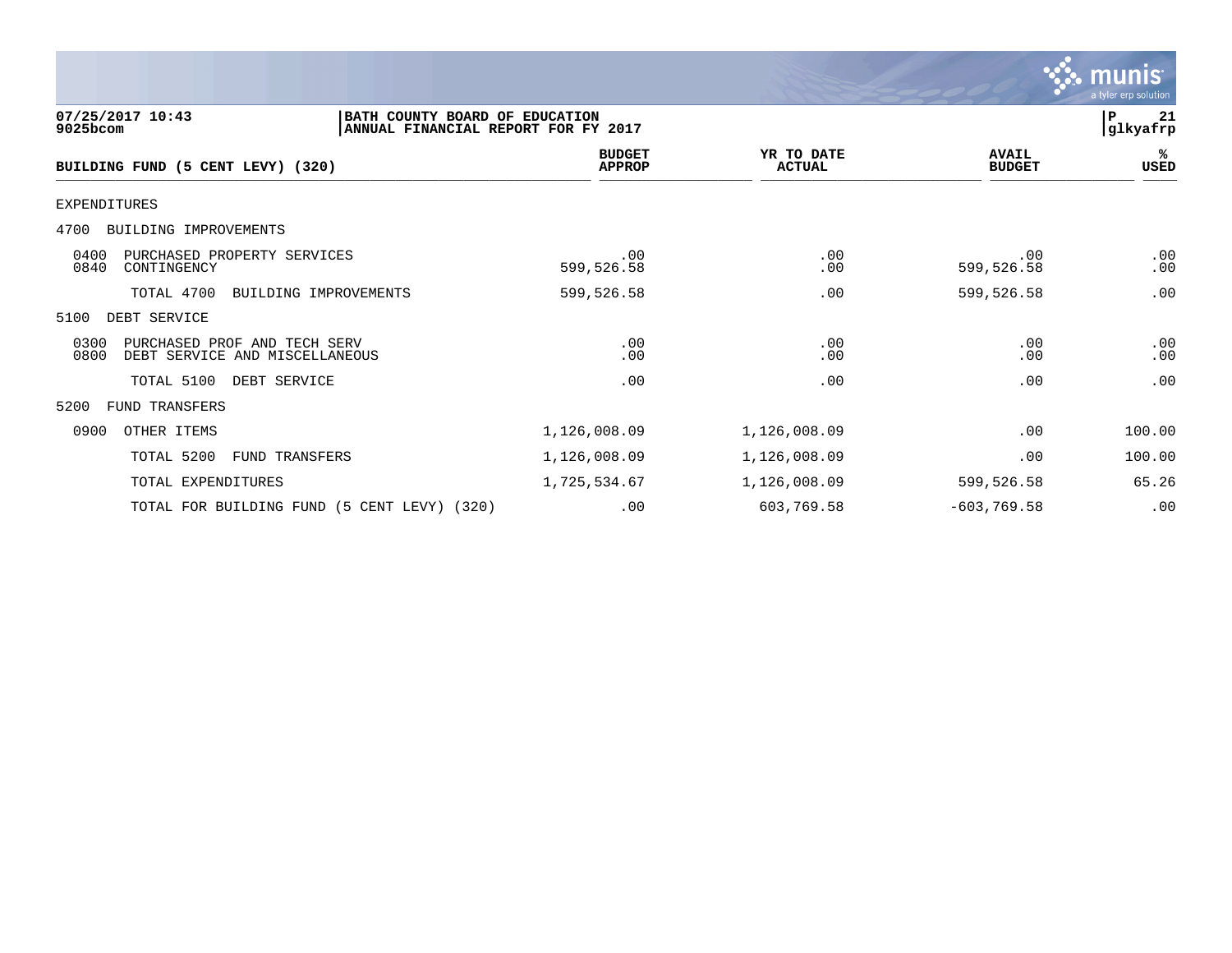|                 |                                  |                                                                       |                             |                               | <b>munis</b><br>a tyler erp solution |
|-----------------|----------------------------------|-----------------------------------------------------------------------|-----------------------------|-------------------------------|--------------------------------------|
| 9025bcom        | 07/25/2017 10:43                 | BATH COUNTY BOARD OF EDUCATION<br>ANNUAL FINANCIAL REPORT FOR FY 2017 |                             |                               | 22<br>P<br>glkyafrp                  |
|                 | CONSTRUCTION FUND (360)          | <b>BUDGET</b><br><b>APPROP</b>                                        | YR TO DATE<br><b>ACTUAL</b> | <b>AVAIL</b><br><b>BUDGET</b> | %ะ<br>USED                           |
| <b>REVENUES</b> |                                  |                                                                       |                             |                               |                                      |
| RECEIPTS        |                                  |                                                                       |                             |                               |                                      |
|                 | REVENUE FROM LOCAL SOURCES       |                                                                       |                             |                               |                                      |
|                 | EARNINGS ON INVESTMENTS          |                                                                       |                             |                               |                                      |
| 1510            | INTEREST ON INVESTMENTS          | .00                                                                   | 20,006.64                   | $-20,006.64$                  | .00                                  |
|                 | TOTAL EARNINGS ON INVESTMENTS    | .00                                                                   | 20,006.64                   | $-20,006.64$                  | .00                                  |
|                 | TOTAL REVENUE FROM LOCAL SOURCES | .00                                                                   | 20,006.64                   | $-20,006.64$                  | .00                                  |
| OTHER RECEIPTS  |                                  |                                                                       |                             |                               |                                      |
| BOND ISSUANCE   |                                  |                                                                       |                             |                               |                                      |
| 5110            | BOND PRINCIPAL PROCEEDS          | 12,385,000.00                                                         | .00                         | 12,385,000.00                 | .00                                  |
|                 | TOTAL BOND ISSUANCE              | 12,385,000.00                                                         | .00                         | 12,385,000.00                 | .00                                  |
|                 | INTERFUND TRANSFERS              |                                                                       |                             |                               |                                      |
| 5210            | FUND TRANSFER                    | 383,280.00                                                            | 294,270.99                  | 89,009.01                     | 76.78                                |
|                 | TOTAL INTERFUND TRANSFERS        | 383,280.00                                                            | 294, 270.99                 | 89,009.01                     | 76.78                                |
|                 | TOTAL OTHER RECEIPTS             | 12,768,280.00                                                         | 294,270.99                  | 12,474,009.01                 | 2.30                                 |
|                 | TOTAL RECEIPTS                   | 12,768,280.00                                                         | 314, 277.63                 | 12,454,002.37                 | 2.46                                 |
|                 | TOTAL REVENUES                   | 12,768,280.00                                                         | 314, 277.63                 | 12,454,002.37                 | 2.46                                 |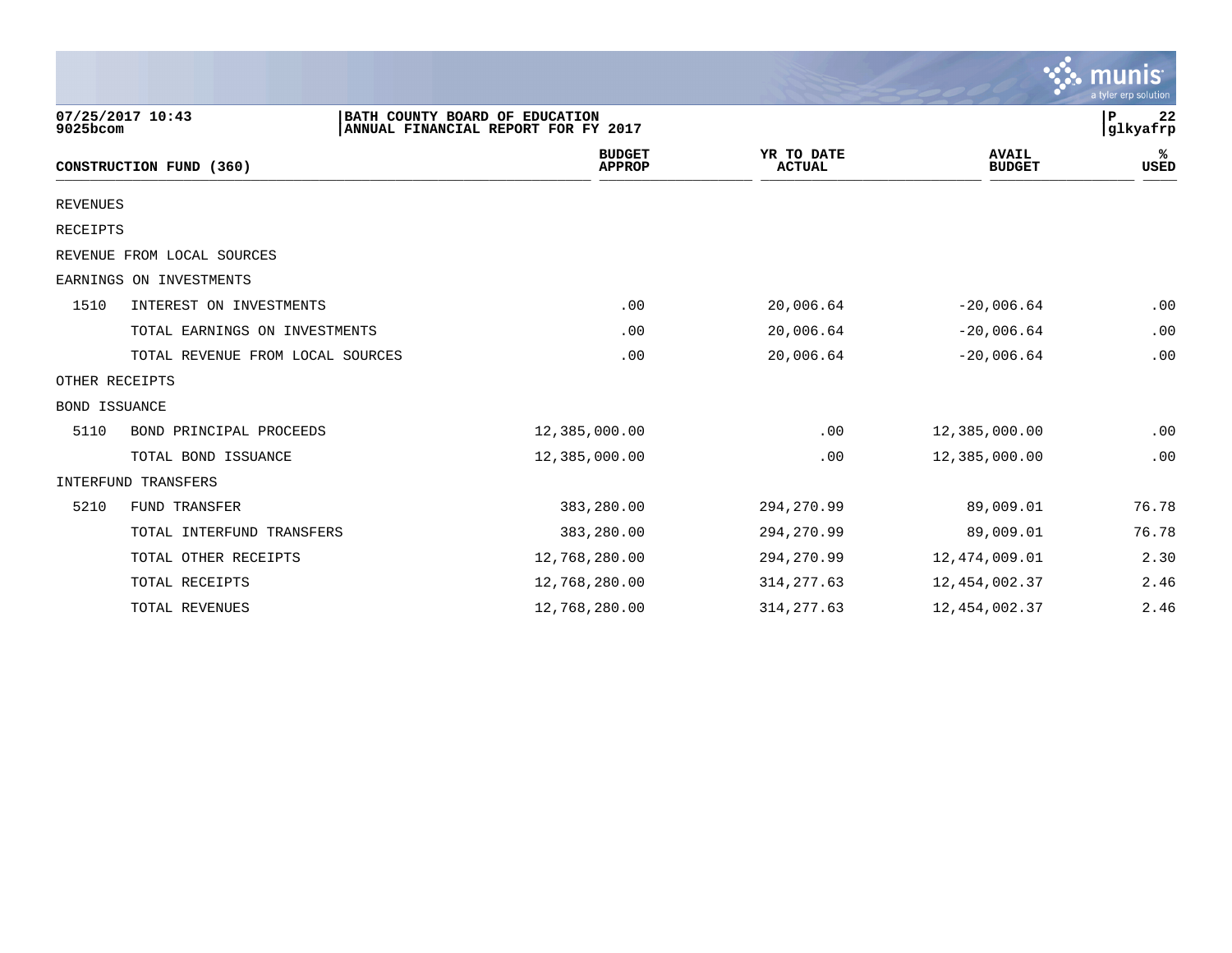|                                                              |                                                                                                                                                                                 |                                                                                                   |                                                                          |                                                                                                     | a tyler erp solution                                       |
|--------------------------------------------------------------|---------------------------------------------------------------------------------------------------------------------------------------------------------------------------------|---------------------------------------------------------------------------------------------------|--------------------------------------------------------------------------|-----------------------------------------------------------------------------------------------------|------------------------------------------------------------|
| 9025bcom                                                     | 07/25/2017 10:43<br>BATH COUNTY BOARD OF EDUCATION<br>ANNUAL FINANCIAL REPORT FOR FY 2017                                                                                       |                                                                                                   |                                                                          |                                                                                                     | ∣P<br>23<br>glkyafrp                                       |
|                                                              | CONSTRUCTION FUND (360)                                                                                                                                                         | <b>BUDGET</b><br><b>APPROP</b>                                                                    | YR TO DATE<br><b>ACTUAL</b>                                              | <b>AVAIL</b><br><b>BUDGET</b>                                                                       | ℁<br><b>USED</b>                                           |
| EXPENDITURES                                                 |                                                                                                                                                                                 |                                                                                                   |                                                                          |                                                                                                     |                                                            |
|                                                              | 0000 RESTRICT TO REV & BAL SHT ONLY                                                                                                                                             |                                                                                                   |                                                                          |                                                                                                     |                                                            |
|                                                              | 0900 OTHER ITEMS                                                                                                                                                                | .00                                                                                               | .00                                                                      | .00                                                                                                 | .00                                                        |
|                                                              | TOTAL 0000<br>RESTRICT TO REV & BAL SHT ONLY                                                                                                                                    | .00                                                                                               | .00                                                                      | .00                                                                                                 | .00                                                        |
|                                                              | 4300 ARCHITECTURAL/ENGIN                                                                                                                                                        |                                                                                                   |                                                                          |                                                                                                     |                                                            |
| 0300                                                         | PURCHASED PROF AND TECH SERV                                                                                                                                                    | .00                                                                                               | .00                                                                      | .00                                                                                                 | .00                                                        |
|                                                              | TOTAL 4300 ARCHITECTURAL/ENGIN                                                                                                                                                  | .00                                                                                               | .00                                                                      | .00                                                                                                 | .00                                                        |
|                                                              | 4500 BUILDING ACQUISTIONS & CONSTRUCTION                                                                                                                                        |                                                                                                   |                                                                          |                                                                                                     |                                                            |
| 0300<br>0400<br>0600<br>0700<br>0800<br>0840                 | PURCHASED PROF AND TECH SERV<br>PURCHASED PROPERTY SERVICES<br>SUPPLIES<br>PROPERTY<br>DEBT SERVICE AND MISCELLANEOUS<br>CONTINGENCY                                            | .00<br>.00<br>.00<br>.00<br>.00<br>.00                                                            | 7,642.32<br>94,904.19<br>1,630.45<br>.00<br>.00<br>.00                   | $-7,642.32$<br>$-94,904.19$<br>$-1,630.45$<br>.00<br>.00<br>.00                                     | .00<br>.00<br>.00<br>.00<br>.00<br>.00                     |
|                                                              | TOTAL 4500 BUILDING ACQUISTIONS & CONSTRUCTION                                                                                                                                  | .00                                                                                               | 104,176.96                                                               | $-104, 176.96$                                                                                      | .00                                                        |
|                                                              | 4700 BUILDING IMPROVEMENTS                                                                                                                                                      |                                                                                                   |                                                                          |                                                                                                     |                                                            |
| 0300<br>0400<br>0500<br>0600<br>0700<br>0800<br>0840<br>0900 | PURCHASED PROF AND TECH SERV<br>PURCHASED PROPERTY SERVICES<br>OTHER PURCHASED SERVICES<br>SUPPLIES<br>PROPERTY<br>DEBT SERVICE AND MISCELLANEOUS<br>CONTINGENCY<br>OTHER ITEMS | 1,374,580.00<br>10,500,000.00<br>25,000.00<br>.00<br>96,000.00<br>247,700.00<br>525,000.00<br>.00 | 354, 294.43<br>44,487.00<br>$-100.00$<br>.00<br>.00<br>.00<br>.00<br>.00 | 1,020,285.57<br>10, 455, 513.00<br>25,100.00<br>.00<br>96,000.00<br>247,700.00<br>525,000.00<br>.00 | 25.77<br>.42<br>$- .40$<br>.00<br>.00<br>.00<br>.00<br>.00 |
|                                                              | TOTAL 4700<br>BUILDING IMPROVEMENTS                                                                                                                                             | 12,768,280.00                                                                                     | 398,681.43                                                               | 12,369,598.57                                                                                       | 3.12                                                       |
| 5200                                                         | FUND TRANSFERS                                                                                                                                                                  |                                                                                                   |                                                                          |                                                                                                     |                                                            |
| 0900                                                         | OTHER ITEMS                                                                                                                                                                     | .00                                                                                               | .00                                                                      | .00                                                                                                 | .00                                                        |
|                                                              | TOTAL 5200<br><b>FUND TRANSFERS</b>                                                                                                                                             | .00                                                                                               | .00                                                                      | .00                                                                                                 | .00                                                        |
|                                                              | TOTAL EXPENDITURES                                                                                                                                                              | 12,768,280.00                                                                                     | 502,858.39                                                               | 12,265,421.61                                                                                       | 3.94                                                       |
|                                                              | TOTAL FOR CONSTRUCTION FUND (360)                                                                                                                                               | .00                                                                                               | $-188,580.76$                                                            | 188,580.76                                                                                          | .00                                                        |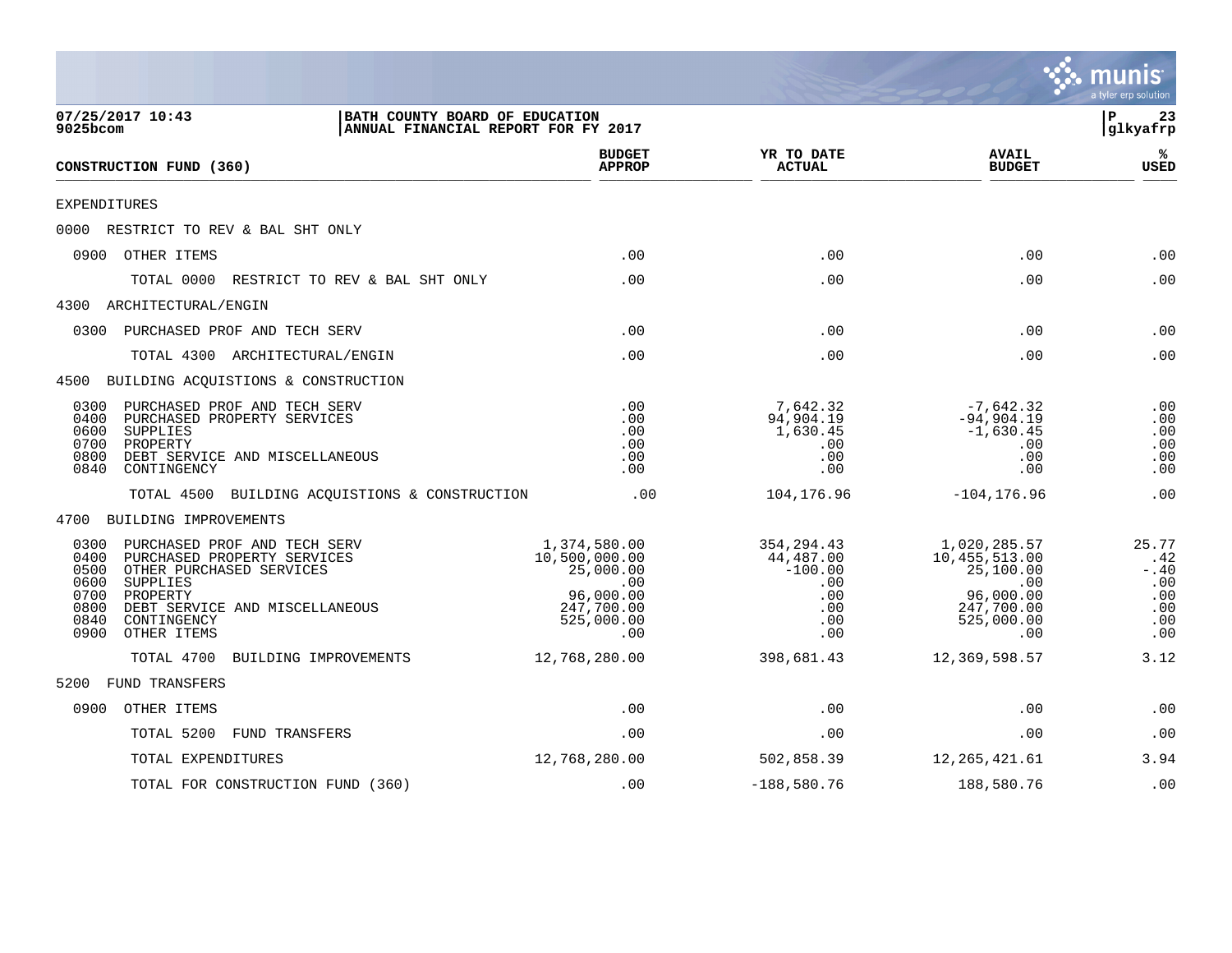|                 |                                                                                           |                                |                             |                               | munis<br>a tyler erp solution |
|-----------------|-------------------------------------------------------------------------------------------|--------------------------------|-----------------------------|-------------------------------|-------------------------------|
| 9025bcom        | 07/25/2017 10:43<br>BATH COUNTY BOARD OF EDUCATION<br>ANNUAL FINANCIAL REPORT FOR FY 2017 |                                |                             |                               | 24<br>P<br>glkyafrp           |
|                 | DEBT SERVICE FUND (400)                                                                   | <b>BUDGET</b><br><b>APPROP</b> | YR TO DATE<br><b>ACTUAL</b> | <b>AVAIL</b><br><b>BUDGET</b> | %ะ<br>USED                    |
| <b>REVENUES</b> |                                                                                           |                                |                             |                               |                               |
| RECEIPTS        |                                                                                           |                                |                             |                               |                               |
|                 | REVENUE FROM LOCAL SOURCES                                                                |                                |                             |                               |                               |
|                 | EARNINGS ON INVESTMENTS                                                                   |                                |                             |                               |                               |
| 1510            | INTEREST ON INVESTMENTS                                                                   | .00                            | .00                         | .00                           | .00                           |
|                 | TOTAL EARNINGS ON INVESTMENTS                                                             | .00                            | .00                         | .00                           | .00                           |
|                 | TOTAL REVENUE FROM LOCAL SOURCES                                                          | .00                            | .00                         | .00                           | .00                           |
|                 | REVENUE FROM STATE SOURCES                                                                |                                |                             |                               |                               |
|                 | REVENUE FOR ON BEHALF PAYMENTS                                                            |                                |                             |                               |                               |
| 3900            | ON-BEHALF PAYMENTS/STATE                                                                  | .00                            | 757,892.30                  | $-757,892.30$                 | .00                           |
|                 | TOTAL REVENUE FOR ON BEHALF PAYMENTS                                                      | .00                            | 757,892.30                  | $-757,892.30$                 | .00                           |
|                 | TOTAL REVENUE FROM STATE SOURCES                                                          | .00                            | 757,892.30                  | $-757,892.30$                 | .00                           |
| OTHER RECEIPTS  |                                                                                           |                                |                             |                               |                               |
|                 | INTERFUND TRANSFERS                                                                       |                                |                             |                               |                               |
| 5210            | <b>FUND TRANSFER</b>                                                                      | 820,031.76                     | 820,031.10                  | .66                           | 100.00                        |
|                 | TOTAL INTERFUND TRANSFERS                                                                 | 820,031.76                     | 820,031.10                  | .66                           | 100.00                        |
|                 | TOTAL OTHER RECEIPTS                                                                      | 820,031.76                     | 820,031.10                  | .66                           | 100.00                        |
|                 | TOTAL RECEIPTS                                                                            | 820,031.76                     | 1,577,923.40                | $-757,891.64$                 | 192.42                        |
|                 | TOTAL REVENUES                                                                            | 820,031.76                     | 1,577,923.40                | $-757,891.64$                 | 192.42                        |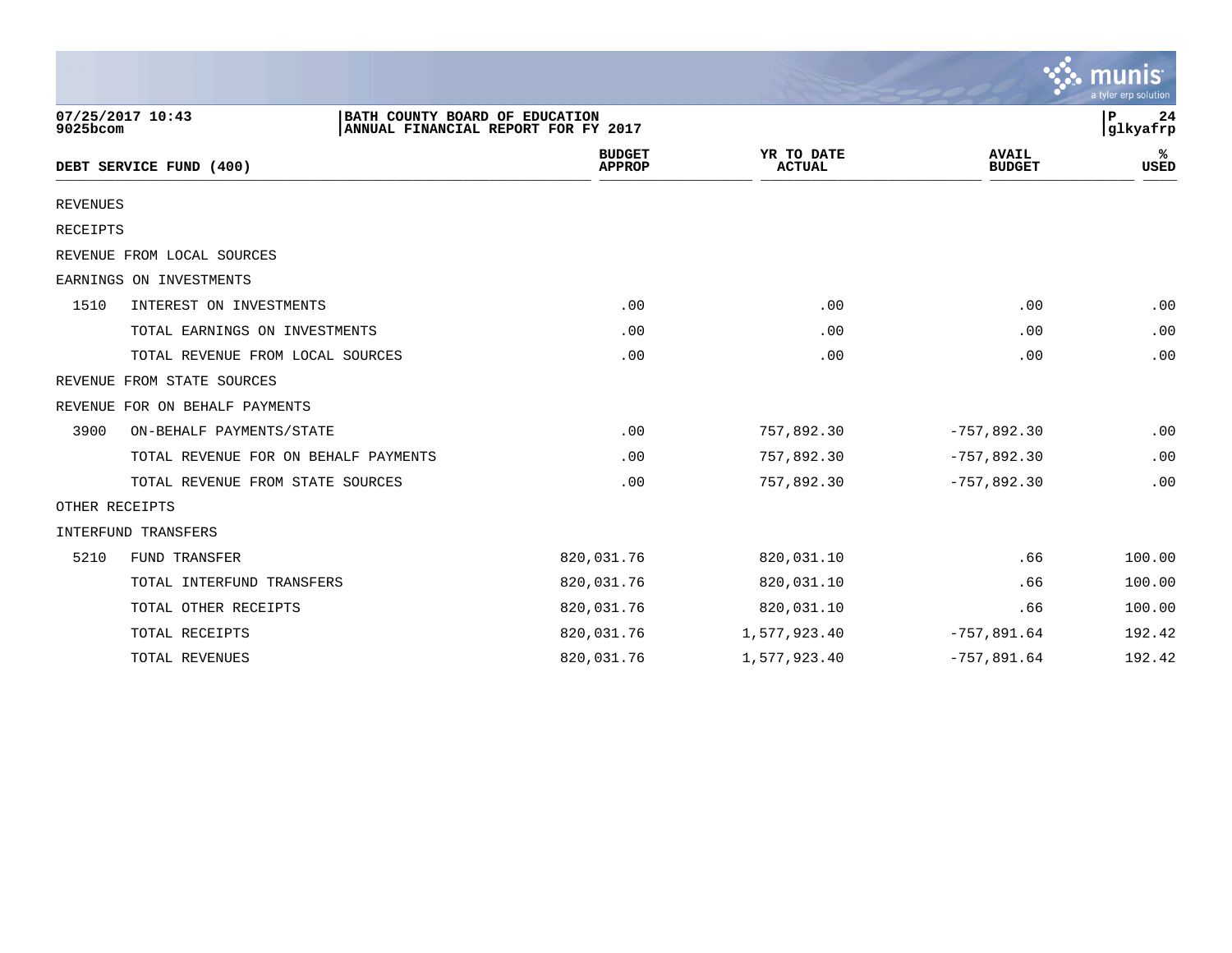

| 07/25/2017 10:43<br>$9025$ bcom                               | BATH COUNTY BOARD OF EDUCATION | ANNUAL FINANCIAL REPORT FOR FY 2017 |                             |                               | 25<br>P<br> glkyafrp |
|---------------------------------------------------------------|--------------------------------|-------------------------------------|-----------------------------|-------------------------------|----------------------|
| DEBT SERVICE FUND (400)                                       |                                | <b>BUDGET</b><br><b>APPROP</b>      | YR TO DATE<br><b>ACTUAL</b> | <b>AVAIL</b><br><b>BUDGET</b> | %<br>USED            |
| <b>EXPENDITURES</b>                                           |                                |                                     |                             |                               |                      |
| 5100<br>DEBT SERVICE                                          |                                |                                     |                             |                               |                      |
| 0800<br>DEBT SERVICE AND MISCELLANEOUS<br>0900<br>OTHER ITEMS |                                | 820,031.76<br>$.00 \ \rm$           | 1,577,923.40<br>.00         | $-757,891.64$<br>.00          | 192.42<br>.00        |
| TOTAL 5100<br>DEBT SERVICE                                    |                                | 820,031.76                          | 1,577,923.40                | $-757,891.64$                 | 192.42               |
| 5200<br><b>FUND TRANSFERS</b>                                 |                                |                                     |                             |                               |                      |
| 0900<br>OTHER ITEMS                                           |                                | .00                                 | .00                         | .00                           | .00                  |
| TOTAL 5200                                                    | FUND TRANSFERS                 | .00                                 | .00                         | .00                           | .00                  |
| TOTAL EXPENDITURES                                            |                                | 820,031.76                          | 1,577,923.40                | $-757,891.64$                 | 192.42               |
| TOTAL FOR DEBT SERVICE FUND (400)                             |                                | .00                                 | .00                         | .00                           | .00                  |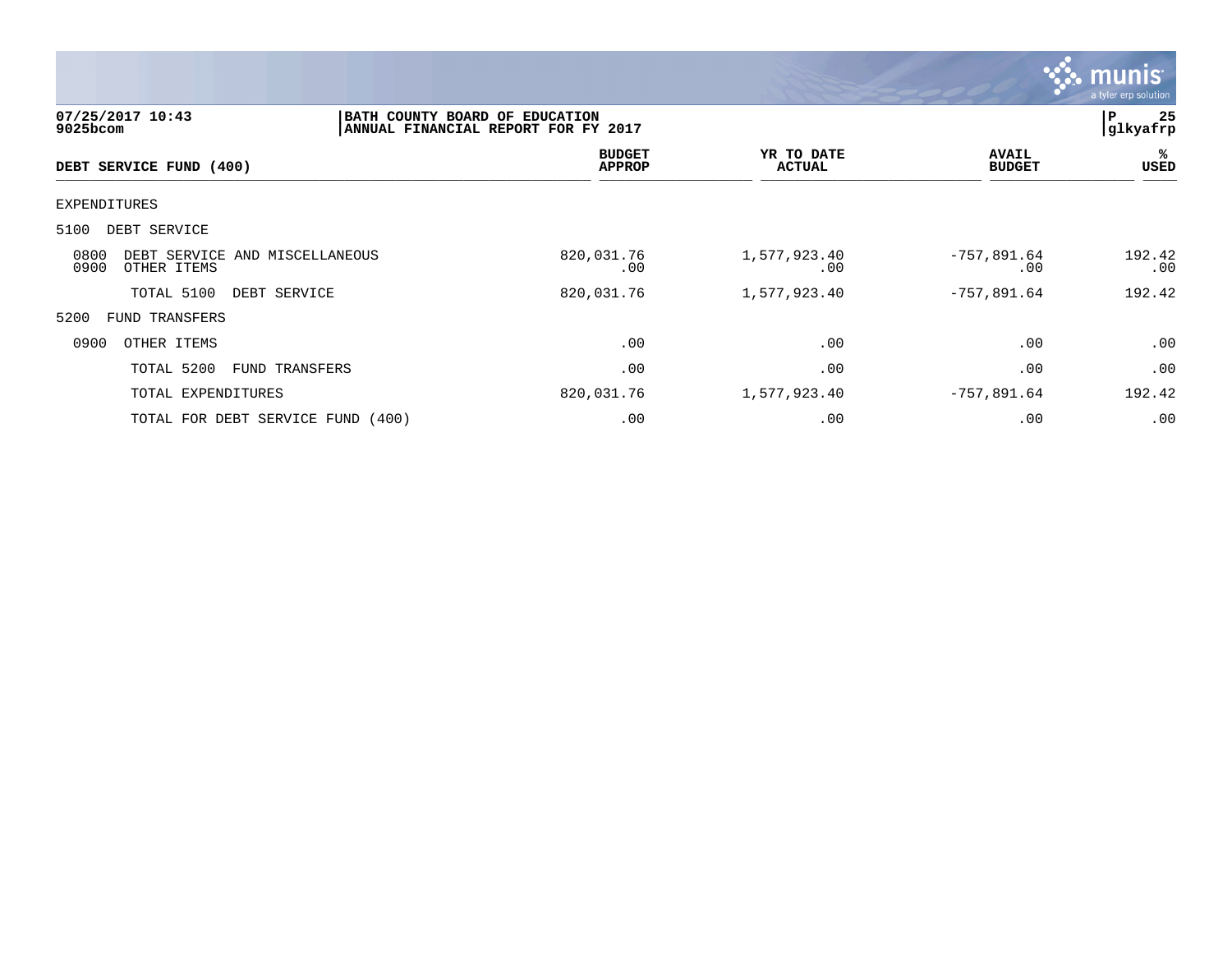|                                                                                                      |                                                                                                                                                                                                                                                                                                                                                                                    |                                                                                                                |                                                                                                 |                                                                                                              | <b>::: munis</b><br>a tyler erp solution                                                   |
|------------------------------------------------------------------------------------------------------|------------------------------------------------------------------------------------------------------------------------------------------------------------------------------------------------------------------------------------------------------------------------------------------------------------------------------------------------------------------------------------|----------------------------------------------------------------------------------------------------------------|-------------------------------------------------------------------------------------------------|--------------------------------------------------------------------------------------------------------------|--------------------------------------------------------------------------------------------|
| 9025bcom                                                                                             | 07/25/2017 10:43<br>BATH COUNTY BOARD OF EDUCATION<br>ANNUAL FINANCIAL REPORT FOR FY 2017                                                                                                                                                                                                                                                                                          |                                                                                                                |                                                                                                 |                                                                                                              | l P<br>26<br> glkyafrp                                                                     |
|                                                                                                      | FOOD SERVICE FUND (51)                                                                                                                                                                                                                                                                                                                                                             | <b>BUDGET</b><br><b>APPROP</b>                                                                                 | YR TO DATE<br><b>ACTUAL</b>                                                                     | <b>AVAIL</b><br><b>BUDGET</b>                                                                                | ℁<br><b>USED</b>                                                                           |
| <b>REVENUES</b>                                                                                      |                                                                                                                                                                                                                                                                                                                                                                                    |                                                                                                                |                                                                                                 |                                                                                                              |                                                                                            |
|                                                                                                      | 0999 BEGINNING BALANCE                                                                                                                                                                                                                                                                                                                                                             |                                                                                                                |                                                                                                 |                                                                                                              |                                                                                            |
|                                                                                                      | TOTAL 0999 BEGINNING BALANCE                                                                                                                                                                                                                                                                                                                                                       | 788,759.63                                                                                                     | 788,759.63                                                                                      | .00                                                                                                          | 100.00                                                                                     |
| RECEIPTS                                                                                             |                                                                                                                                                                                                                                                                                                                                                                                    |                                                                                                                |                                                                                                 |                                                                                                              |                                                                                            |
|                                                                                                      | REVENUE FROM LOCAL SOURCES                                                                                                                                                                                                                                                                                                                                                         |                                                                                                                |                                                                                                 |                                                                                                              |                                                                                            |
|                                                                                                      | EARNINGS ON INVESTMENTS                                                                                                                                                                                                                                                                                                                                                            |                                                                                                                |                                                                                                 |                                                                                                              |                                                                                            |
| 1510                                                                                                 | INTEREST ON INVESTMENTS                                                                                                                                                                                                                                                                                                                                                            | .00                                                                                                            | 987.08                                                                                          | $-987.08$                                                                                                    | .00                                                                                        |
|                                                                                                      | TOTAL EARNINGS ON INVESTMENTS                                                                                                                                                                                                                                                                                                                                                      | .00                                                                                                            | 987.08                                                                                          | $-987.08$                                                                                                    | .00                                                                                        |
| FOOD SERVICE                                                                                         |                                                                                                                                                                                                                                                                                                                                                                                    |                                                                                                                |                                                                                                 |                                                                                                              |                                                                                            |
| 1611<br>1612<br>1613<br>1621<br>1622<br>1623<br>1624<br>1627<br>1628<br>1629<br>1630<br>1631<br>1637 | REIMBURSABLE SCHOOL LUNCH PROG<br>REIMBURSABLE SCH BREAKFAST PRG<br>REIMBURSABLE SPECIAL MILK PROG<br>NON-REIMBURSABLE LUNCH PROG<br>NON-REIMBURSABLE BREAKFAST PRG<br>NON-REIMBURSABLE MILK PROGRAM<br>NON-REIMBURSBLE A LA CARTE PRG<br>NON-REIMB VENDING MACH PROG<br>NON-REIMB VENDING MACH PROG<br>NON-REIMBURSBLE OTHER FOOD PRG<br>SPECIAL FUNCTIONS<br>CATERING<br>VENDING | 88,000.00<br>600.00<br>.00<br>.00<br>.00<br>.00<br>209.00<br>.00<br>.00<br>.00<br>900.00<br>900.00<br>1,000.00 | 77,164.19<br>.00<br>.00<br>.00<br>.00<br>.00<br>.00<br>.00<br>.00<br>.00<br>.00<br>.00<br>90.65 | 10,835.81<br>600.00<br>.00<br>.00<br>.00<br>.00<br>209.00<br>.00<br>.00<br>.00<br>900.00<br>900.00<br>909.35 | 87.69<br>.00<br>.00<br>.00<br>.00<br>.00<br>.00<br>.00<br>.00<br>.00<br>.00<br>.00<br>9.07 |
|                                                                                                      | TOTAL FOOD SERVICE                                                                                                                                                                                                                                                                                                                                                                 | 91,609.00                                                                                                      | 77,254.84                                                                                       | 14,354.16                                                                                                    | 84.33                                                                                      |
|                                                                                                      | OTHER REVENUE FROM LOCAL SOURCES                                                                                                                                                                                                                                                                                                                                                   |                                                                                                                |                                                                                                 |                                                                                                              |                                                                                            |
| 1920<br>1980<br>1990<br>1993<br>1994                                                                 | CONTRIBUTIONS/DONATIONS<br>REFUND OF PRIOR YR EXPENDITURE<br>MISCELLANEOUS REVENUE<br>OTHER REBATES<br>RETURN FOR INSUFFICIENT CHECKS                                                                                                                                                                                                                                              | .00<br>.00<br>2,000.00<br>.00<br>.00                                                                           | .00<br>.00<br>.00<br>.00<br>.00                                                                 | .00<br>.00<br>2,000.00<br>.00<br>.00                                                                         | .00<br>.00<br>.00<br>.00<br>.00                                                            |
|                                                                                                      | TOTAL OTHER REVENUE FROM LOCAL SOURCES                                                                                                                                                                                                                                                                                                                                             | 2,000.00                                                                                                       | .00                                                                                             | 2,000.00                                                                                                     | .00                                                                                        |
|                                                                                                      | TOTAL REVENUE FROM LOCAL SOURCES                                                                                                                                                                                                                                                                                                                                                   | 93,609.00                                                                                                      | 78, 241.92                                                                                      | 15,367.08                                                                                                    | 83.58                                                                                      |
|                                                                                                      | REVENUE FROM STATE SOURCES                                                                                                                                                                                                                                                                                                                                                         |                                                                                                                |                                                                                                 |                                                                                                              |                                                                                            |
| RESTRICTED                                                                                           |                                                                                                                                                                                                                                                                                                                                                                                    |                                                                                                                |                                                                                                 |                                                                                                              |                                                                                            |
| 3200                                                                                                 | RESTRICTED STATE REVENUE                                                                                                                                                                                                                                                                                                                                                           | 35,500.00                                                                                                      | 13,332.88                                                                                       | 22, 167. 12                                                                                                  | 37.56                                                                                      |
|                                                                                                      | TOTAL RESTRICTED                                                                                                                                                                                                                                                                                                                                                                   | 35,500.00                                                                                                      | 13,332.88                                                                                       | 22, 167. 12                                                                                                  | 37.56                                                                                      |

and the contract of the contract of the contract of the contract of the contract of the contract of the contract of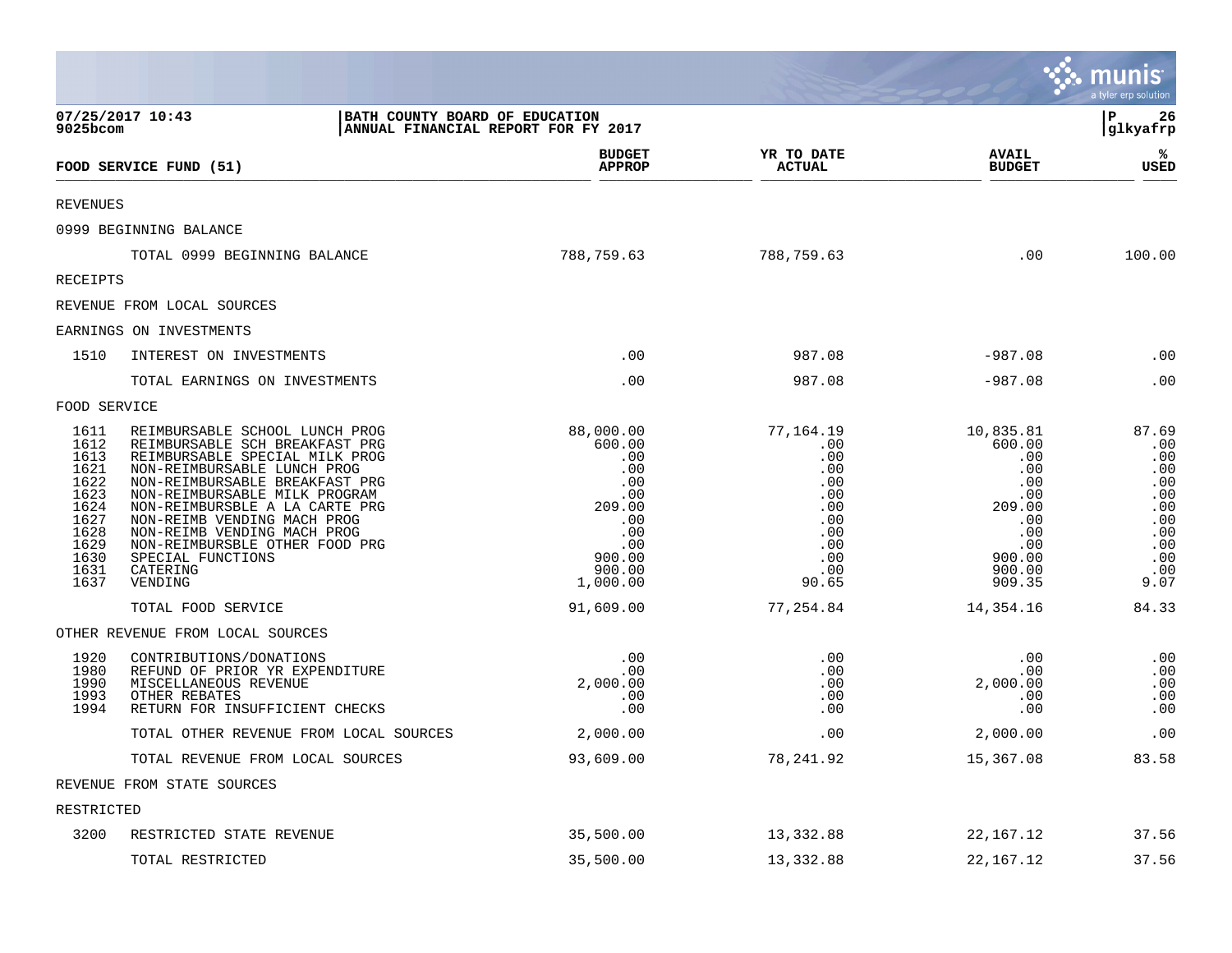|                |                                                                                           |                                |                             |                               | a tyler erp solution          |
|----------------|-------------------------------------------------------------------------------------------|--------------------------------|-----------------------------|-------------------------------|-------------------------------|
| 9025bcom       | 07/25/2017 10:43<br>BATH COUNTY BOARD OF EDUCATION<br>ANNUAL FINANCIAL REPORT FOR FY 2017 |                                |                             |                               | 27<br>$\mathbf P$<br>glkyafrp |
|                | FOOD SERVICE FUND (51)                                                                    | <b>BUDGET</b><br><b>APPROP</b> | YR TO DATE<br><b>ACTUAL</b> | <b>AVAIL</b><br><b>BUDGET</b> | ℁<br><b>USED</b>              |
|                | REVENUE FOR ON BEHALF PAYMENTS                                                            |                                |                             |                               |                               |
| 3900           | ON-BEHALF PAYMENTS/STATE                                                                  | .00                            | 127,527.47                  | $-127,527.47$                 | .00                           |
|                | TOTAL REVENUE FOR ON BEHALF PAYMENTS                                                      | .00                            | 127,527.47                  | $-127,527.47$                 | .00                           |
|                | TOTAL REVENUE FROM STATE SOURCES                                                          | 35,500.00                      | 140,860.35                  | $-105, 360.35$                | 396.79                        |
|                | REVENUE FROM FEDERAL SOURCES                                                              |                                |                             |                               |                               |
|                | RESTRICTED THROUGH THE STATE                                                              |                                |                             |                               |                               |
| 4500           | RESTRICTED FED THRU STATE                                                                 | 1,241,790.00                   | 1, 414, 051.34              | $-172, 261.34$                | 113.87                        |
|                | TOTAL RESTRICTED THROUGH THE STATE                                                        | 1,241,790.00                   | 1, 414, 051.34              | $-172, 261.34$                | 113.87                        |
|                | CHILD NUTRITION PROGRAM DONATED COMMODIT                                                  |                                |                             |                               |                               |
| 4950           | CHILD NUTR PRG DONATED COMMOD                                                             | .00                            | 83,767.70                   | $-83,767.70$                  | .00                           |
|                | TOTAL CHILD NUTRITION PROGRAM DONATED COMMODIT                                            | .00                            | 83,767.70                   | $-83, 767.70$                 | .00                           |
|                | TOTAL REVENUE FROM FEDERAL SOURCES                                                        | 1,241,790.00                   | 1,497,819.04                | $-256,029.04$                 | 120.62                        |
| OTHER RECEIPTS |                                                                                           |                                |                             |                               |                               |
|                | INTERFUND TRANSFERS                                                                       |                                |                             |                               |                               |
| 5210           | <b>FUND TRANSFER</b>                                                                      | .00                            | .00                         | .00                           | .00                           |
|                | TOTAL INTERFUND TRANSFERS                                                                 | .00                            | .00                         | .00                           | .00                           |
|                | SALE OR COMP FOR LOSS OF ASSETS                                                           |                                |                             |                               |                               |
| 5341<br>5342   | SALE OF EQUIPMENT ETC<br>LOSS COMP - EQUIPMENT ETC                                        | .00<br>.00                     | .00<br>.00                  | .00<br>.00                    | .00<br>.00                    |
|                | TOTAL SALE OR COMP FOR LOSS OF ASSETS                                                     | .00                            | .00                         | .00                           | .00                           |
|                | TOTAL OTHER RECEIPTS                                                                      | .00                            | .00                         | .00                           | .00                           |
|                | TOTAL RECEIPTS                                                                            | 1,370,899.00                   | 1,716,921.31                | $-346,022.31$                 | 125.24                        |
|                | TOTAL REVENUES                                                                            | 2,159,658.63                   | 2,505,680.94                | $-346,022.31$                 | 116.02                        |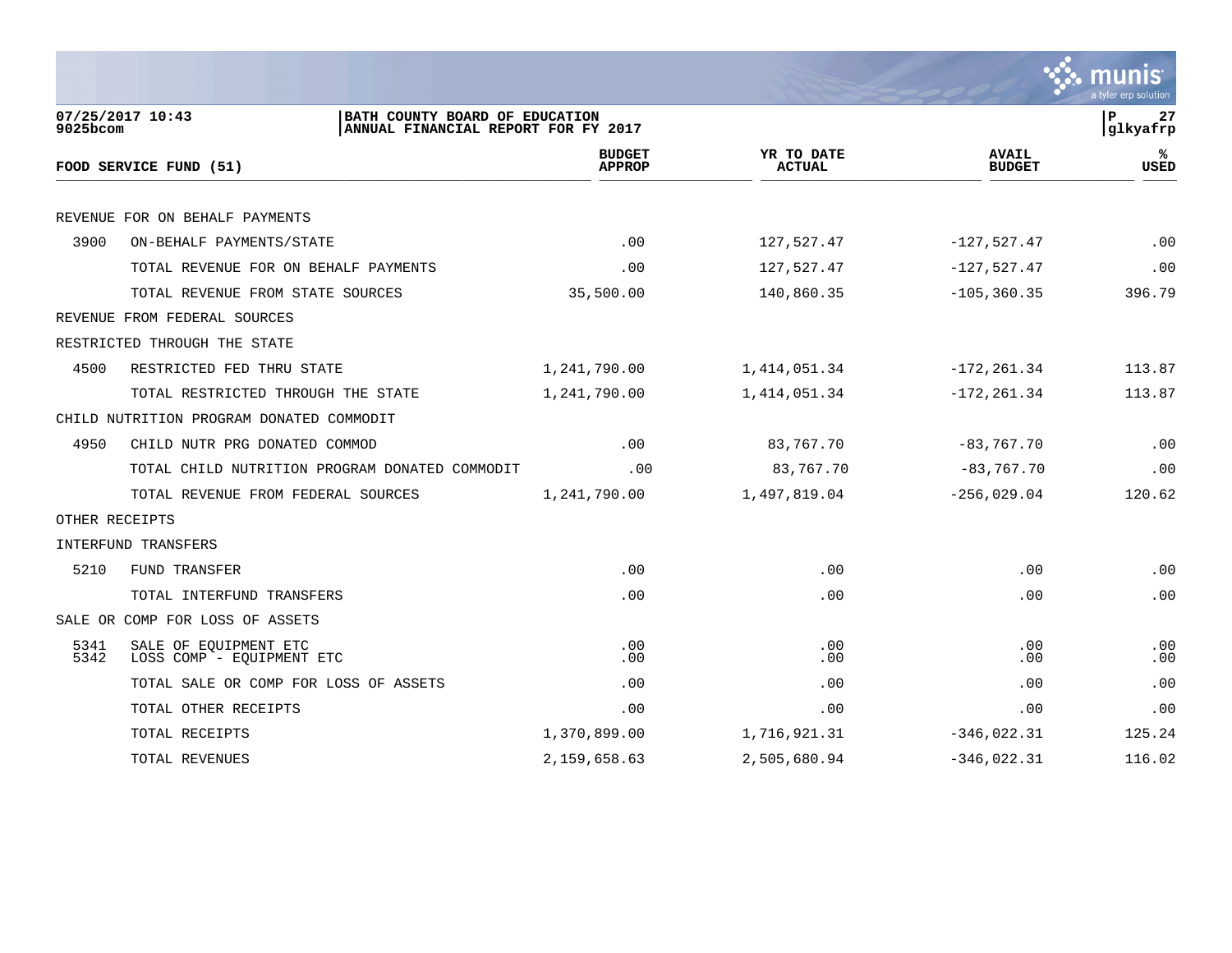

| 07/25/2017 10:43<br>BATH COUNTY BOARD OF EDUCATION<br>ANNUAL FINANCIAL REPORT FOR FY 2017<br>9025bcom                                                                                                                                                                                      |                                                                                                            |                                                                                                            |                                                                                                                       | 28<br>P<br>glkyafrp                                                      |  |
|--------------------------------------------------------------------------------------------------------------------------------------------------------------------------------------------------------------------------------------------------------------------------------------------|------------------------------------------------------------------------------------------------------------|------------------------------------------------------------------------------------------------------------|-----------------------------------------------------------------------------------------------------------------------|--------------------------------------------------------------------------|--|
| FOOD SERVICE FUND (51)                                                                                                                                                                                                                                                                     | <b>BUDGET</b><br><b>APPROP</b>                                                                             | YR TO DATE<br><b>ACTUAL</b>                                                                                | <b>AVAIL</b><br><b>BUDGET</b>                                                                                         | %ะ<br><b>USED</b>                                                        |  |
| <b>EXPENDITURES</b>                                                                                                                                                                                                                                                                        |                                                                                                            |                                                                                                            |                                                                                                                       |                                                                          |  |
| RESTRICT TO REV & BAL SHT ONLY<br>0000                                                                                                                                                                                                                                                     |                                                                                                            |                                                                                                            |                                                                                                                       |                                                                          |  |
| PURCHASED PROF AND TECH SERV<br>0300                                                                                                                                                                                                                                                       | .00                                                                                                        | .00                                                                                                        | .00                                                                                                                   | .00                                                                      |  |
| TOTAL 0000<br>RESTRICT TO REV & BAL SHT ONLY                                                                                                                                                                                                                                               | .00                                                                                                        | .00                                                                                                        | .00                                                                                                                   | .00                                                                      |  |
| 2700<br>STUDENT TRANSPORTATION                                                                                                                                                                                                                                                             |                                                                                                            |                                                                                                            |                                                                                                                       |                                                                          |  |
| 0100<br>SALARIES PERSONNEL SERVICES<br>EMPLOYEE BENEFITS<br>0200                                                                                                                                                                                                                           | 151.00<br>47.00                                                                                            | .00<br>.00                                                                                                 | 151.00<br>47.00                                                                                                       | .00<br>.00                                                               |  |
| TOTAL 2700<br>STUDENT TRANSPORTATION                                                                                                                                                                                                                                                       | 198.00                                                                                                     | .00                                                                                                        | 198.00                                                                                                                | .00                                                                      |  |
| 3100<br>FOOD SERVICE OPERATION                                                                                                                                                                                                                                                             |                                                                                                            |                                                                                                            |                                                                                                                       |                                                                          |  |
| 0100<br>SALARIES PERSONNEL SERVICES<br>0200<br>EMPLOYEE BENEFITS<br>0280<br>ON-BEHALF<br>0300<br>PURCHASED PROF AND TECH SERV<br>0400<br>PURCHASED PROPERTY SERVICES<br>0500<br>OTHER PURCHASED SERVICES<br>0600<br>SUPPLIES<br>0700<br>PROPERTY<br>0800<br>DEBT SERVICE AND MISCELLANEOUS | 378,131.00<br>81,258.00<br>.00<br>14,050.00<br>230,391.00<br>5,723.00<br>1,098,777.63<br>311,130.00<br>.00 | 373,039.96<br>95,428.60<br>127,527.47<br>627.41<br>5,539.84<br>2,737.68<br>824,025.91<br>106,077.68<br>.00 | 5,091.04<br>$-14, 170.60$<br>$-127, 527.47$<br>13,422.59<br>224,851.16<br>2,985.32<br>274,751.72<br>205,052.32<br>.00 | 98.65<br>117.44<br>.00<br>4.47<br>2.40<br>47.84<br>74.99<br>34.09<br>.00 |  |
| TOTAL 3100<br>FOOD SERVICE OPERATION                                                                                                                                                                                                                                                       | 2,119,460.63                                                                                               | 1,535,004.55                                                                                               | 584,456.08                                                                                                            | 72.42                                                                    |  |
| 5200<br>FUND TRANSFERS                                                                                                                                                                                                                                                                     |                                                                                                            |                                                                                                            |                                                                                                                       |                                                                          |  |
| OTHER ITEMS<br>0900                                                                                                                                                                                                                                                                        | 40,000.00                                                                                                  | .00                                                                                                        | 40,000.00                                                                                                             | .00                                                                      |  |
| TOTAL 5200<br>FUND TRANSFERS                                                                                                                                                                                                                                                               | 40,000.00                                                                                                  | .00                                                                                                        | 40,000.00                                                                                                             | .00                                                                      |  |
| TOTAL EXPENDITURES                                                                                                                                                                                                                                                                         | 2,159,658.63                                                                                               | 1,535,004.55                                                                                               | 624,654.08                                                                                                            | 71.08                                                                    |  |
| TOTAL FOR FOOD SERVICE FUND (51)                                                                                                                                                                                                                                                           | .00                                                                                                        | 970,676.39                                                                                                 | $-970,676.39$                                                                                                         | .00                                                                      |  |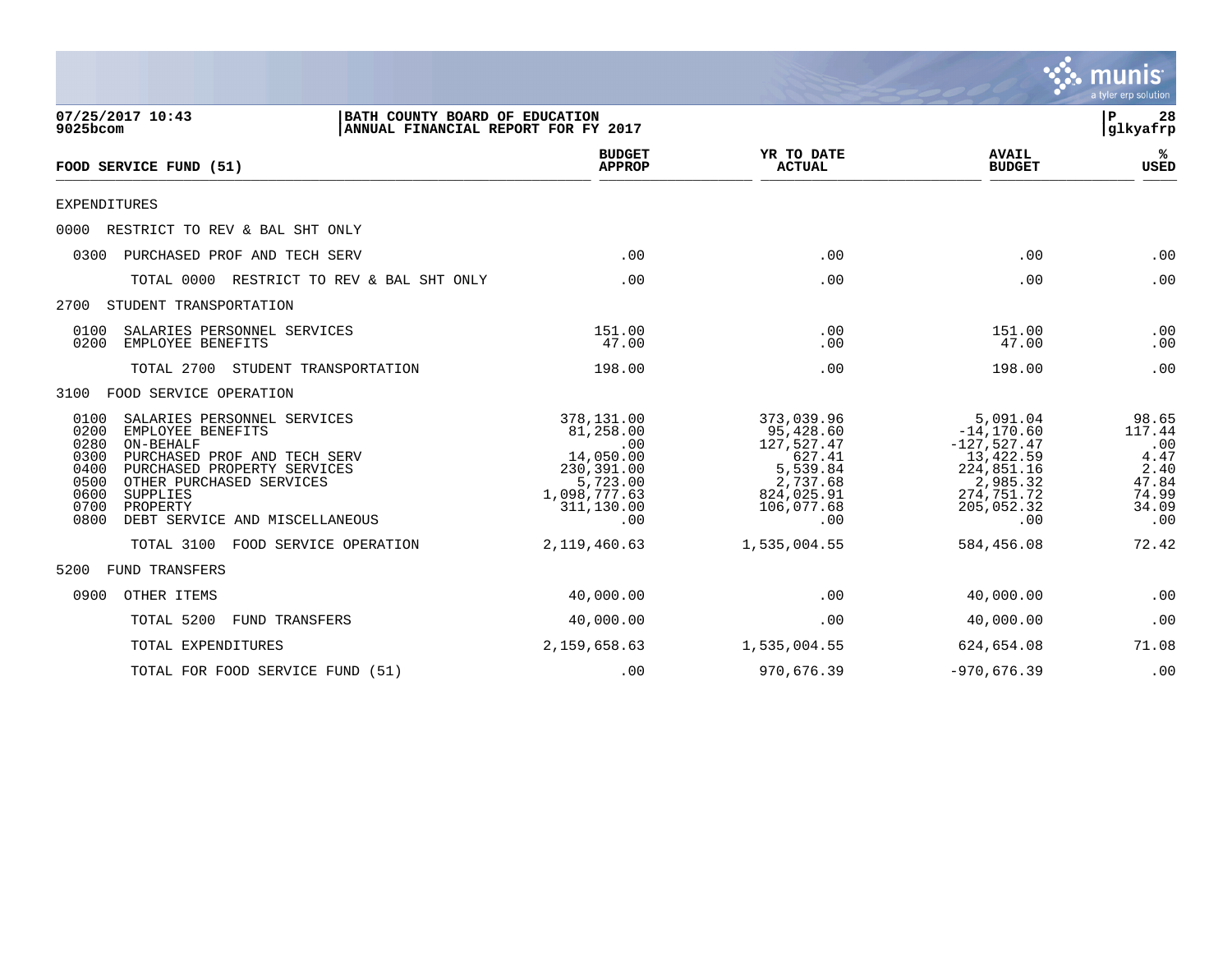|                 |                                                  |                                                                       |            |                             |                               | <b>A.</b> POSTAGE<br>a tyler erp solution |
|-----------------|--------------------------------------------------|-----------------------------------------------------------------------|------------|-----------------------------|-------------------------------|-------------------------------------------|
| 9025bcom        | 07/25/2017 10:43                                 | BATH COUNTY BOARD OF EDUCATION<br>ANNUAL FINANCIAL REPORT FOR FY 2017 |            |                             |                               | lР<br>29<br> glkyafrp                     |
|                 | CHILD CARE (52)                                  | <b>BUDGET</b><br><b>APPROP</b>                                        |            | YR TO DATE<br><b>ACTUAL</b> | <b>AVAIL</b><br><b>BUDGET</b> | ℁<br><b>USED</b>                          |
| <b>REVENUES</b> |                                                  |                                                                       |            |                             |                               |                                           |
|                 | 0999 BEGINNING BALANCE                           |                                                                       |            |                             |                               |                                           |
|                 | TOTAL 0999 BEGINNING BALANCE                     |                                                                       | .00        | .00                         | .00                           | .00                                       |
| RECEIPTS        |                                                  |                                                                       |            |                             |                               |                                           |
|                 | REVENUE FROM LOCAL SOURCES                       |                                                                       |            |                             |                               |                                           |
| TUITION         |                                                  |                                                                       |            |                             |                               |                                           |
| 1310            | TUITION FROM INDIVIDUALS                         | 139,425.99                                                            |            | 102,588.00                  | 36,837.99                     | 73.58                                     |
|                 | TOTAL TUITION                                    | 139,425.99                                                            |            | 102,588.00                  | 36,837.99                     | 73.58                                     |
|                 | OTHER REVENUE FROM LOCAL SOURCES                 |                                                                       |            |                             |                               |                                           |
| 1920<br>1990    | CONTRIBUTIONS/DONATIONS<br>MISCELLANEOUS REVENUE |                                                                       | .00<br>.00 | .00<br>.00                  | .00<br>.00                    | .00<br>.00                                |
|                 | TOTAL OTHER REVENUE FROM LOCAL SOURCES           |                                                                       | .00        | .00                         | .00                           | .00                                       |
|                 | TOTAL REVENUE FROM LOCAL SOURCES                 | 139,425.99                                                            |            | 102,588.00                  | 36,837.99                     | 73.58                                     |
|                 | REVENUE FROM STATE SOURCES                       |                                                                       |            |                             |                               |                                           |
|                 | EXPENDITURE REIMBURSEMENTS                       |                                                                       |            |                             |                               |                                           |
| 3131            | MISCELLANEOUS REIMBURSEMENTS                     |                                                                       | .00        | 36,859.12                   | $-36,859.12$                  | .00                                       |
|                 | TOTAL EXPENDITURE REIMBURSEMENTS                 |                                                                       | .00        | 36,859.12                   | $-36,859.12$                  | .00                                       |
|                 | REVENUE FOR ON BEHALF PAYMENTS                   |                                                                       |            |                             |                               |                                           |
| 3900            | ON-BEHALF PAYMENTS/STATE                         |                                                                       | .00        | 33,510.84                   | $-33,510.84$                  | .00                                       |
|                 | TOTAL REVENUE FOR ON BEHALF PAYMENTS             |                                                                       | .00        | 33,510.84                   | $-33,510.84$                  | .00                                       |
|                 | TOTAL REVENUE FROM STATE SOURCES                 |                                                                       | .00        | 70,369.96                   | $-70, 369.96$                 | .00                                       |
|                 | REVENUE FROM FEDERAL SOURCES                     |                                                                       |            |                             |                               |                                           |
|                 | RESTRICTED THROUGH THE STATE                     |                                                                       |            |                             |                               |                                           |
| 4500            | RESTRICTED FED THRU STATE                        |                                                                       | .00        | 5,258.34                    | $-5, 258.34$                  | $\boldsymbol{\mathsf{.00}}$               |
|                 | TOTAL RESTRICTED THROUGH THE STATE               |                                                                       | .00        | 5,258.34                    | $-5, 258.34$                  | .00                                       |
|                 | TOTAL REVENUE FROM FEDERAL SOURCES               |                                                                       | .00        | 5,258.34                    | $-5, 258.34$                  | .00                                       |

 $\ddot{\cdot}$  munic

OTHER RECEIPTS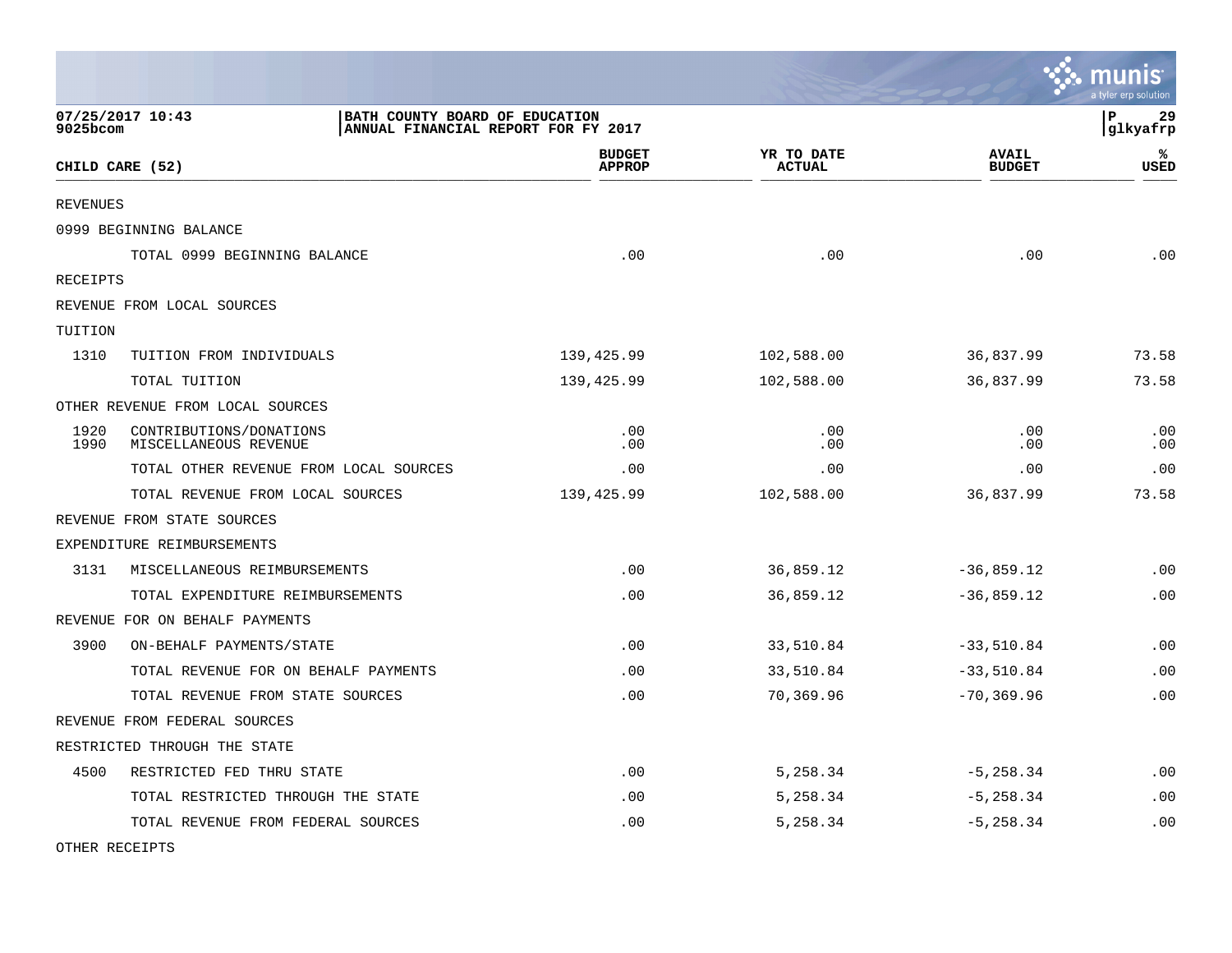

| 07/25/2017 10:43<br>BATH COUNTY BOARD OF EDUCATION<br>$9025$ bcom<br> ANNUAL FINANCIAL REPORT FOR FY 2017 |                           |                                | 30<br>P<br> glkyafrp        |                               |           |
|-----------------------------------------------------------------------------------------------------------|---------------------------|--------------------------------|-----------------------------|-------------------------------|-----------|
| CHILD CARE (52)                                                                                           |                           | <b>BUDGET</b><br><b>APPROP</b> | YR TO DATE<br><b>ACTUAL</b> | <b>AVAIL</b><br><b>BUDGET</b> | ℁<br>USED |
|                                                                                                           | INTERFUND TRANSFERS       |                                |                             |                               |           |
| 5210                                                                                                      | FUND TRANSFER             | .00                            | .00                         | .00                           | .00       |
|                                                                                                           | TOTAL INTERFUND TRANSFERS | .00                            | .00                         | .00                           | .00       |
|                                                                                                           | TOTAL OTHER RECEIPTS      | .00                            | .00                         | .00                           | .00       |
|                                                                                                           | TOTAL RECEIPTS            | 139,425.99                     | 178,216.30                  | $-38,790.31$                  | 127.82    |
|                                                                                                           | TOTAL REVENUES            | 139,425.99                     | 178,216.30                  | $-38,790.31$                  | 127.82    |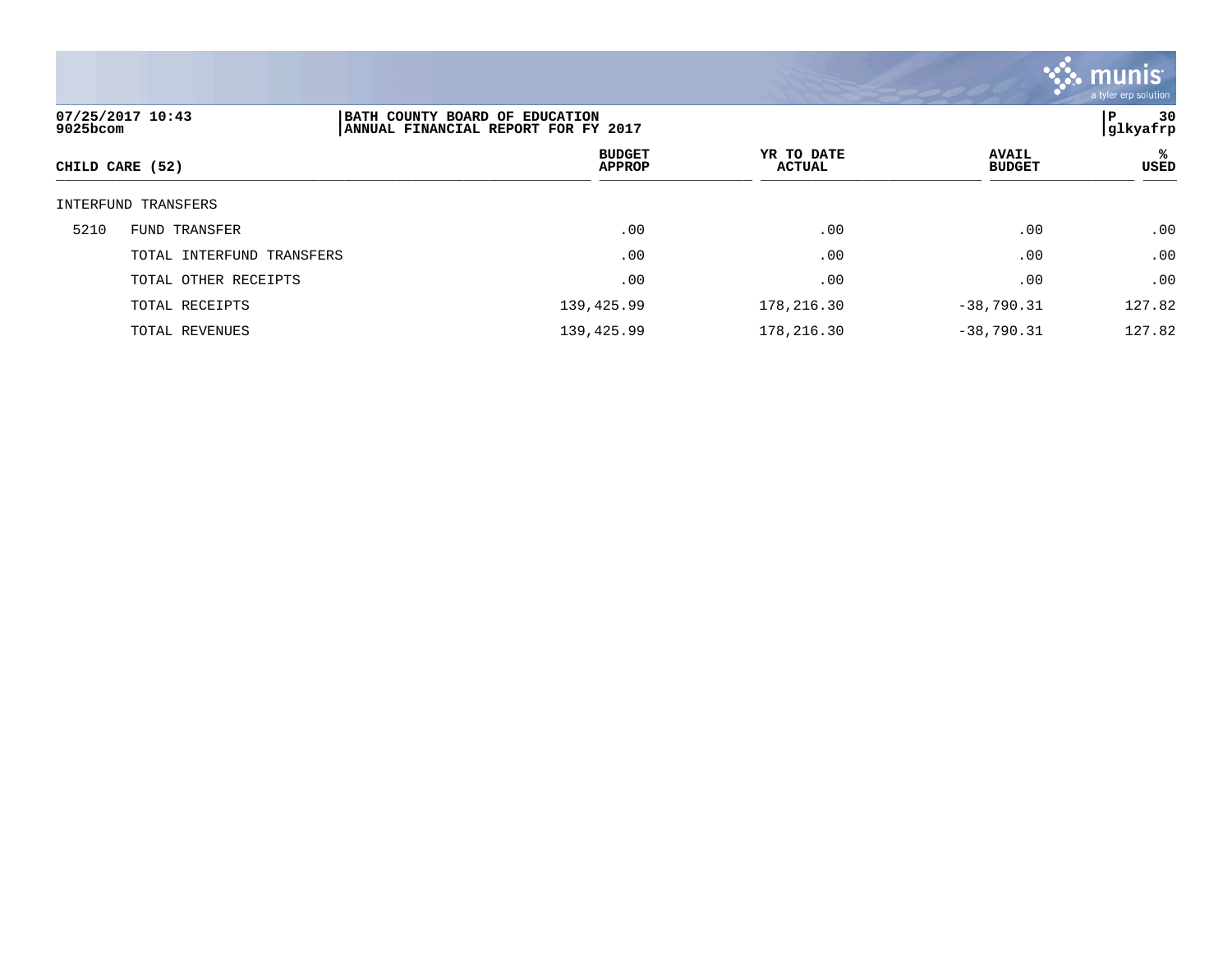|                                                                      |                                                                                                                                                                                                                    |                                                                                         |                                                                                           |                                                                                                           | munis<br>a tyler erp solution                                             |
|----------------------------------------------------------------------|--------------------------------------------------------------------------------------------------------------------------------------------------------------------------------------------------------------------|-----------------------------------------------------------------------------------------|-------------------------------------------------------------------------------------------|-----------------------------------------------------------------------------------------------------------|---------------------------------------------------------------------------|
| 9025bcom                                                             | 07/25/2017 10:43                                                                                                                                                                                                   | BATH COUNTY BOARD OF EDUCATION<br>ANNUAL FINANCIAL REPORT FOR FY 2017                   |                                                                                           |                                                                                                           | l P<br>31<br> glkyafrp                                                    |
|                                                                      | CHILD CARE (52)                                                                                                                                                                                                    | <b>BUDGET</b><br><b>APPROP</b>                                                          | YR TO DATE<br><b>ACTUAL</b>                                                               | <b>AVAIL</b><br><b>BUDGET</b>                                                                             | ℁<br><b>USED</b>                                                          |
| <b>EXPENDITURES</b>                                                  |                                                                                                                                                                                                                    |                                                                                         |                                                                                           |                                                                                                           |                                                                           |
|                                                                      | 2600 PLANT OPERATIONS & MAINTENANCE                                                                                                                                                                                |                                                                                         |                                                                                           |                                                                                                           |                                                                           |
| 0100<br>0200                                                         | SALARIES PERSONNEL SERVICES<br>EMPLOYEE BENEFITS                                                                                                                                                                   | .00<br>.00                                                                              | .00<br>.00                                                                                | .00<br>.00                                                                                                | .00<br>.00                                                                |
|                                                                      | TOTAL 2600 PLANT OPERATIONS & MAINTENANCE                                                                                                                                                                          | .00                                                                                     | .00                                                                                       | .00                                                                                                       | .00                                                                       |
| 3200                                                                 | DAY CARE OPERATIONS                                                                                                                                                                                                |                                                                                         |                                                                                           |                                                                                                           |                                                                           |
| 0100<br>0200<br>0280<br>0300<br>0400<br>0500<br>0600<br>0700         | SALARIES PERSONNEL SERVICES<br>EMPLOYEE BENEFITS<br>ON-BEHALF<br>PURCHASED PROF AND TECH SERV<br>PURCHASED PROPERTY SERVICES<br>OTHER PURCHASED SERVICES<br>SUPPLIES<br>PROPERTY                                   | 32,693.96<br>7,596.00<br>.00<br>500.00<br>1,500.00<br>500.00<br>6,442.00<br>.00         | 28, 476.33<br>7,389.95<br>9,734.92<br>.00<br>.00<br>.00<br>.00<br>.00                     | 4,217.63<br>206.05<br>$-9,734.92$<br>500.00<br>1,500.00<br>500.00<br>6,442.00<br>.00                      | 87.10<br>97.29<br>.00<br>.00<br>.00<br>.00<br>.00<br>.00                  |
|                                                                      | TOTAL 3200<br>DAY CARE OPERATIONS                                                                                                                                                                                  | 49,231.96                                                                               | 45,601.20                                                                                 | 3,630.76                                                                                                  | 92.63                                                                     |
| 3300                                                                 | COMMUNITY SERVICES                                                                                                                                                                                                 |                                                                                         |                                                                                           |                                                                                                           |                                                                           |
| 0100<br>0200<br>0280<br>0300<br>0400<br>0500<br>0600<br>0700<br>0800 | SALARIES PERSONNEL SERVICES<br>EMPLOYEE BENEFITS<br>ON-BEHALF<br>PURCHASED PROF AND TECH SERV<br>PURCHASED PROPERTY SERVICES<br>OTHER PURCHASED SERVICES<br>SUPPLIES<br>PROPERTY<br>DEBT SERVICE AND MISCELLANEOUS | 65,148.03<br>16,104.00<br>.00<br>500.00<br>1,500.00<br>500.00<br>6,442.00<br>.00<br>.00 | 69,548.69<br>17,653.85<br>23,775.92<br>565.00<br>.00<br>360.33<br>10,873.70<br>.00<br>.00 | $-4,400.66$<br>$-1,549.85$<br>$-23,775.92$<br>$-65.00$<br>1,500.00<br>139.67<br>$-4,431.70$<br>.00<br>.00 | 106.75<br>109.62<br>.00<br>113.00<br>.00<br>72.07<br>168.79<br>.00<br>.00 |
|                                                                      | TOTAL 3300<br>COMMUNITY SERVICES                                                                                                                                                                                   | 90,194.03                                                                               | 122,777.49                                                                                | $-32,583.46$                                                                                              | 136.13                                                                    |
|                                                                      | TOTAL EXPENDITURES                                                                                                                                                                                                 | 139,425.99                                                                              | 168,378.69                                                                                | $-28,952.70$                                                                                              | 120.77                                                                    |
|                                                                      | TOTAL FOR CHILD CARE (52)                                                                                                                                                                                          | .00                                                                                     | 9,837.61                                                                                  | $-9,837.61$                                                                                               | .00                                                                       |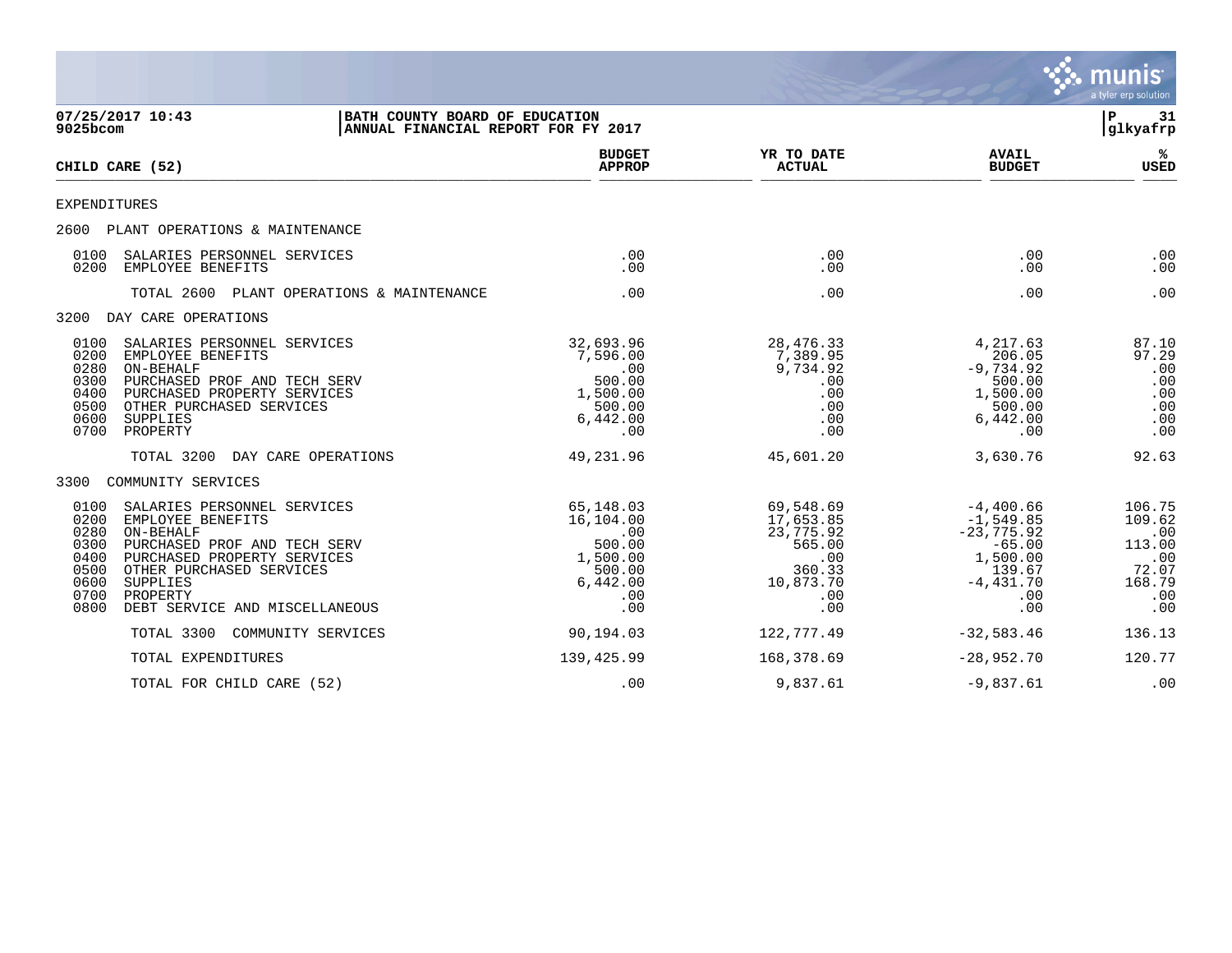|                                      |                                                                       |                             |                               | $\mathbf{\ddot{\cdot}}\mathbf{\ddot{\cdot}}\mathbf{m}$ unis $\mathbf{\ddot{\cdot}}$<br>a tyler erp solution |
|--------------------------------------|-----------------------------------------------------------------------|-----------------------------|-------------------------------|-------------------------------------------------------------------------------------------------------------|
| 07/25/2017 10:43<br>9025bcom         | BATH COUNTY BOARD OF EDUCATION<br>ANNUAL FINANCIAL REPORT FOR FY 2017 |                             |                               | 32<br>P<br>glkyafrp                                                                                         |
| PRESCHOOL (53)                       | <b>BUDGET</b><br><b>APPROP</b>                                        | YR TO DATE<br><b>ACTUAL</b> | <b>AVAIL</b><br><b>BUDGET</b> | ℁<br><b>USED</b>                                                                                            |
| REVENUES                             |                                                                       |                             |                               |                                                                                                             |
| 0999 BEGINNING BALANCE               |                                                                       |                             |                               |                                                                                                             |
| TOTAL 0999 BEGINNING BALANCE         | 14, 121.52                                                            | 14, 121.52                  | .00                           | 100.00                                                                                                      |
| RECEIPTS                             |                                                                       |                             |                               |                                                                                                             |
| REVENUE FROM LOCAL SOURCES           |                                                                       |                             |                               |                                                                                                             |
| TUITION                              |                                                                       |                             |                               |                                                                                                             |
| 1310<br>TUITION FROM INDIVIDUALS     | 14,122.00                                                             | 12,560.00                   | 1,562.00                      | 88.94                                                                                                       |
| TOTAL TUITION                        | 14,122.00                                                             | 12,560.00                   | 1,562.00                      | 88.94                                                                                                       |
| TOTAL REVENUE FROM LOCAL SOURCES     | 14,122.00                                                             | 12,560.00                   | 1,562.00                      | 88.94                                                                                                       |
| FROM STATE SOURCES<br>REVENUE        |                                                                       |                             |                               |                                                                                                             |
| REVENUE FOR ON BEHALF PAYMENTS       |                                                                       |                             |                               |                                                                                                             |
| 3900<br>ON-BEHALF PAYMENTS/STATE     | .00                                                                   | .00                         | .00                           | .00                                                                                                         |
| TOTAL REVENUE FOR ON BEHALF PAYMENTS | .00                                                                   | .00                         | .00                           | .00                                                                                                         |
| TOTAL REVENUE FROM STATE SOURCES     | .00                                                                   | .00                         | .00                           | .00                                                                                                         |
| TOTAL RECEIPTS                       | 14,122.00                                                             | 12,560.00                   | 1,562.00                      | 88.94                                                                                                       |
| TOTAL REVENUES                       | 28, 243.52                                                            | 26,681.52                   | 1,562.00                      | 94.47                                                                                                       |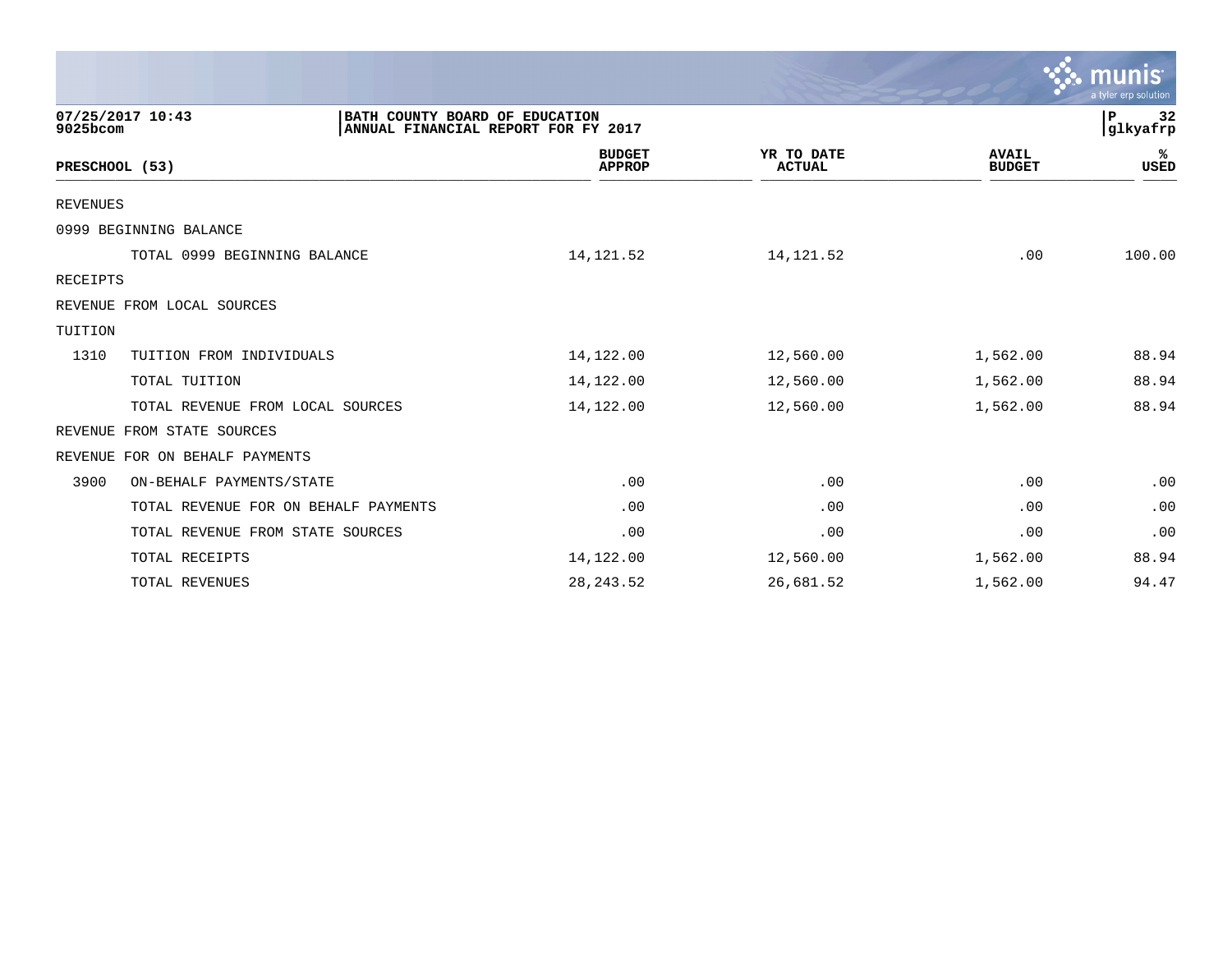|                                                                                                                                                                                                                                                                                                                         |                                                                                                  |                                                                                          |                                                                                                       | munis<br>a tyler erp solution                                                |
|-------------------------------------------------------------------------------------------------------------------------------------------------------------------------------------------------------------------------------------------------------------------------------------------------------------------------|--------------------------------------------------------------------------------------------------|------------------------------------------------------------------------------------------|-------------------------------------------------------------------------------------------------------|------------------------------------------------------------------------------|
| 07/25/2017 10:43<br>BATH COUNTY BOARD OF EDUCATION<br>9025bcom<br>ANNUAL FINANCIAL REPORT FOR FY 2017                                                                                                                                                                                                                   |                                                                                                  |                                                                                          |                                                                                                       | 33<br>P<br>glkyafrp                                                          |
| PRESCHOOL (53)                                                                                                                                                                                                                                                                                                          | <b>BUDGET</b><br><b>APPROP</b>                                                                   | YR TO DATE<br><b>ACTUAL</b>                                                              | <b>AVAIL</b><br><b>BUDGET</b>                                                                         | ℁<br>USED                                                                    |
| <b>EXPENDITURES</b>                                                                                                                                                                                                                                                                                                     |                                                                                                  |                                                                                          |                                                                                                       |                                                                              |
| 0000<br>RESTRICT TO REV & BAL SHT ONLY                                                                                                                                                                                                                                                                                  |                                                                                                  |                                                                                          |                                                                                                       |                                                                              |
| ON-BEHALF<br>0280                                                                                                                                                                                                                                                                                                       | .00                                                                                              | .00                                                                                      | .00                                                                                                   | .00                                                                          |
| TOTAL 0000<br>RESTRICT TO REV & BAL SHT ONLY                                                                                                                                                                                                                                                                            | .00                                                                                              | .00                                                                                      | .00                                                                                                   | .00                                                                          |
| INSTRUCTION<br>1000                                                                                                                                                                                                                                                                                                     |                                                                                                  |                                                                                          |                                                                                                       |                                                                              |
| 0100<br>SALARIES PERSONNEL SERVICES<br>0200<br>EMPLOYEE BENEFITS<br>0280<br>ON-BEHALF<br>0300<br>PURCHASED PROF AND TECH SERV<br>0400<br>PURCHASED PROPERTY SERVICES<br>OTHER PURCHASED SERVICES<br>0500<br>0600<br>SUPPLIES<br>0700<br>PROPERTY<br>0800<br>DEBT SERVICE AND MISCELLANEOUS<br>TOTAL 1000<br>INSTRUCTION | .00<br>.00<br>.00<br>.00<br>6,000.00<br>463.52<br>10,000.00<br>1,050.00<br>1,050.00<br>18,563.52 | .00<br>.00<br>.00<br>.00<br>1,430.40<br>1,862.85<br>10,301.98<br>.00<br>.00<br>13,595.23 | .00<br>.00<br>.00<br>.00<br>4,569.60<br>$-1, 399.33$<br>$-301.98$<br>1,050.00<br>1,050.00<br>4,968.29 | .00<br>.00<br>.00<br>.00<br>23.84<br>401.89<br>103.02<br>.00<br>.00<br>73.24 |
| STUDENT TRANSPORTATION<br>2700                                                                                                                                                                                                                                                                                          |                                                                                                  |                                                                                          |                                                                                                       |                                                                              |
| 0100<br>SALARIES PERSONNEL SERVICES<br>0200<br>EMPLOYEE BENEFITS                                                                                                                                                                                                                                                        | 8,100.00<br>1,580.00                                                                             | .00<br>.00                                                                               | 8,100.00<br>1,580.00                                                                                  | .00<br>.00                                                                   |
| TOTAL 2700<br>STUDENT TRANSPORTATION                                                                                                                                                                                                                                                                                    | 9,680.00                                                                                         | .00                                                                                      | 9,680.00                                                                                              | .00                                                                          |
| TOTAL EXPENDITURES                                                                                                                                                                                                                                                                                                      | 28, 243.52                                                                                       | 13,595.23                                                                                | 14,648.29                                                                                             | 48.14                                                                        |
| TOTAL FOR PRESCHOOL (53)                                                                                                                                                                                                                                                                                                | .00                                                                                              | 13,086.29                                                                                | $-13,086.29$                                                                                          | .00                                                                          |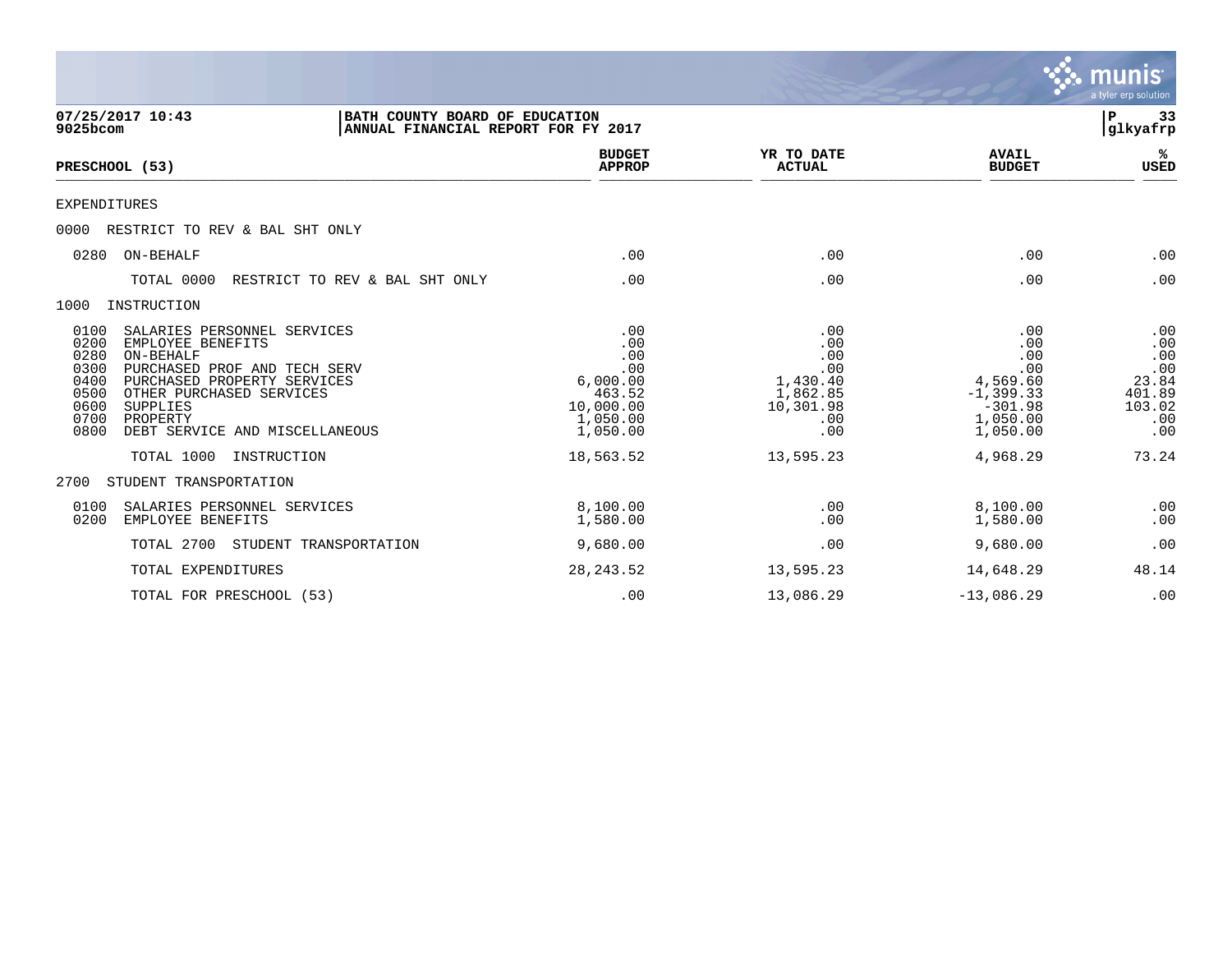|                 |                                                                                           |                                |                             |                               | <u>ः munis</u><br>a tyler erp solution |
|-----------------|-------------------------------------------------------------------------------------------|--------------------------------|-----------------------------|-------------------------------|----------------------------------------|
| 9025bcom        | 07/25/2017 10:43<br>BATH COUNTY BOARD OF EDUCATION<br>ANNUAL FINANCIAL REPORT FOR FY 2017 |                                |                             |                               | P<br>34<br>glkyafrp                    |
|                 | CHILD CARE (61)                                                                           | <b>BUDGET</b><br><b>APPROP</b> | YR TO DATE<br><b>ACTUAL</b> | <b>AVAIL</b><br><b>BUDGET</b> | ℁<br><b>USED</b>                       |
| <b>REVENUES</b> |                                                                                           |                                |                             |                               |                                        |
| RECEIPTS        |                                                                                           |                                |                             |                               |                                        |
|                 | REVENUE FROM LOCAL SOURCES                                                                |                                |                             |                               |                                        |
|                 | COMMUNITY SERVICE ACTIVITIES                                                              |                                |                             |                               |                                        |
| 1810            | CHILD CARE FEES                                                                           | .00                            | .00                         | .00                           | .00                                    |
|                 | TOTAL COMMUNITY SERVICE ACTIVITIES                                                        | .00                            | .00                         | .00                           | .00                                    |
|                 | TOTAL REVENUE FROM LOCAL SOURCES                                                          | .00                            | .00                         | .00                           | .00                                    |
|                 | REVENUE FROM STATE SOURCES                                                                |                                |                             |                               |                                        |
|                 | EXPENDITURE REIMBURSEMENTS                                                                |                                |                             |                               |                                        |
| 3131            | MISCELLANEOUS REIMBURSEMENTS                                                              | .00                            | .00                         | .00                           | .00                                    |
|                 | TOTAL EXPENDITURE REIMBURSEMENTS                                                          | .00                            | .00                         | .00                           | .00                                    |
| RESTRICTED      |                                                                                           |                                |                             |                               |                                        |
| 3200            | RESTRICTED STATE REVENUE                                                                  | .00                            | .00                         | .00                           | .00                                    |
|                 | TOTAL RESTRICTED                                                                          | .00                            | .00                         | .00                           | .00                                    |
|                 | TOTAL REVENUE FROM STATE SOURCES                                                          | .00                            | .00                         | .00                           | .00                                    |
| OTHER RECEIPTS  |                                                                                           |                                |                             |                               |                                        |
|                 | INTERFUND TRANSFERS                                                                       |                                |                             |                               |                                        |
| 5210            | FUND TRANSFER                                                                             | .00                            | .00                         | .00                           | .00                                    |
|                 | TOTAL INTERFUND TRANSFERS                                                                 | .00                            | .00                         | .00                           | .00                                    |
|                 | TOTAL OTHER RECEIPTS                                                                      | .00                            | .00                         | .00                           | .00                                    |
|                 | TOTAL RECEIPTS                                                                            | .00                            | .00                         | .00                           | .00                                    |
|                 | TOTAL REVENUES                                                                            | .00                            | .00                         | .00                           | .00                                    |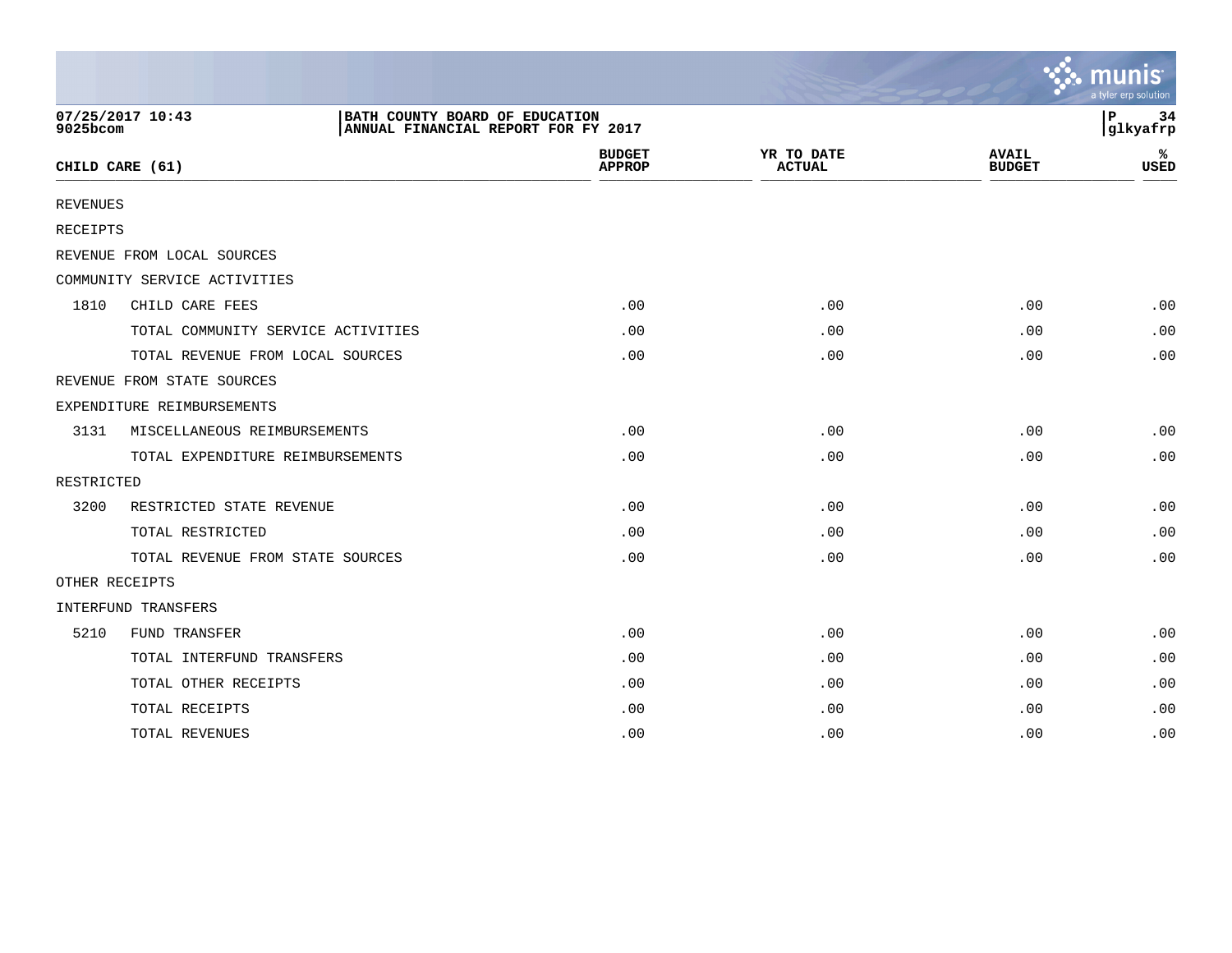

| 07/25/2017 10:43<br>9025bcom                                                                                                                                                                                    |                    | BATH COUNTY BOARD OF EDUCATION<br>ANNUAL FINANCIAL REPORT FOR FY 2017 |                                        |                                        |                                        |
|-----------------------------------------------------------------------------------------------------------------------------------------------------------------------------------------------------------------|--------------------|-----------------------------------------------------------------------|----------------------------------------|----------------------------------------|----------------------------------------|
| CHILD CARE (61)                                                                                                                                                                                                 |                    | <b>BUDGET</b><br><b>APPROP</b>                                        | YR TO DATE<br><b>ACTUAL</b>            | <b>AVAIL</b><br><b>BUDGET</b>          | %ะ<br>USED                             |
| EXPENDITURES                                                                                                                                                                                                    |                    |                                                                       |                                        |                                        |                                        |
| 3300 COMMUNITY SERVICES<br>0100<br>SALARIES PERSONNEL SERVICES<br>0200<br>EMPLOYEE BENEFITS<br>0300<br>PURCHASED PROF AND TECH SERV<br>0500<br>OTHER PURCHASED SERVICES<br>0600<br>SUPPLIES<br>0700<br>PROPERTY |                    | .00<br>.00<br>.00<br>.00<br>.00<br>.00                                | .00<br>.00<br>.00<br>.00<br>.00<br>.00 | .00<br>.00<br>.00<br>.00<br>.00<br>.00 | .00<br>.00<br>.00<br>.00<br>.00<br>.00 |
| TOTAL 3300                                                                                                                                                                                                      | COMMUNITY SERVICES | .00                                                                   | .00                                    | .00                                    | .00                                    |
| TOTAL EXPENDITURES                                                                                                                                                                                              |                    | .00                                                                   | .00                                    | .00                                    | .00                                    |
| TOTAL FOR CHILD CARE (61)                                                                                                                                                                                       |                    | .00                                                                   | .00                                    | .00                                    | .00                                    |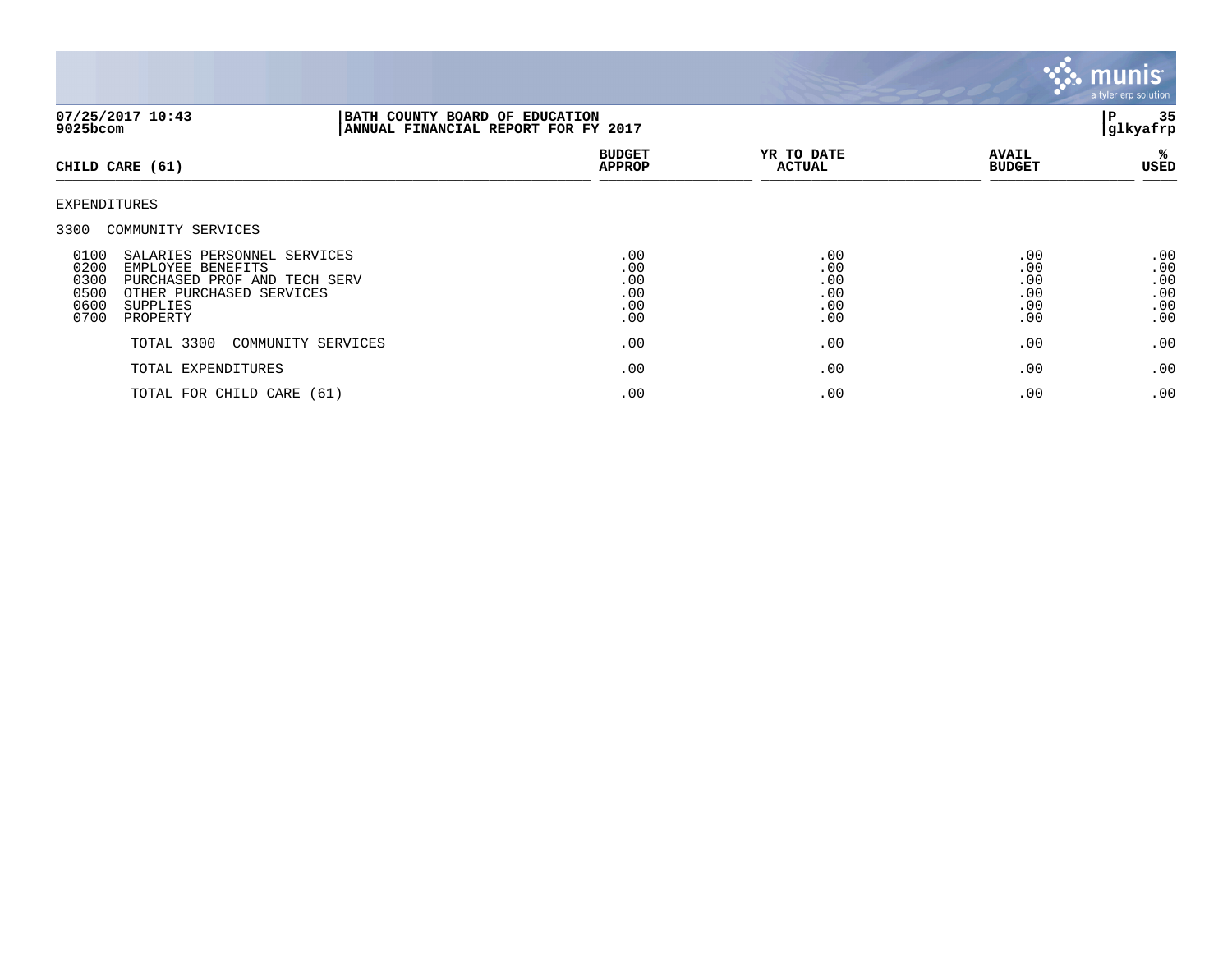|                 |                                                                                           |                                |                             |                               | <b>W. munis</b><br>a tyler erp solution |
|-----------------|-------------------------------------------------------------------------------------------|--------------------------------|-----------------------------|-------------------------------|-----------------------------------------|
| 9025bcom        | 07/25/2017 10:43<br>BATH COUNTY BOARD OF EDUCATION<br>ANNUAL FINANCIAL REPORT FOR FY 2017 |                                |                             |                               | 36<br>P<br>glkyafrp                     |
|                 | PRESCHOOL (62)                                                                            | <b>BUDGET</b><br><b>APPROP</b> | YR TO DATE<br><b>ACTUAL</b> | <b>AVAIL</b><br><b>BUDGET</b> | %<br>USED                               |
| <b>REVENUES</b> |                                                                                           |                                |                             |                               |                                         |
|                 | 0999 BEGINNING BALANCE                                                                    |                                |                             |                               |                                         |
|                 | TOTAL 0999 BEGINNING BALANCE                                                              | .00                            | .00                         | .00                           | .00                                     |
| RECEIPTS        |                                                                                           |                                |                             |                               |                                         |
|                 | REVENUE FROM LOCAL SOURCES                                                                |                                |                             |                               |                                         |
| TUITION         |                                                                                           |                                |                             |                               |                                         |
| 1310            | TUITION FROM INDIVIDUALS                                                                  | .00                            | .00                         | .00                           | .00                                     |
|                 | TOTAL TUITION                                                                             | .00                            | .00                         | .00                           | .00                                     |
|                 | TOTAL REVENUE FROM LOCAL SOURCES                                                          | .00                            | .00                         | .00                           | .00                                     |
|                 | TOTAL RECEIPTS                                                                            | .00                            | .00                         | .00                           | .00                                     |
|                 | TOTAL REVENUES                                                                            | .00                            | .00                         | .00                           | .00                                     |

the contract of the contract of the contract of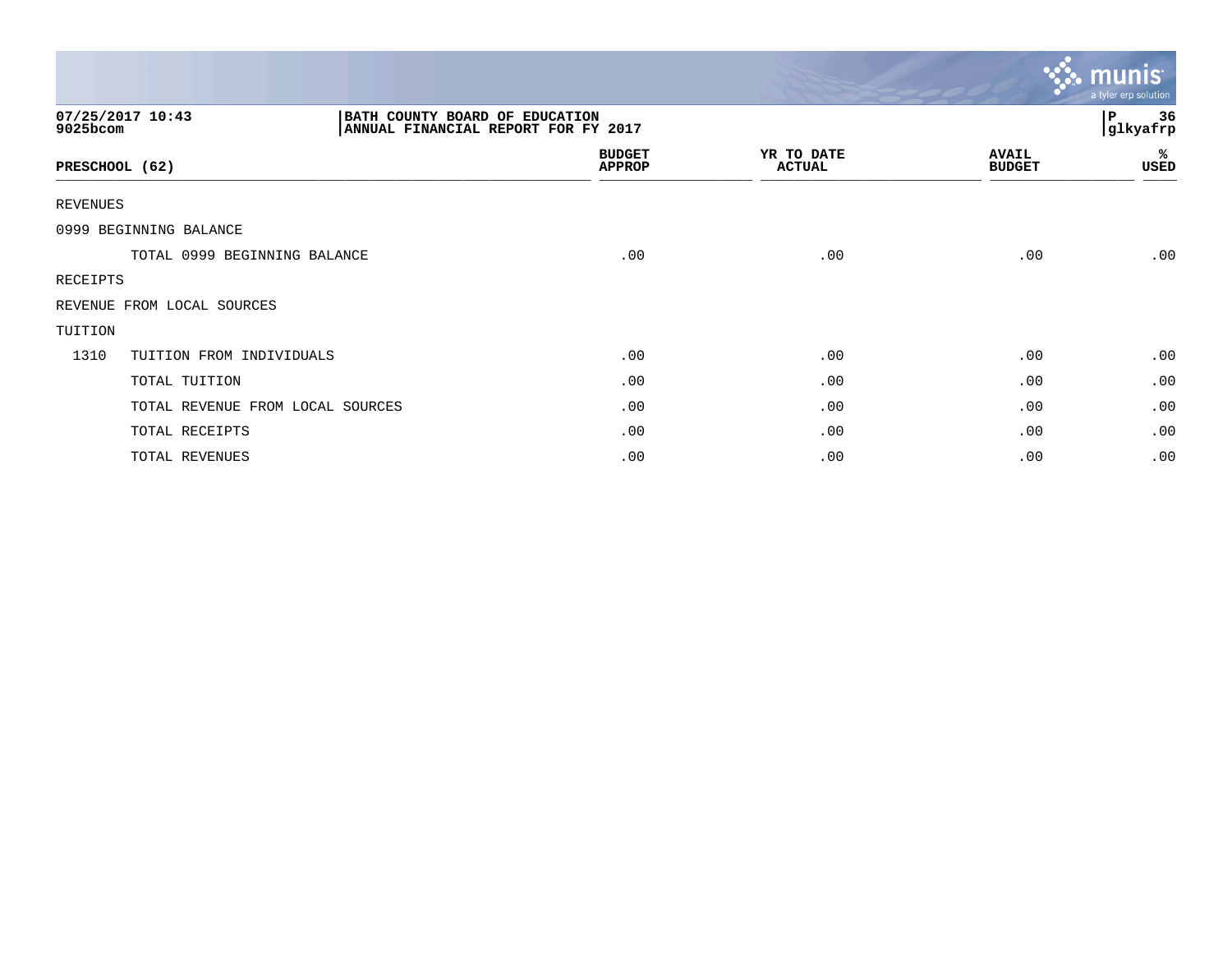

| 07/25/2017 10:43<br>9025bcom | BATH COUNTY BOARD OF EDUCATION<br>ANNUAL FINANCIAL REPORT FOR FY 2017 | P<br> glkyafrp              |                               |                  |  |  |
|------------------------------|-----------------------------------------------------------------------|-----------------------------|-------------------------------|------------------|--|--|
| PRESCHOOL (62)               | <b>BUDGET</b><br><b>APPROP</b>                                        | YR TO DATE<br><b>ACTUAL</b> | <b>AVAIL</b><br><b>BUDGET</b> | %<br><b>USED</b> |  |  |
| <b>EXPENDITURES</b>          |                                                                       |                             |                               |                  |  |  |
| 1000<br>INSTRUCTION          |                                                                       |                             |                               |                  |  |  |
| 0600<br>SUPPLIES             | .00                                                                   | .00                         | .00                           | .00              |  |  |
| TOTAL 1000<br>INSTRUCTION    | .00                                                                   | .00                         | .00                           | .00              |  |  |
| TOTAL EXPENDITURES           | .00                                                                   | .00                         | .00                           | .00              |  |  |
| TOTAL FOR PRESCHOOL (62)     | .00                                                                   | .00                         | .00                           | .00              |  |  |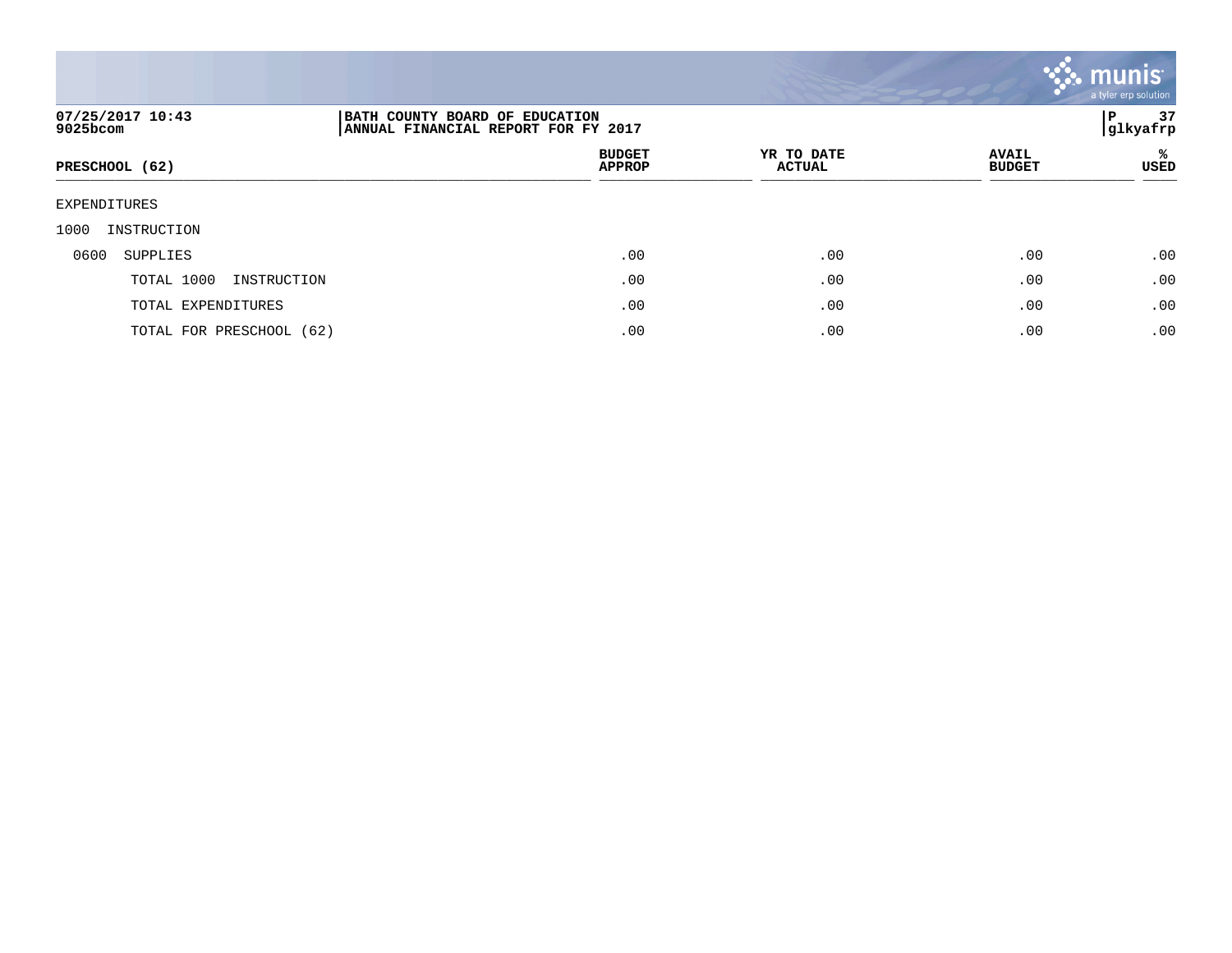|                 |                                                                                           |                                |                             |                               | munis<br>a tyler erp solution  |
|-----------------|-------------------------------------------------------------------------------------------|--------------------------------|-----------------------------|-------------------------------|--------------------------------|
| 9025bcom        | 07/25/2017 10:43<br>BATH COUNTY BOARD OF EDUCATION<br>ANNUAL FINANCIAL REPORT FOR FY 2017 |                                |                             |                               | $\, {\bf P}$<br>38<br>glkyafrp |
|                 | TRUST/AGENCY FUNDS (7000)                                                                 | <b>BUDGET</b><br><b>APPROP</b> | YR TO DATE<br><b>ACTUAL</b> | <b>AVAIL</b><br><b>BUDGET</b> | ℁<br><b>USED</b>               |
| <b>REVENUES</b> |                                                                                           |                                |                             |                               |                                |
|                 | 0999 BEGINNING BALANCE                                                                    |                                |                             |                               |                                |
|                 | TOTAL 0999 BEGINNING BALANCE                                                              | .00                            | .00                         | .00                           | .00                            |
| <b>RECEIPTS</b> |                                                                                           |                                |                             |                               |                                |
|                 | REVENUE FROM LOCAL SOURCES                                                                |                                |                             |                               |                                |
|                 | OTHER REVENUE FROM LOCAL SOURCES                                                          |                                |                             |                               |                                |
| 1920            | CONTRIBUTIONS/DONATIONS                                                                   | .00                            | 70.14                       | $-70.14$                      | .00                            |
|                 | TOTAL OTHER REVENUE FROM LOCAL SOURCES                                                    | .00                            | 70.14                       | $-70.14$                      | .00                            |
|                 | TOTAL REVENUE FROM LOCAL SOURCES                                                          | .00                            | 70.14                       | $-70.14$                      | .00                            |
|                 | OTHER RECEIPTS                                                                            |                                |                             |                               |                                |
|                 | <b>INTERFUND TRANSFERS</b>                                                                |                                |                             |                               |                                |
| 5210            | FUND TRANSFER                                                                             | .00                            | .00                         | .00                           | .00                            |
|                 | TOTAL INTERFUND TRANSFERS                                                                 | .00                            | .00                         | .00                           | .00                            |
|                 | TOTAL OTHER RECEIPTS                                                                      | .00                            | .00                         | .00                           | .00                            |
|                 | TOTAL RECEIPTS                                                                            | .00                            | 70.14                       | $-70.14$                      | .00                            |
|                 | TOTAL REVENUES                                                                            | .00                            | 70.14                       | $-70.14$                      | .00                            |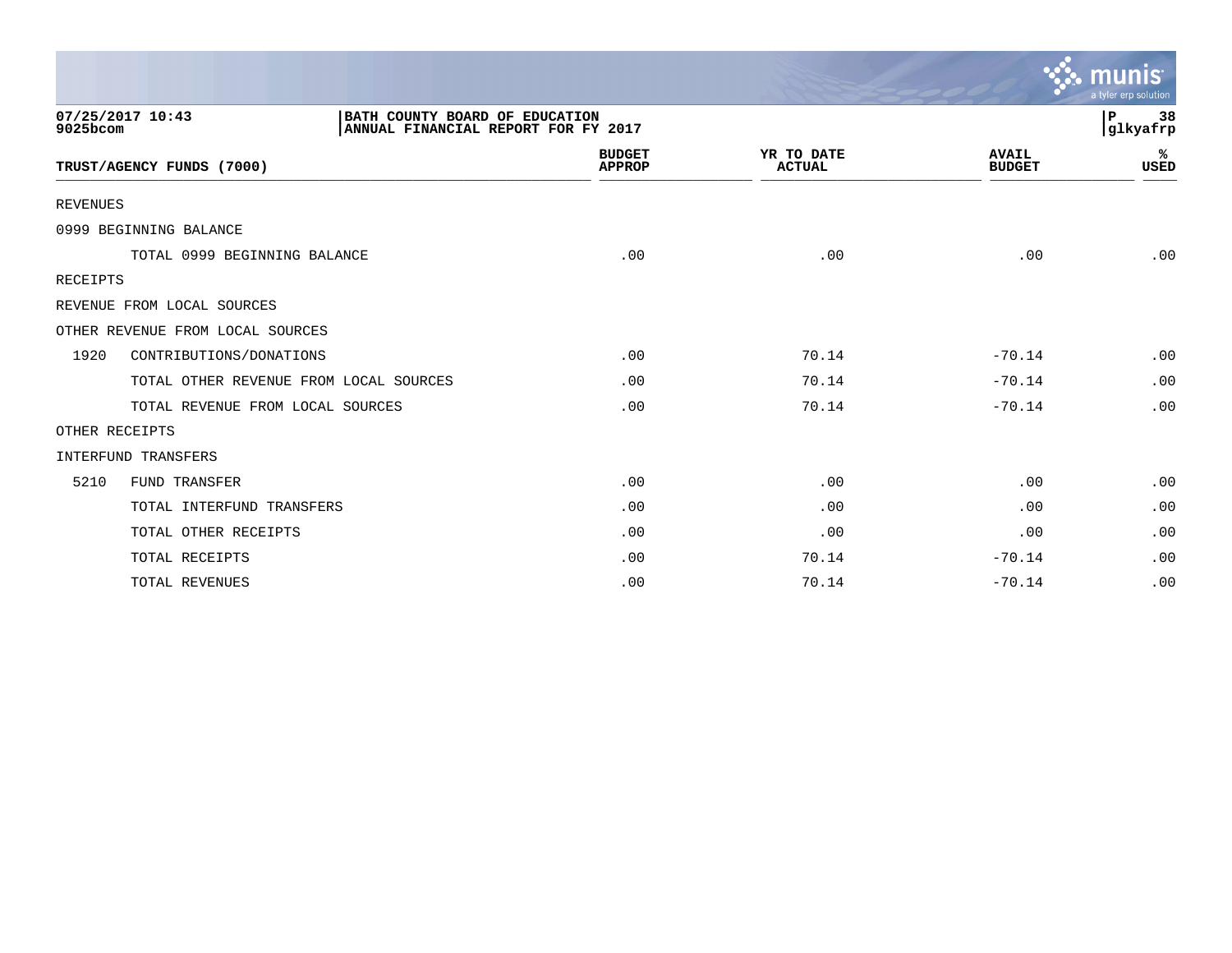

| 07/25/2017 10:43<br>9025bcom        |                    | P<br>BATH COUNTY BOARD OF EDUCATION<br>ANNUAL FINANCIAL REPORT FOR FY 2017<br> glkyafrp |                             |                               |           |  |
|-------------------------------------|--------------------|-----------------------------------------------------------------------------------------|-----------------------------|-------------------------------|-----------|--|
| TRUST/AGENCY FUNDS (7000)           |                    | <b>BUDGET</b><br><b>APPROP</b>                                                          | YR TO DATE<br><b>ACTUAL</b> | <b>AVAIL</b><br><b>BUDGET</b> | ℁<br>USED |  |
| EXPENDITURES                        |                    |                                                                                         |                             |                               |           |  |
| 3300<br>COMMUNITY SERVICES          |                    |                                                                                         |                             |                               |           |  |
| 0600<br>SUPPLIES                    |                    | .00                                                                                     | 999.99                      | $-999.99$                     | .00       |  |
| TOTAL 3300                          | COMMUNITY SERVICES | .00                                                                                     | 999.99                      | $-999.99$                     | .00       |  |
| TOTAL EXPENDITURES                  |                    | .00                                                                                     | 999.99                      | $-999.99$                     | .00       |  |
| TOTAL FOR TRUST/AGENCY FUNDS (7000) |                    | .00                                                                                     | $-929.85$                   | 929.85                        | .00       |  |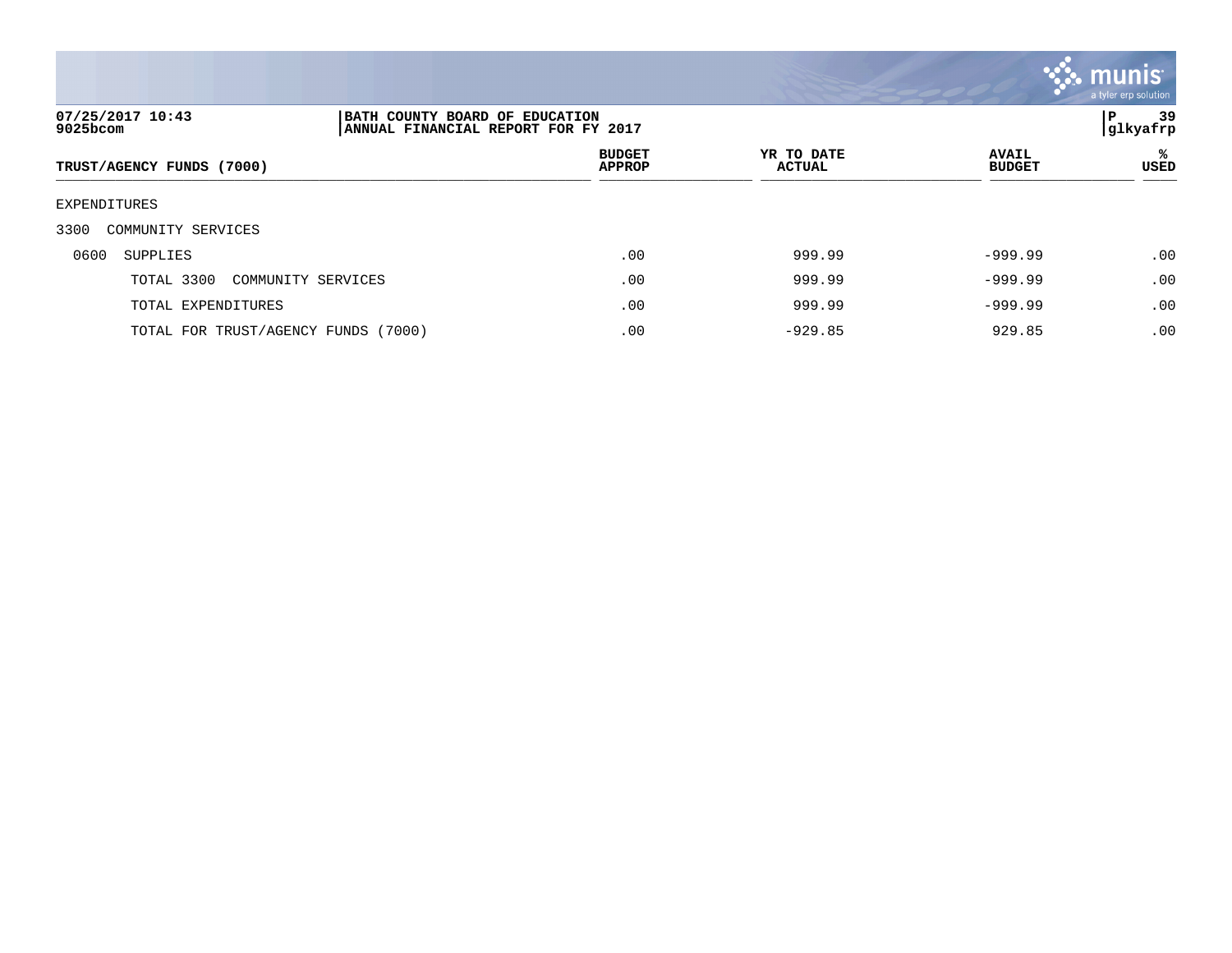|             |                                                                                           |                                |                             |                               | $\mathbf{C}$ munis<br>a tyler erp solution |
|-------------|-------------------------------------------------------------------------------------------|--------------------------------|-----------------------------|-------------------------------|--------------------------------------------|
| $9025$ bcom | 07/25/2017 10:43<br>BATH COUNTY BOARD OF EDUCATION<br>ANNUAL FINANCIAL REPORT FOR FY 2017 |                                |                             |                               | 40<br>l P<br>glkyafrp                      |
|             | <b>GOVERNMENTAL ASSETS (8)</b>                                                            | <b>BUDGET</b><br><b>APPROP</b> | YR TO DATE<br><b>ACTUAL</b> | <b>AVAIL</b><br><b>BUDGET</b> | ℁<br>USED                                  |
| REVENUES    |                                                                                           |                                |                             |                               |                                            |
| RECEIPTS    |                                                                                           |                                |                             |                               |                                            |
|             | REVENUE FROM LOCAL SOURCES                                                                |                                |                             |                               |                                            |
|             | OTHER REVENUE FROM LOCAL SOURCES                                                          |                                |                             |                               |                                            |
| 1930        | GAIN/LOSS ON SALE OF ASSETS                                                               | .00                            | .00                         | .00                           | .00                                        |
|             | TOTAL OTHER REVENUE FROM LOCAL SOURCES                                                    | .00                            | .00                         | .00                           | .00                                        |
|             | TOTAL REVENUE FROM LOCAL SOURCES                                                          | .00                            | .00                         | .00                           | .00                                        |
|             | TOTAL RECEIPTS                                                                            | .00                            | .00                         | .00                           | .00                                        |
|             | TOTAL REVENUES                                                                            | .00                            | .00                         | .00                           | .00                                        |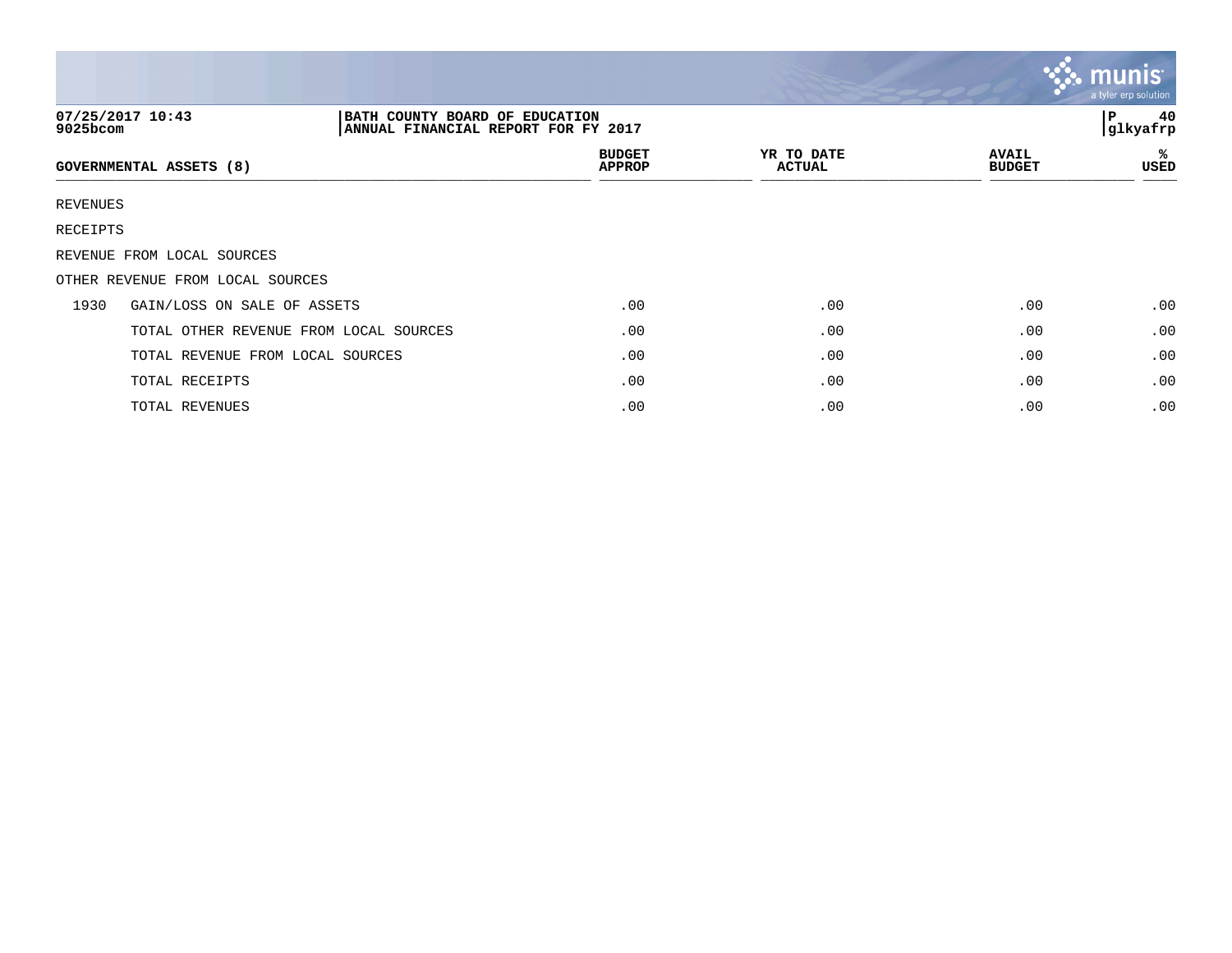|                                                                                                       |                                |                             |                               | a tyler erp solution |
|-------------------------------------------------------------------------------------------------------|--------------------------------|-----------------------------|-------------------------------|----------------------|
| 07/25/2017 10:43<br>BATH COUNTY BOARD OF EDUCATION<br>9025bcom<br>ANNUAL FINANCIAL REPORT FOR FY 2017 |                                |                             |                               | P<br>41<br>glkyafrp  |
| <b>GOVERNMENTAL ASSETS (8)</b>                                                                        | <b>BUDGET</b><br><b>APPROP</b> | YR TO DATE<br><b>ACTUAL</b> | <b>AVAIL</b><br><b>BUDGET</b> | ℁<br>USED            |
| EXPENDITURES                                                                                          |                                |                             |                               |                      |
| INSTRUCTION<br>1000                                                                                   |                                |                             |                               |                      |
| 0700<br>PROPERTY                                                                                      | .00                            | 328,915.28                  | $-328, 915.28$                | .00                  |
| TOTAL 1000<br>INSTRUCTION                                                                             | .00                            | 328,915.28                  | $-328, 915.28$                | .00                  |
| 2100<br>STUDENT SUPPORT SERVICES                                                                      |                                |                             |                               |                      |
| 0700<br>PROPERTY                                                                                      | .00                            | 51,225.57                   | $-51, 225.57$                 | .00                  |
| TOTAL 2100<br>STUDENT SUPPORT SERVICES                                                                | .00                            | 51,225.57                   | $-51, 225.57$                 | .00                  |
| 2200<br>INSTRUCTIONAL STAFF SUPP SERV                                                                 |                                |                             |                               |                      |
| 0700 PROPERTY                                                                                         | .00                            | 26,729.41                   | $-26,729.41$                  | .00                  |
| TOTAL 2200<br>INSTRUCTIONAL STAFF SUPP SERV                                                           | .00                            | 26,729.41                   | $-26,729.41$                  | .00                  |
| 2300<br>DISTRICT ADMIN SUPPORT                                                                        |                                |                             |                               |                      |
| 0700<br>PROPERTY                                                                                      | .00                            | 25,504.42                   | $-25,504.42$                  | .00                  |
| TOTAL 2300<br>DISTRICT ADMIN SUPPORT                                                                  | .00                            | 25,504.42                   | $-25,504.42$                  | .00                  |
| SCHOOL ADMIN SUPPORT<br>2400                                                                          |                                |                             |                               |                      |
| 0700<br>PROPERTY                                                                                      | .00                            | 5,362.45                    | $-5,362.45$                   | .00                  |
| TOTAL 2400<br>SCHOOL ADMIN SUPPORT                                                                    | .00                            | 5,362.45                    | $-5,362.45$                   | .00                  |
| BUSINESS SUPPORT SERVICES<br>2500                                                                     |                                |                             |                               |                      |
| 0700<br>PROPERTY                                                                                      | .00                            | 5,656.39                    | $-5,656.39$                   | .00                  |
| TOTAL 2500<br>BUSINESS SUPPORT SERVICES                                                               | .00                            | 5,656.39                    | $-5,656.39$                   | .00                  |
| PLANT OPERATIONS & MAINTENANCE<br>2600                                                                |                                |                             |                               |                      |
| 0700<br>PROPERTY                                                                                      | .00                            | 1,274,845.66                | $-1, 274, 845.66$             | .00                  |
| TOTAL 2600 PLANT OPERATIONS & MAINTENANCE                                                             | .00                            | 1,274,845.66                | $-1, 274, 845.66$             | .00                  |
| STUDENT TRANSPORTATION<br>2700                                                                        |                                |                             |                               |                      |
| 0700<br>PROPERTY                                                                                      | .00                            | 185, 115. 17                | $-185, 115.17$                | .00                  |
| TOTAL 2700 STUDENT TRANSPORTATION                                                                     | .00                            | 185, 115. 17                | $-185, 115.17$                | .00                  |
| 3300<br>COMMUNITY SERVICES                                                                            |                                |                             |                               |                      |
| 0700 PROPERTY                                                                                         | .00                            | .00                         | .00                           | .00                  |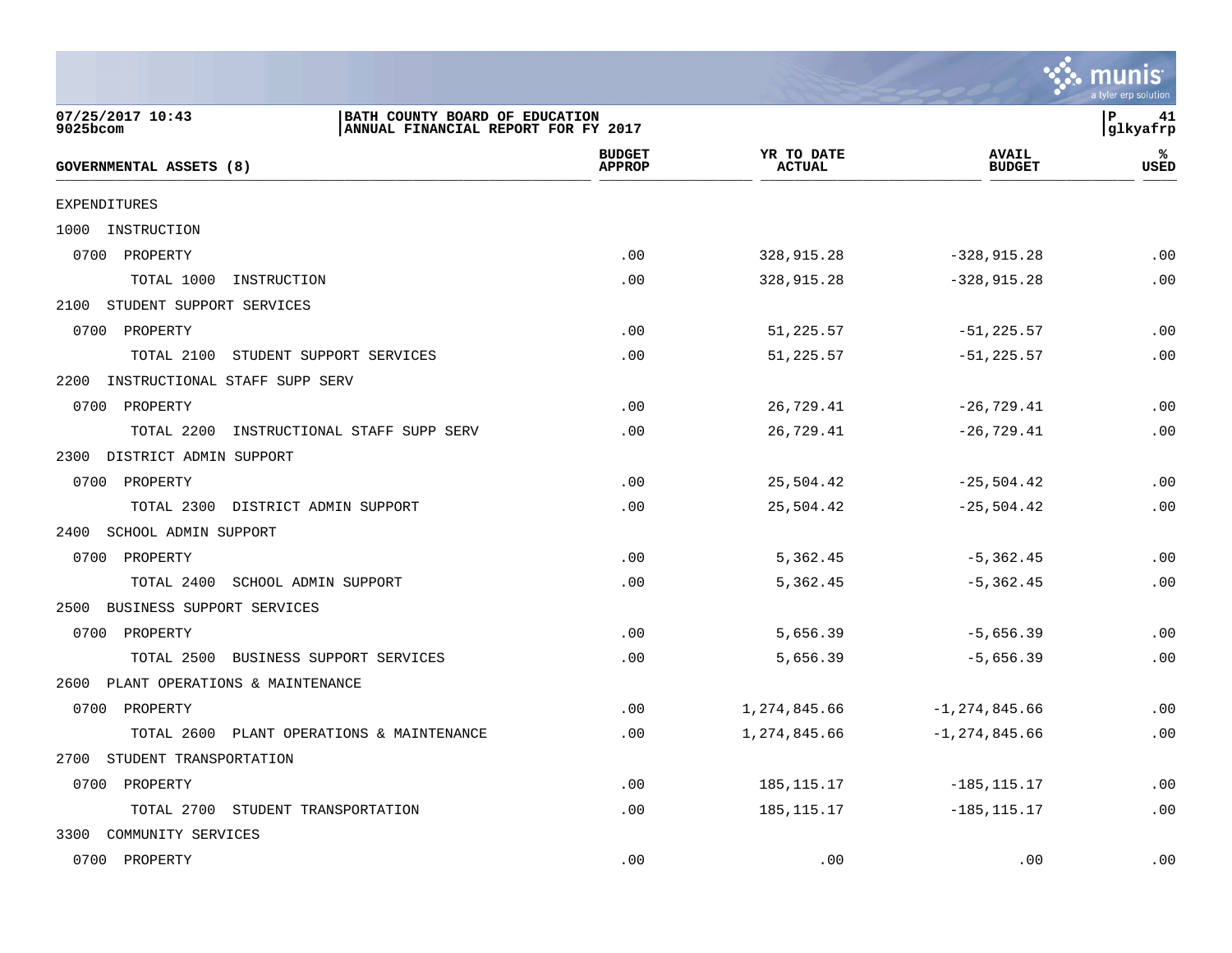|                                   |                                                                       |                                |                             |                               | <b>33. munis</b><br>a tyler erp solution |
|-----------------------------------|-----------------------------------------------------------------------|--------------------------------|-----------------------------|-------------------------------|------------------------------------------|
| 07/25/2017 10:43<br>$9025$ bcom   | BATH COUNTY BOARD OF EDUCATION<br>ANNUAL FINANCIAL REPORT FOR FY 2017 |                                |                             |                               | 42<br> glkyafrp                          |
| GOVERNMENTAL ASSETS (8)           |                                                                       | <b>BUDGET</b><br><b>APPROP</b> | YR TO DATE<br><b>ACTUAL</b> | <b>AVAIL</b><br><b>BUDGET</b> | ℁<br>USED                                |
| TOTAL 3300                        | COMMUNITY SERVICES                                                    | .00                            | .00                         | .00                           | $.00 \,$                                 |
| TOTAL EXPENDITURES                |                                                                       | .00                            | 1,903,354.35                | $-1,903,354.35$               | .00                                      |
| TOTAL FOR GOVERNMENTAL ASSETS (8) |                                                                       | .00                            | $-1,903,354.35$             | 1,903,354.35                  | .00                                      |

the contract of the contract of the contract of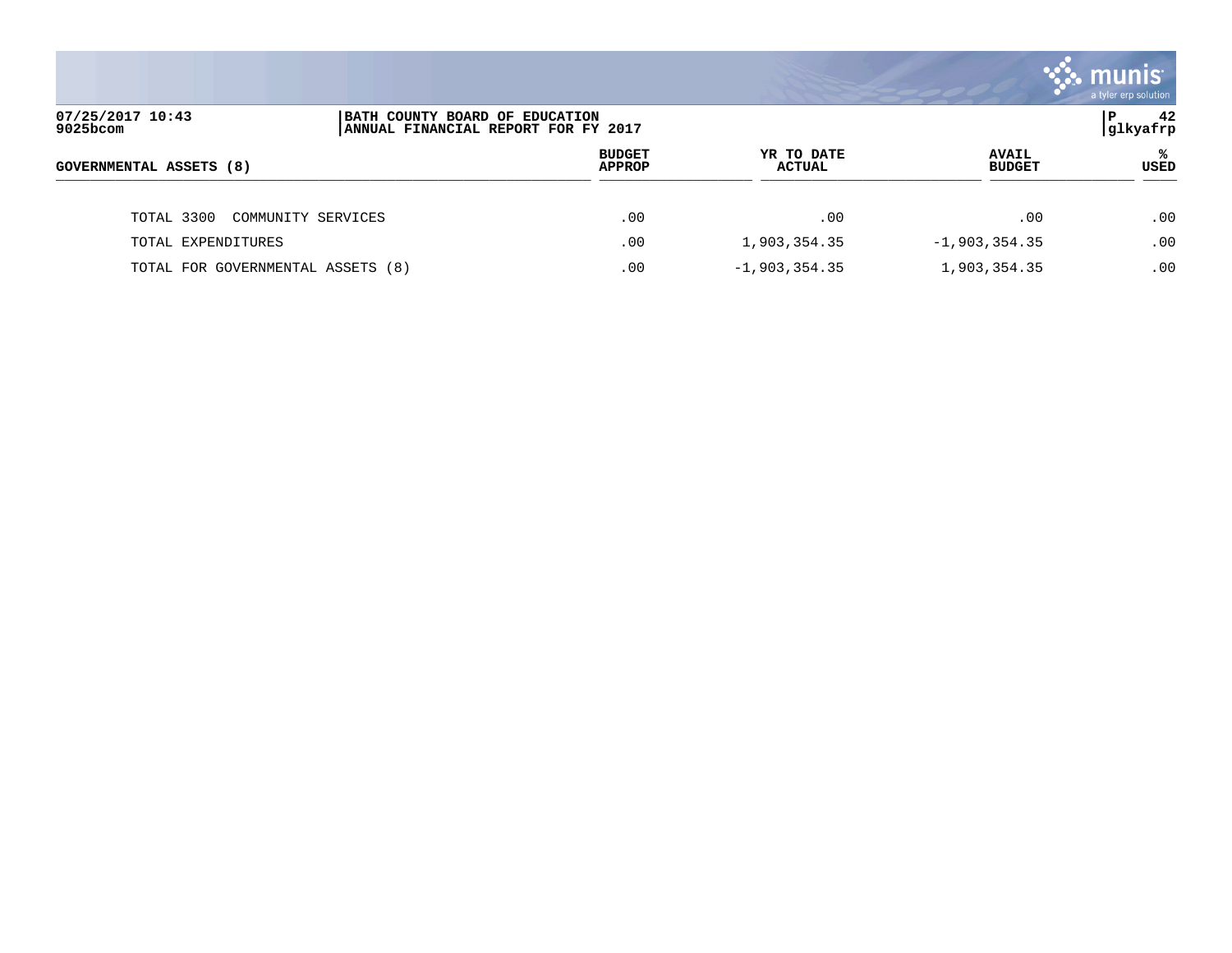|          |                                                                                           |                                |                             |                               | $\mathbf{\ddot{\cdot}}\mathbf{\ddot{\cdot}}$ munis<br>a tyler erp solution |
|----------|-------------------------------------------------------------------------------------------|--------------------------------|-----------------------------|-------------------------------|----------------------------------------------------------------------------|
| 9025bcom | 07/25/2017 10:43<br>BATH COUNTY BOARD OF EDUCATION<br>ANNUAL FINANCIAL REPORT FOR FY 2017 |                                |                             |                               | 43<br>l P<br>glkyafrp                                                      |
|          | FOOD SERVICE ASSETS (81)                                                                  | <b>BUDGET</b><br><b>APPROP</b> | YR TO DATE<br><b>ACTUAL</b> | <b>AVAIL</b><br><b>BUDGET</b> | ℁<br>USED                                                                  |
| REVENUES |                                                                                           |                                |                             |                               |                                                                            |
| RECEIPTS |                                                                                           |                                |                             |                               |                                                                            |
|          | REVENUE FROM LOCAL SOURCES                                                                |                                |                             |                               |                                                                            |
|          | OTHER REVENUE FROM LOCAL SOURCES                                                          |                                |                             |                               |                                                                            |
| 1930     | GAIN/LOSS ON SALE OF ASSETS                                                               | .00                            | .00                         | .00                           | .00                                                                        |
|          | TOTAL OTHER REVENUE FROM LOCAL SOURCES                                                    | .00                            | .00                         | .00                           | .00                                                                        |
|          | TOTAL REVENUE FROM LOCAL SOURCES                                                          | .00                            | .00                         | .00                           | .00                                                                        |
|          | TOTAL RECEIPTS                                                                            | .00                            | .00                         | .00                           | .00                                                                        |
|          | TOTAL REVENUES                                                                            | .00                            | .00                         | .00                           | .00                                                                        |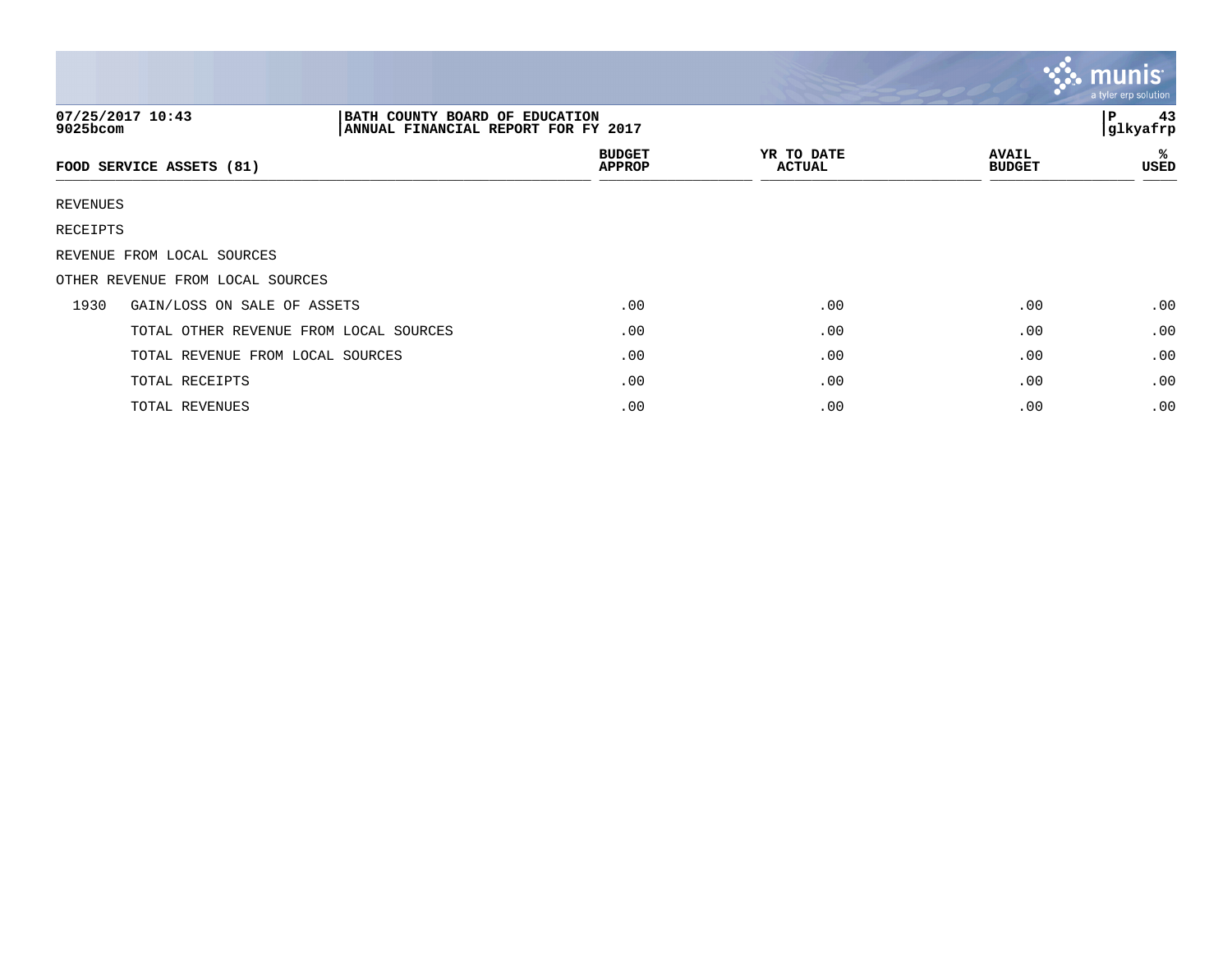

| 07/25/2017 10:43<br>9025bcom         | BATH COUNTY BOARD OF EDUCATION<br>ANNUAL FINANCIAL REPORT FOR FY 2017 |                                |                      |                               | 44<br>l P<br> glkyafrp |
|--------------------------------------|-----------------------------------------------------------------------|--------------------------------|----------------------|-------------------------------|------------------------|
| FOOD SERVICE ASSETS (81)             |                                                                       | <b>BUDGET</b><br><b>APPROP</b> | YR TO DATE<br>ACTUAL | <b>AVAIL</b><br><b>BUDGET</b> | ℁<br>USED              |
| EXPENDITURES                         |                                                                       |                                |                      |                               |                        |
| 3100<br>FOOD SERVICE OPERATION       |                                                                       |                                |                      |                               |                        |
| 0700<br>PROPERTY                     |                                                                       | .00                            | 36,883.66            | $-36,883.66$                  | .00                    |
| TOTAL 3100<br>FOOD SERVICE OPERATION |                                                                       | .00                            | 36,883.66            | $-36,883.66$                  | .00                    |
| TOTAL EXPENDITURES                   |                                                                       | .00                            | 36,883.66            | $-36,883.66$                  | .00                    |
| TOTAL FOR FOOD SERVICE ASSETS (81)   |                                                                       | .00                            | $-36,883.66$         | 36,883.66                     | .00                    |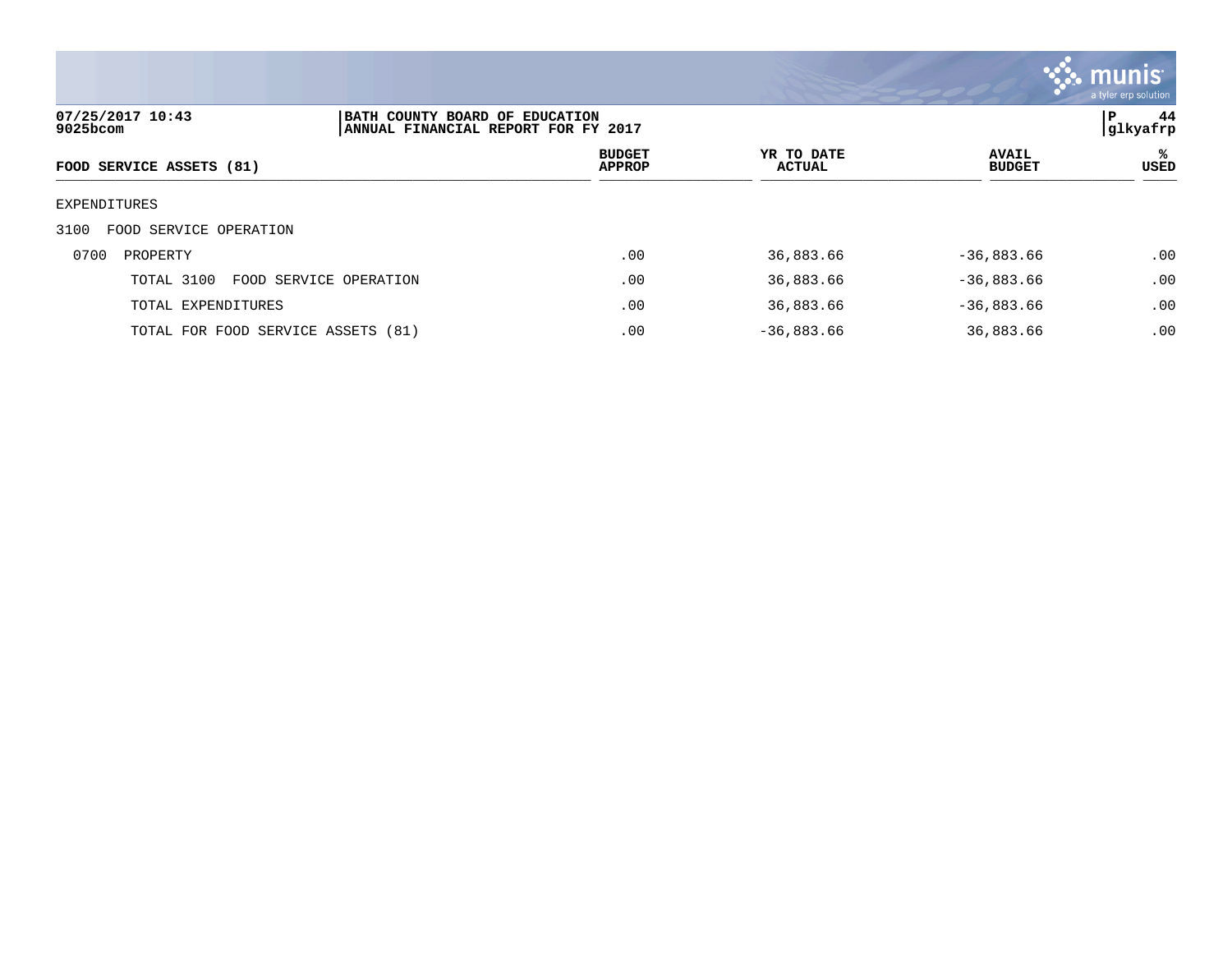

| 07/25/2017 10:43<br>9025bcom          |                            | BATH COUNTY BOARD OF EDUCATION<br>ANNUAL FINANCIAL REPORT FOR FY 2017 |                             |                               |            |
|---------------------------------------|----------------------------|-----------------------------------------------------------------------|-----------------------------|-------------------------------|------------|
| ADULT EDUCATION ASSETS (84)           |                            | <b>BUDGET</b><br><b>APPROP</b>                                        | YR TO DATE<br><b>ACTUAL</b> | <b>AVAIL</b><br><b>BUDGET</b> | %≽<br>USED |
| EXPENDITURES                          |                            |                                                                       |                             |                               |            |
| ADULT EDUCATION OPERATIONS<br>3400    |                            |                                                                       |                             |                               |            |
| 0700<br>PROPERTY                      |                            | .00                                                                   | .00                         | .00                           | .00        |
| TOTAL 3400                            | ADULT EDUCATION OPERATIONS | .00                                                                   | .00                         | .00                           | .00        |
| TOTAL EXPENDITURES                    |                            | .00                                                                   | .00                         | .00                           | .00        |
| TOTAL FOR ADULT EDUCATION ASSETS (84) |                            | .00                                                                   | .00                         | .00                           | .00        |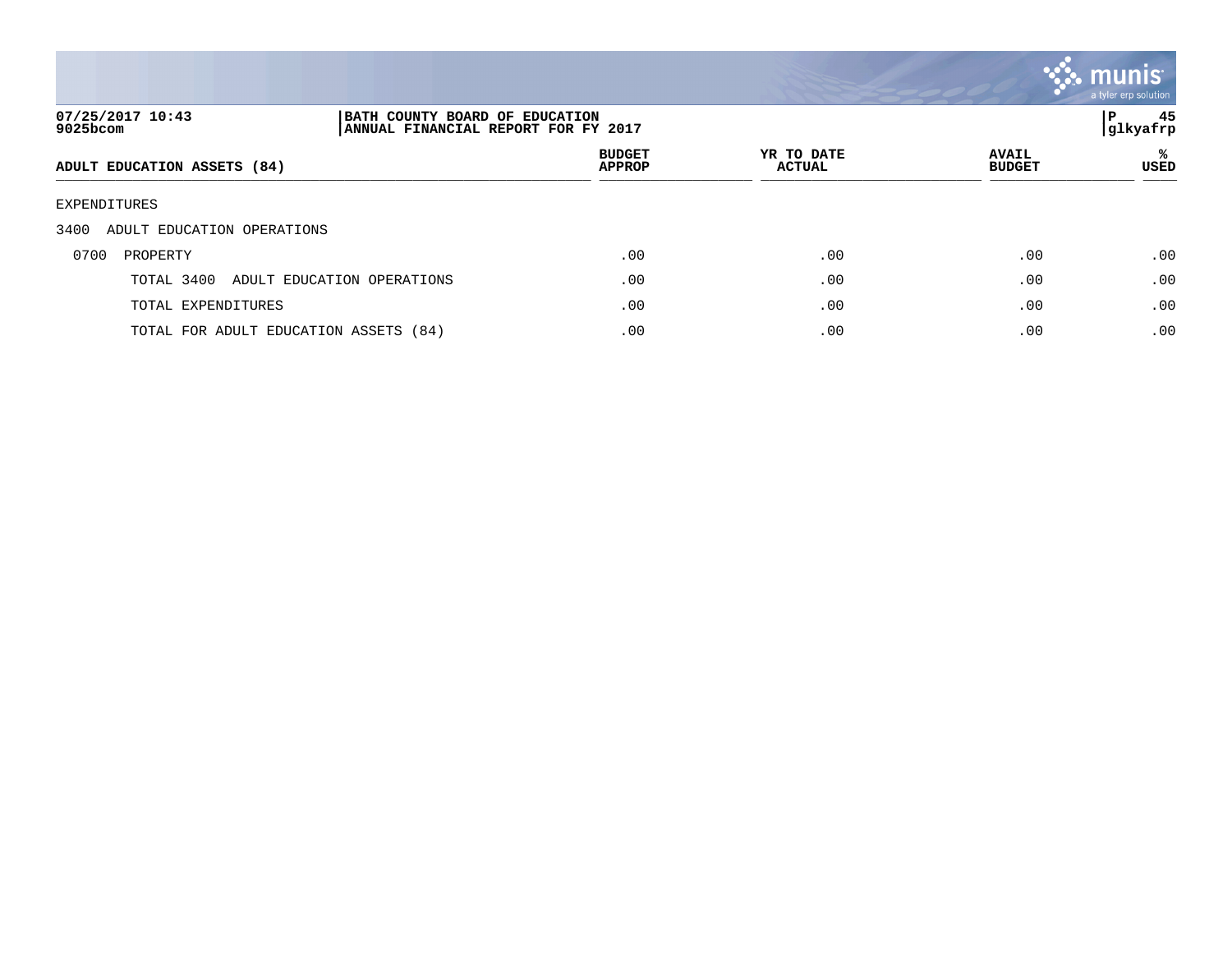

# **07/25/2017 10:43 |BATH COUNTY BOARD OF EDUCATION |P 46**

| 9025bcom                        | ANNUAL FINANCIAL REPORT FOR FY 2017 |                 | glkyafrp          |             |
|---------------------------------|-------------------------------------|-----------------|-------------------|-------------|
|                                 | <b>BUDGET</b>                       | YR TO DATE      | <b>AVAIL</b>      | %ะ          |
|                                 | <b>APPROP</b>                       | <b>ACTUAL</b>   | <b>BUDGET</b>     | <b>USED</b> |
| SUMMARY PAGE                    |                                     |                 |                   |             |
| TOTAL OF REVENUES FUND 1        | 14,858,914.06                       | 18,887,970.17   | $-4,029,056.11$   | 127.12      |
| TOTAL OF EXPENDITURES FUND 1    | 14,858,914.06                       | 16, 115, 612.40 | $-1, 256, 698.34$ | 108.46      |
| TOTAL FOR FUND 1                | .00                                 | 2,772,357.77    | $-2,772,357.77$   | .00         |
| TOTAL OF REVENUES FUND 2        | 2,730,551.14                        | 2,885,605.76    | $-155,054.62$     | 105.68      |
| TOTAL OF EXPENDITURES FUND 2    | 2,730,551.14                        | 2,885,605.76    | $-155,054.62$     | 105.68      |
| TOTAL FOR FUND 2                | .00                                 | .00             | .00               | .00         |
| TOTAL OF REVENUES FUND 21       | 171,056.18                          | 171,056.18      | .00               | 100.00      |
| TOTAL OF EXPENDITURES FUND 21   | 171,056.18                          | 101,967.59      | 69,088.59         | 59.61       |
| TOTAL FOR FUND 21               | .00                                 | 69,088.59       | $-69,088.59$      | .00         |
| TOTAL OF REVENUES FUND 310      | 376,440.00                          | 376,440.00      | .00               | 100.00      |
| TOTAL OF EXPENDITURES FUND 310  | 376,440.00                          | 288,294.00      | 88,146.00         | 76.58       |
| TOTAL FOR FUND 310              | .00                                 | 88,146.00       | $-88, 146.00$     | .00         |
| TOTAL OF REVENUES FUND 320      | 1,725,534.67                        | 1,729,777.67    | $-4, 243.00$      | 100.25      |
| TOTAL OF EXPENDITURES FUND 320  | 1,725,534.67                        | 1,126,008.09    | 599,526.58        | 65.26       |
| TOTAL FOR FUND 320              | .00                                 | 603,769.58      | $-603, 769.58$    | .00         |
| TOTAL OF REVENUES FUND 360      | 12,768,280.00                       | 314, 277.63     | 12, 454, 002.37   | 2.46        |
| TOTAL OF EXPENDITURES FUND 360  | 12,768,280.00                       | 502,858.39      | 12, 265, 421.61   | 3.94        |
| TOTAL FOR FUND 360              | .00                                 | $-188,580.76$   | 188,580.76        | .00         |
| TOTAL OF REVENUES FUND 400      | 820,031.76                          | 1,577,923.40    | $-757,891.64$     | 192.42      |
| TOTAL OF EXPENDITURES FUND 400  | 820,031.76                          | 1,577,923.40    | $-757,891.64$     | 192.42      |
| TOTAL FOR FUND 400              | .00                                 | .00             | .00               | .00         |
| TOTAL OF REVENUES FUND 51       | 2,159,658.63                        | 2,505,680.94    | $-346,022.31$     | 116.02      |
| TOTAL OF EXPENDITURES FUND 51   | 2,159,658.63                        | 1,535,004.55    | 624,654.08        | 71.08       |
| TOTAL FOR FUND 51               | .00                                 | 970,676.39      | $-970,676.39$     | .00         |
| TOTAL OF REVENUES FUND 52       | 139,425.99                          | 178,216.30      | $-38,790.31$      | 127.82      |
| TOTAL OF EXPENDITURES FUND 52   | 139,425.99                          | 168,378.69      | $-28,952.70$      | 120.77      |
| TOTAL FOR FUND 52               | .00                                 | 9,837.61        | $-9,837.61$       | .00         |
| TOTAL OF REVENUES FUND 53       | 28, 243.52                          | 26,681.52       | 1,562.00          | 94.47       |
| TOTAL OF EXPENDITURES FUND 53   | 28, 243.52                          | 13,595.23       | 14,648.29         | 48.14       |
| TOTAL FOR FUND 53               | .00                                 | 13,086.29       | $-13,086.29$      | .00         |
| TOTAL OF REVENUES FUND 61       | .00                                 | .00             | .00               | .00         |
| TOTAL OF EXPENDITURES FUND 61   | .00                                 | .00             | .00               | .00         |
| TOTAL FOR FUND 61               | .00                                 | .00             | .00               | .00         |
| TOTAL OF REVENUES FUND 62       | .00                                 | .00             | .00               | .00         |
| TOTAL OF EXPENDITURES FUND 62   | .00                                 | $.00 \,$        | .00               | .00         |
| TOTAL FOR FUND 62               | .00                                 | .00             | .00               | .00         |
| TOTAL OF REVENUES FUND 7000     | .00                                 | 70.14           | $-70.14$          | .00         |
| TOTAL OF EXPENDITURES FUND 7000 | .00                                 | 999.99          | $-999.99$         | .00         |
| TOTAL FOR FUND 7000             | .00                                 | $-929.85$       | 929.85            | .00         |